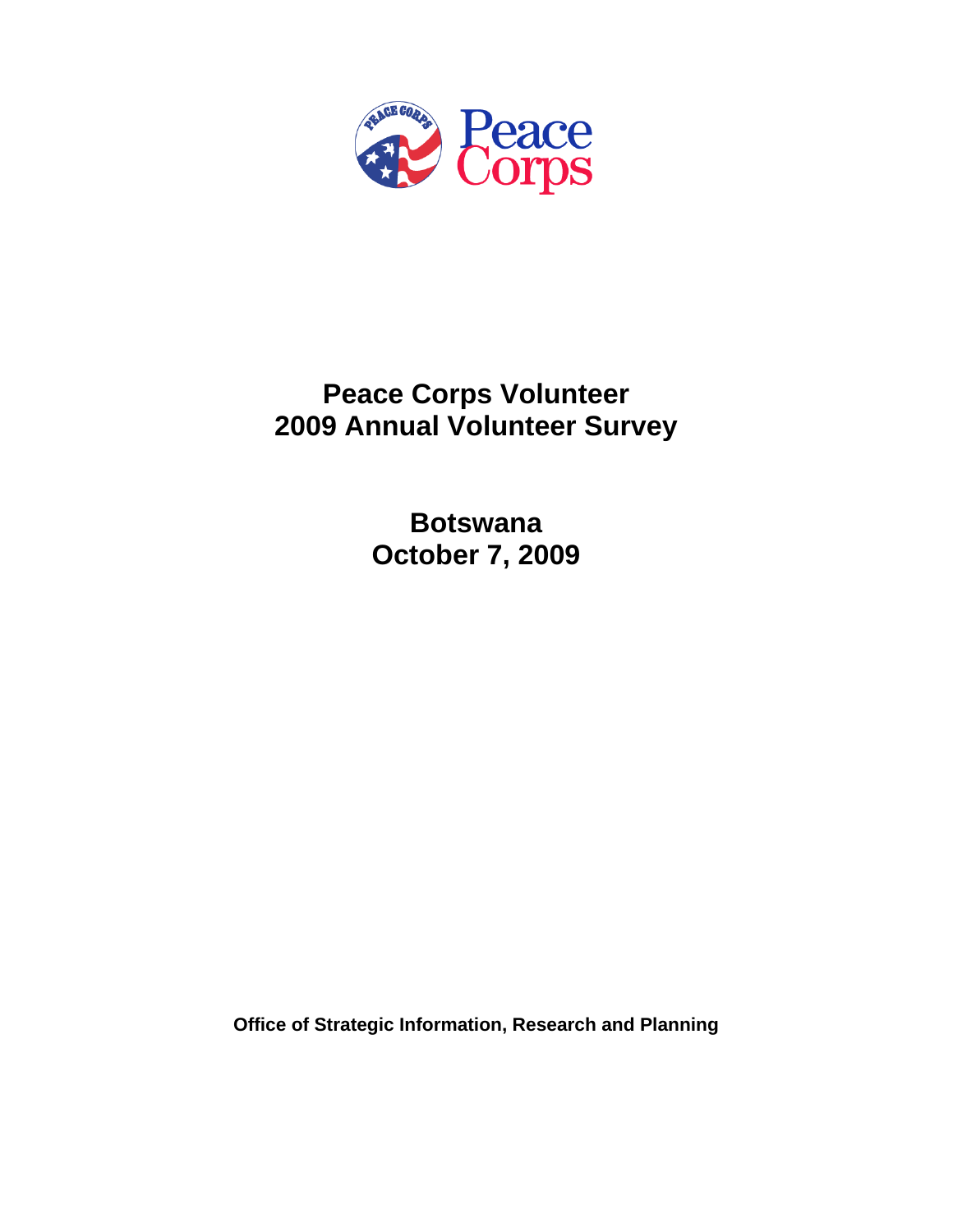# **Table of Contents**

| Introduction to the 2009 Annual Volunteer Survey Report 3 |     |
|-----------------------------------------------------------|-----|
| Overview of the Post's 2009 Volunteer Survey Respondents4 |     |
|                                                           |     |
|                                                           |     |
|                                                           | 10  |
|                                                           |     |
|                                                           |     |
|                                                           | 27  |
|                                                           | .33 |
|                                                           | 42  |
| I. Your Life in the Peace Corps                           | 43  |
| J. Overall Assessment of Peace Corps Service48            |     |
|                                                           | .57 |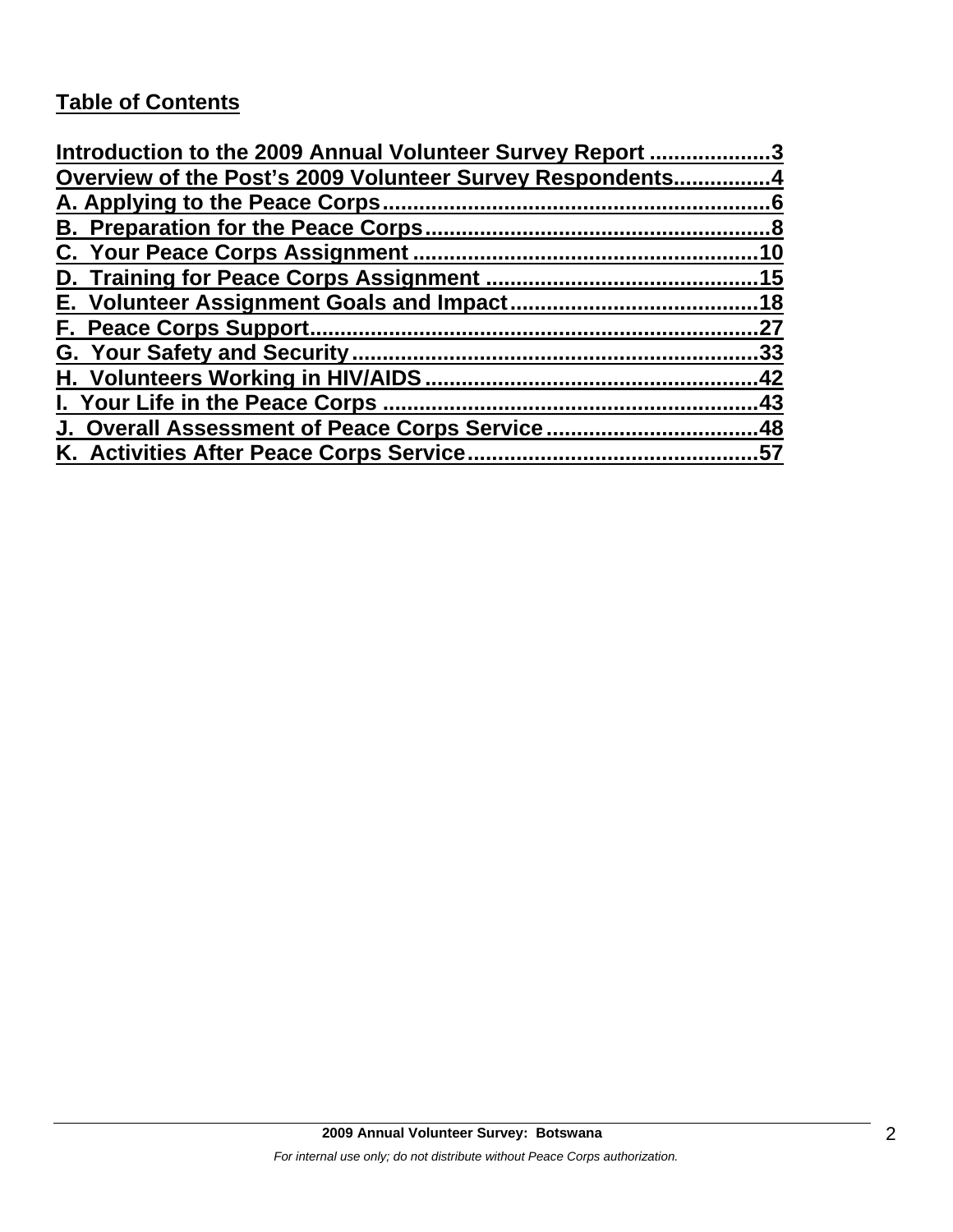# **Introduction to the 2009 Annual Volunteer Survey Report**

This country report contains the tables and charts from the Volunteers in your country who completed the 2009 Annual Volunteer Survey (AVS). The results provide a picture of the activities, experiences and views of Peace Corps Volunteers in 2009. The results show areas where Volunteers' needs are met and identify areas where improvements may be needed. The survey was fielded from May through August 2009.

A core set of questions was asked of all Volunteers. For the first time, Volunteers were also asked a series of questions relevant to their time in country:

- Volunteers in country 8 or less months were asked about applying to and preparing for the Peace Corps.
- Volunteers in country 18 or less months were asked about the effectiveness of their preservice training (PST).
- Volunteers in country 19 or more months were asked about their post-service plans, as well as the Peace Corps' resources for their post-service transition.

Tables and graphs are labeled by survey section and the survey question. The tables show the percent of post respondents that selected each choice and the total number of post respondents that answered the question. The number of responses for each question will vary, depending on:

- whether the question was asked of all Volunteers or only the Volunteers in-country a certain number of months and
- how many of the Volunteers who were "eligible" to answer the question did respond.

Most survey questions asked respondents to select only one from a set of choices. The percentages for the "select one" responses add up to 100 percent. Other questions asked Volunteers to "mark all that apply" in situations, for example, where it is likely that respondents are involved in more than one secondary activity. The percentages of the "mark all that apply" responses will total more than 100 percent; each percentage equals the number of respondents selecting that choice divided by the number of respondents who answered the question.

Posts are encouraged to compare these 2009 results with the 2006 and 2008 survey results to note trends and changes over time. Because questions are revised from one survey to the next, a crosswalk between the 2008 and 2009 questions is posted on the OSIRP intranet page under 2009 AVS Reports "Reference Documents." The earlier 2008 survey global, regional and post reports are also posted on the OSIRP Intranet page.

Volunteers' extensive narrative responses to the 29 open-ended questions on the survey are in the post's 2009 Annual Volunteer Survey Open Ended Reponses report. All Volunteers' narrative responses to key questions will be analyzed for global themes and presented in a later report.

The number of surveys for each post includes surveys submitted online by Volunteers and completed paper surveys sent to the Peace Corps headquarters for hand-entry into the online survey system. The final count may include mostly completed partial surveys added to the final dataset after the survey closed.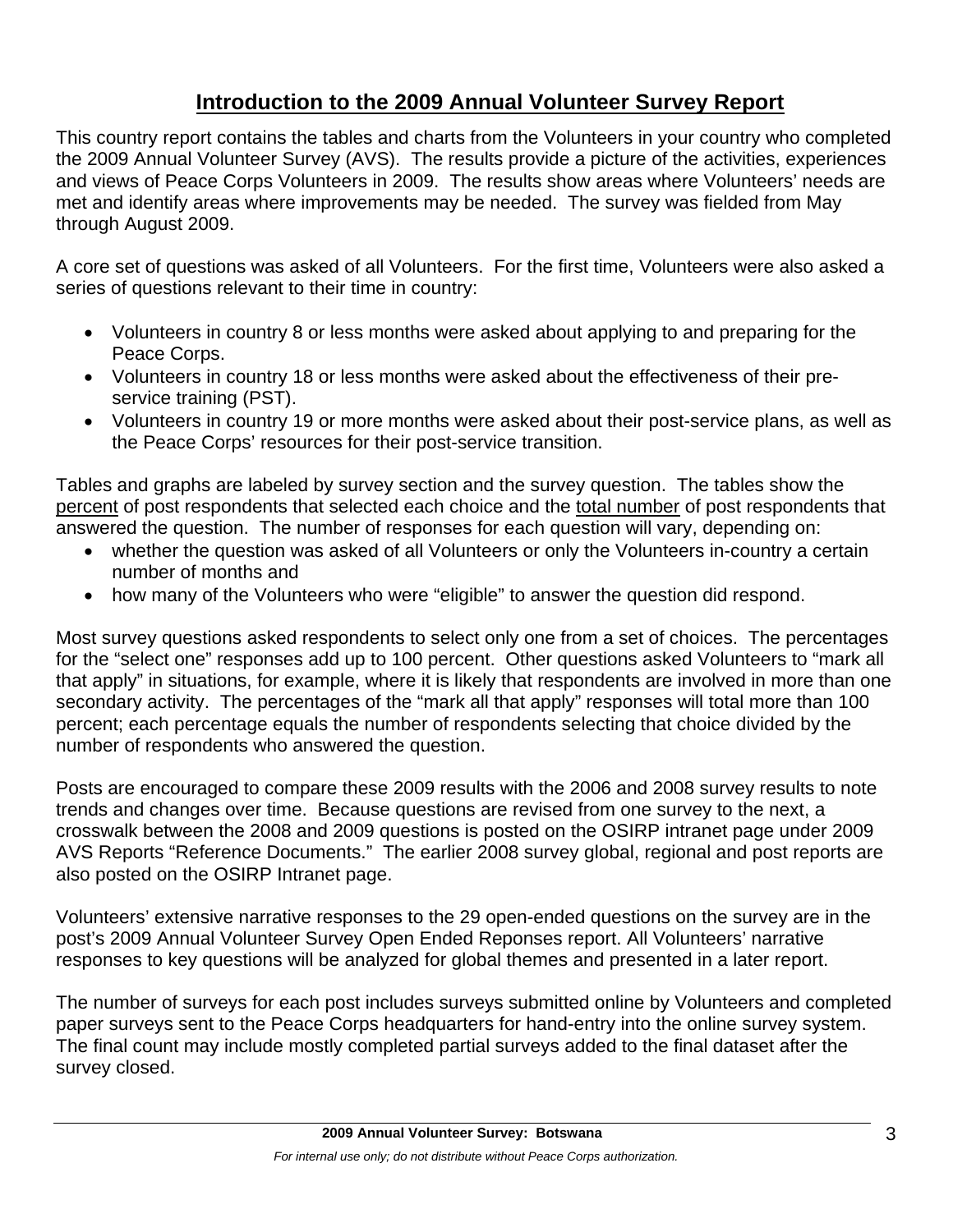# **Overview of the Post's 2009 Volunteer Survey Respondents**

This overview presents basic information about the characteristics of Volunteers who completed the 2009 Annual Volunteer Survey at post.

|            | 8 months or less |         | 9 to 18 months |         | 19 months or more |         | Total  |         |
|------------|------------------|---------|----------------|---------|-------------------|---------|--------|---------|
|            | Number           | Percent | Number         | Percent | Number            | Percent | Number | Percent |
| Months3grp |                  | 1%      | 40             | 56%     | 30 <sup>l</sup>   | 42%     | 74     | 100%    |

### **Completed Surveys by Months in Country**

#### **L1: What is your age?**

|         | 20-29 | 30-49 | $50+$ | $\tau$ otal |
|---------|-------|-------|-------|-------------|
| AGE3grp | 58%   | 19%   | 22%   | ~-<br>ىر.   |

#### **L2: What is your gender?**

|               | Female | Male | $\tau$ otal |
|---------------|--------|------|-------------|
| <b>GENDER</b> | 70%    | 30%  | 67.         |

#### **Completed surveys by project.**

|                                   | Count | Column N % |
|-----------------------------------|-------|------------|
| <b>HIV AIDS Capacity Building</b> | 70    | 100%       |
| Other. Please specify             |       |            |
| Total                             | 70    | 100%       |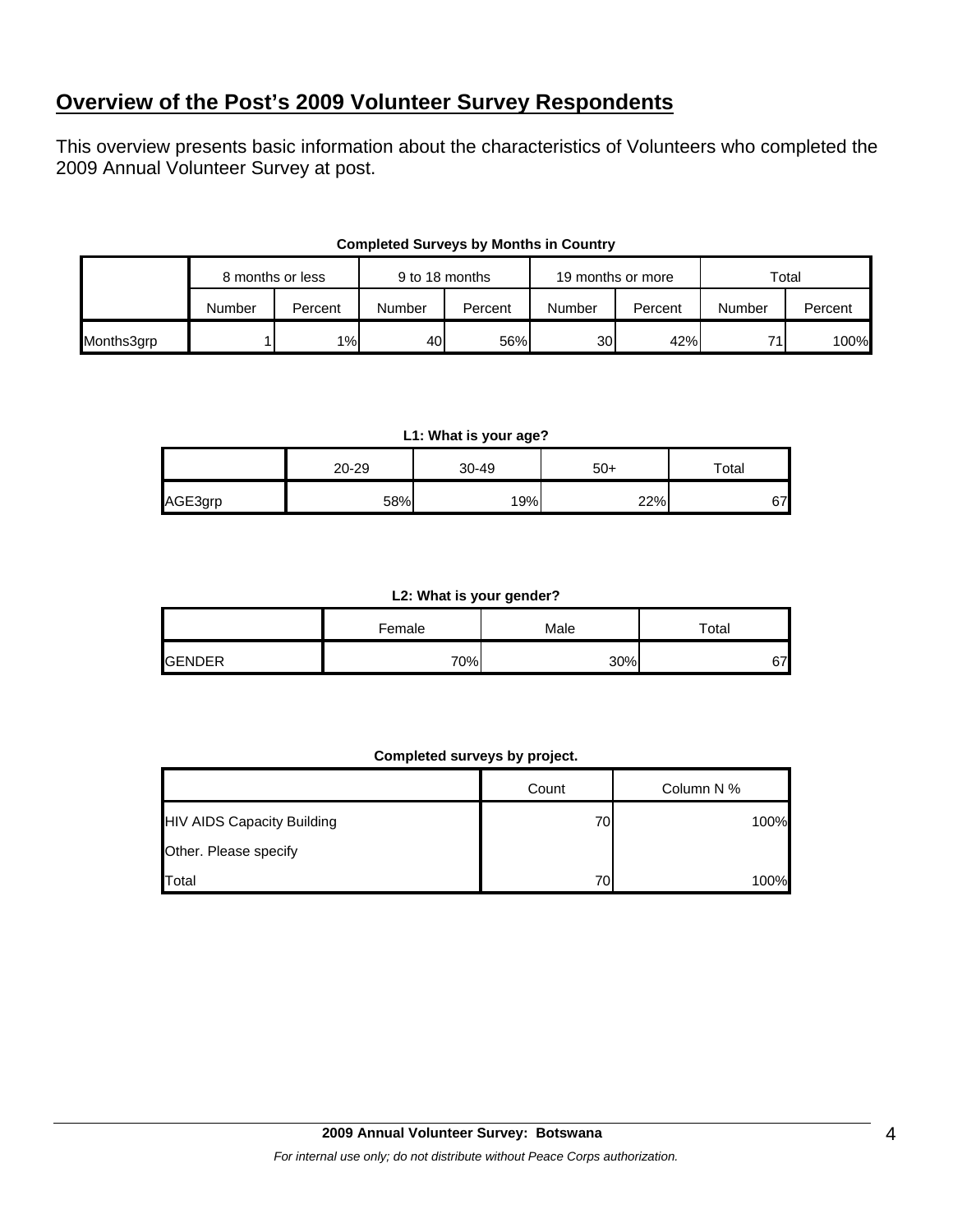|                |                                                 | Percent | Number       |
|----------------|-------------------------------------------------|---------|--------------|
| C <sub>2</sub> | <b>HIV/AIDS</b>                                 | 69%     | 48           |
|                | NGO development                                 | 16%     | 11           |
|                | Youth development                               | 9%      | 6            |
|                | Community development                           | 4%      | 3            |
|                | Other: Please specify                           | 1%      | $\mathbf{1}$ |
|                | Other education                                 | 1%      | 1            |
|                | Business education/advising                     |         |              |
|                | Urban & regional planning/municipal development |         |              |
|                | Water sanitation                                |         |              |
|                | Health extension                                |         |              |
|                | Forestry/parks                                  |         |              |
|                | Environmental education                         |         |              |
|                | Teacher training                                |         |              |
|                | Math/science teaching                           |         |              |
|                | English teaching                                |         |              |
|                | Agroforestry                                    |         |              |
|                | Information & communications technology (ICT)   |         |              |
|                | Agriculture/fish/livestock                      |         |              |
|                | Total                                           | 100%    | 70           |

# **C2: Which best describes the focus of your primary assignment/work?**

### **C2.TEXT: Which of the following initiatives does your primary work**

| include? Other (specify)                                               |                |               |  |  |  |  |  |
|------------------------------------------------------------------------|----------------|---------------|--|--|--|--|--|
|                                                                        | <b>PERCENT</b> | <b>NUMBER</b> |  |  |  |  |  |
| Open-ended results. Not responsive to request.<br>C <sub>2</sub> .TEXT |                |               |  |  |  |  |  |
| Total                                                                  | 100%           |               |  |  |  |  |  |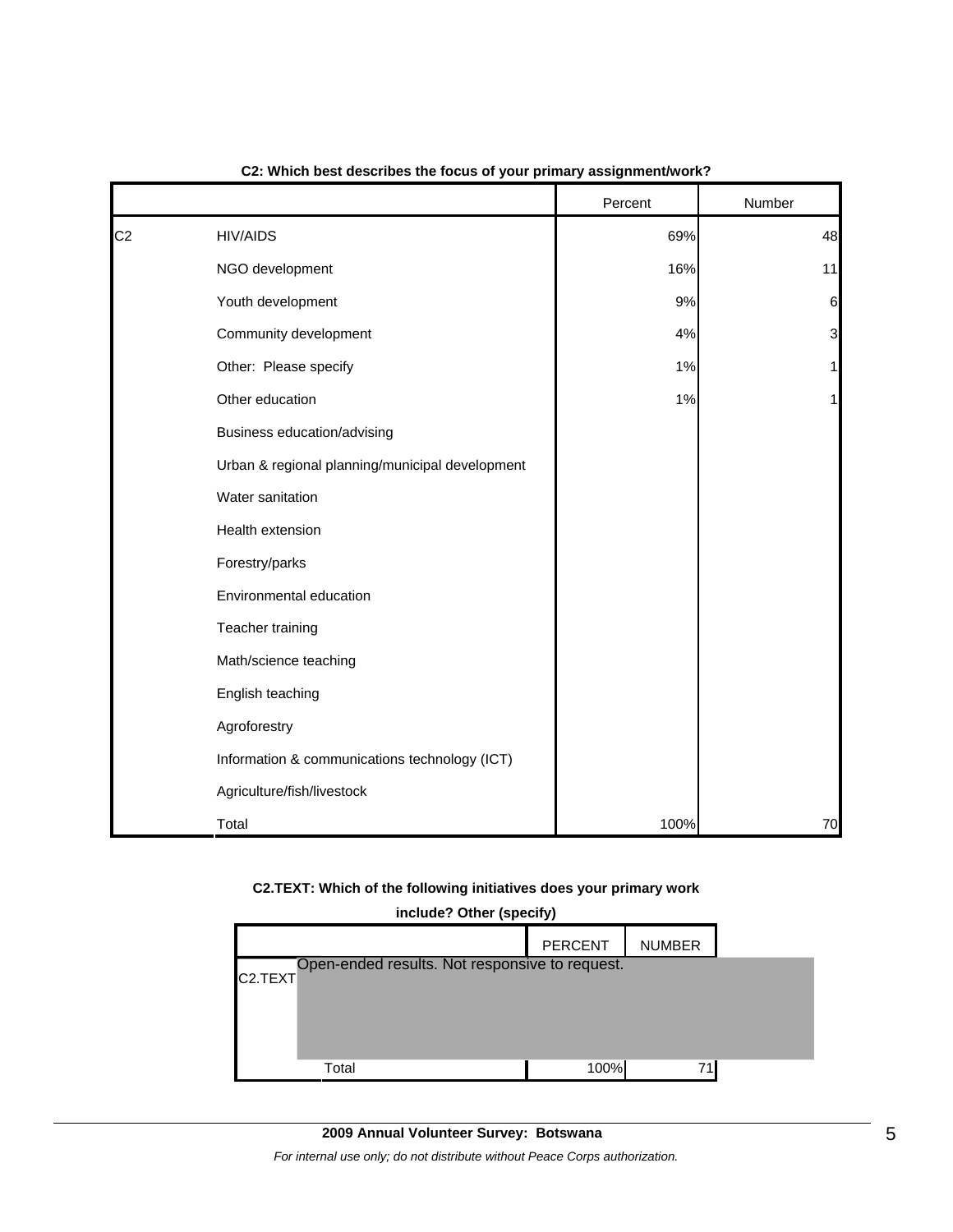# **A. Applying to the Peace Corps**

*This section reports Volunteers' motivations in applying and accepting a Peace Corps assignment.* 

|                          |               | Somewhat  |           | <b>NA</b> |       |
|--------------------------|---------------|-----------|-----------|-----------|-------|
|                          | Not Important | important | Important |           | Total |
| Different culture        |               |           | 100%      |           |       |
| Work experience          |               |           | 100%      |           |       |
| Help others              |               |           | 100%      |           | 1     |
| International experience |               |           | 100%      |           |       |
| Language                 |               | 100%      |           |           |       |
| Personal growth          |               |           | 100%      |           | 1     |
| U. S. job market         | 100%          |           |           |           | 1     |
| Serve my country         | 100%          |           |           |           | 1     |
| Travel/adventure         |               |           | 100%      |           |       |
| Other: Please specify    |               |           |           |           |       |
| below                    |               |           |           | 100%      |       |

**A1: How important were the following factors in accepting a PC assignment?**

# **A1\_OTHER: How important were the following factors in accepting a PC assignment? Other**

|  | (specify) |  |
|--|-----------|--|
|--|-----------|--|

|          |       | <b>PERCENT</b> | <b>NUMBER</b> |
|----------|-------|----------------|---------------|
| A1_OTHER |       | 100%           | 71.           |
|          | Total | 100%           | 71            |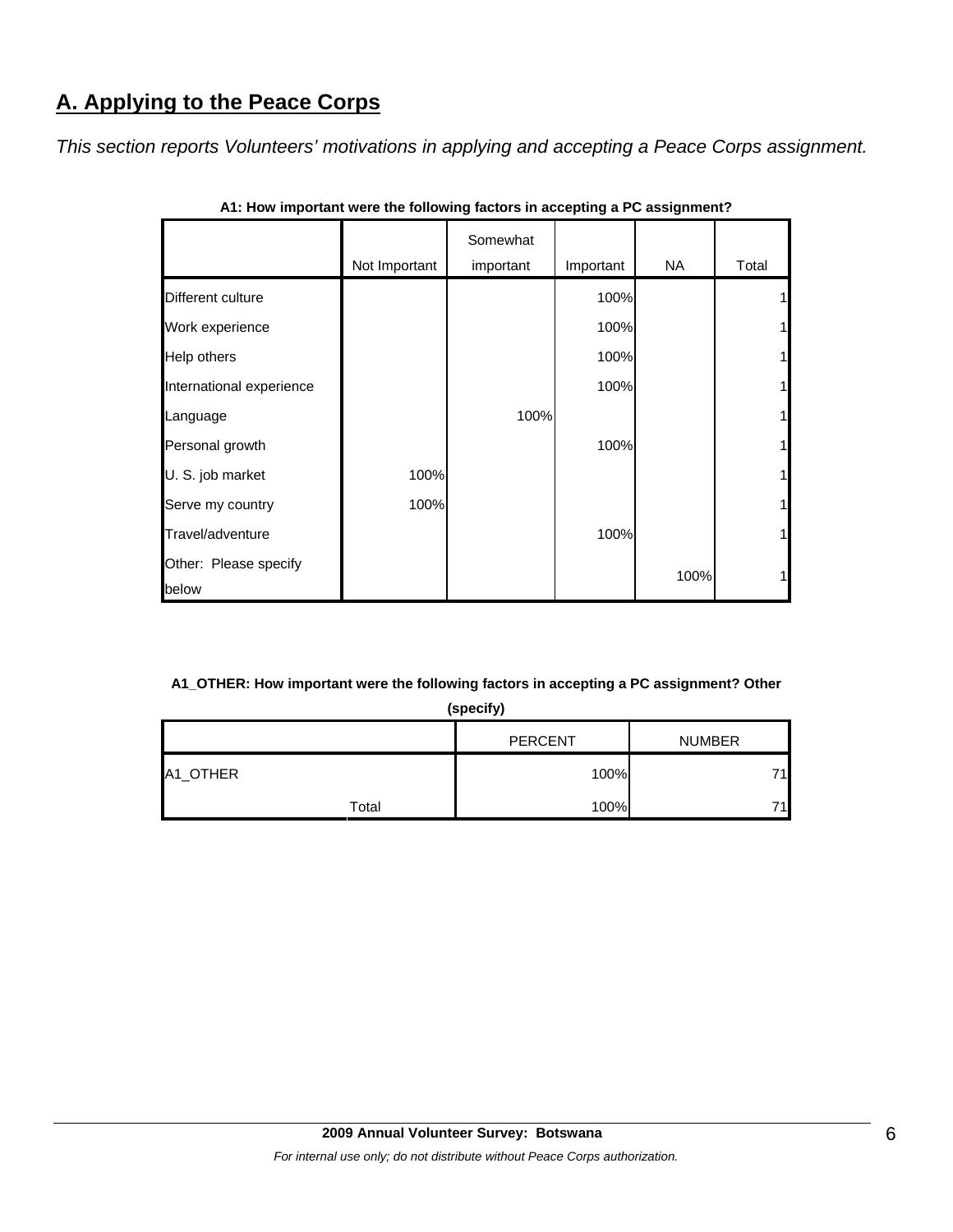|                                     |                                                                                                        | PCV Responses | % Involved in<br>Initiative | <b>Total PCVs</b><br>Responding |
|-------------------------------------|--------------------------------------------------------------------------------------------------------|---------------|-----------------------------|---------------------------------|
| What prompted you to apply to<br>PC | <b>Returned Peace Corps</b><br>Volunteer who spoke to your<br>school or group about the<br>Peace Corps |               | 100%                        |                                 |
|                                     | Peace Corps recruiter                                                                                  |               | 100%                        |                                 |
|                                     | Peace Corps campus or<br>community information session                                                 |               | 100%                        |                                 |
|                                     | Personal interest in the Peace<br>Corps                                                                |               | 100%                        |                                 |
|                                     | <b>Returned Peace Corps</b><br>Volunteer (e.g., someone you<br>met or know personally                  |               |                             |                                 |
|                                     | Article or book about the Peace<br>Corps                                                               |               |                             |                                 |
|                                     | Radio, TV, or print<br>advertisement                                                                   |               |                             |                                 |
|                                     | Peace Corps material in the<br>mail                                                                    |               |                             |                                 |
|                                     | Peace Corps website                                                                                    |               |                             |                                 |
|                                     | Other: Please specify                                                                                  |               |                             |                                 |
|                                     | Total                                                                                                  |               |                             | 1                               |

## **A2. What prompted you to apply to the PC? Mark all that apply.**

Percents may total to more than 100% since Volunteers were asked to "Mark all that apply."

#### **A2.OTHER.TEXT: What prompted you to apply to the PC?**

**Other (specify)**

|               |       | <b>PERCENT</b> | <b>NUMBER</b> |
|---------------|-------|----------------|---------------|
| A2.OTHER.TEXT |       | 100%           |               |
|               | Total | 100%           |               |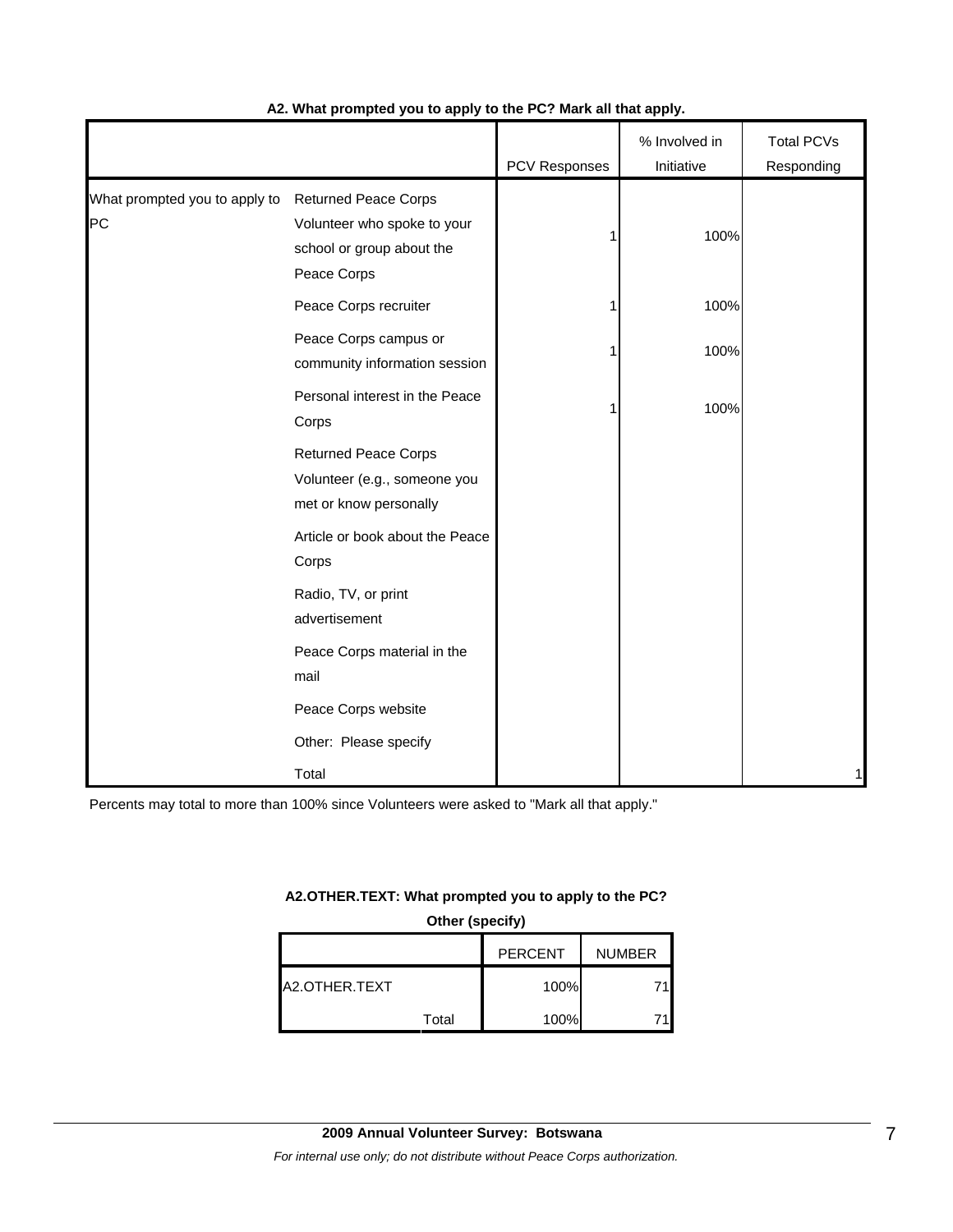# **B. Preparation for the Peace Corps**

*This section reports on Volunteers' assessment of the materials and information available before their service.* 

# **B1: How useful was the information on the PC website in preparing you for the realities of living and working as a Volunteer?**

|     |              |   |   |   |             | Don't know (did |       |
|-----|--------------|---|---|---|-------------|-----------------|-------|
|     |              |   |   |   |             | not access      |       |
|     | Not at all 1 | ົ | 3 | 4 | Extremely 5 | information)    | Total |
| IB1 | 100%         |   |   |   |             |                 |       |

# **B2: How useful were the PC materials about your country in helping you prepare for your**

| <b>service</b> |
|----------------|
|                |

|                 |              |      |   |   |             | Don't know (did |       |
|-----------------|--------------|------|---|---|-------------|-----------------|-------|
|                 |              |      |   |   |             | not access      |       |
|                 | Not at all 1 | 2    | 3 | 4 | Extremely 5 | information)    | Total |
| IB <sub>2</sub> |              | 100% |   |   |             |                 |       |

# **B3: How useful were the materials you received from the PC about your primary assignment in helping you prepare for your service?**

|            |              |      |   |   |             | Don't know (did |       |
|------------|--------------|------|---|---|-------------|-----------------|-------|
|            |              |      |   |   |             | not access      |       |
|            | Not at all 1 |      | 3 | 4 | Extremely 5 | information)    | Total |
| <b>IB3</b> |              | 100% |   |   |             |                 |       |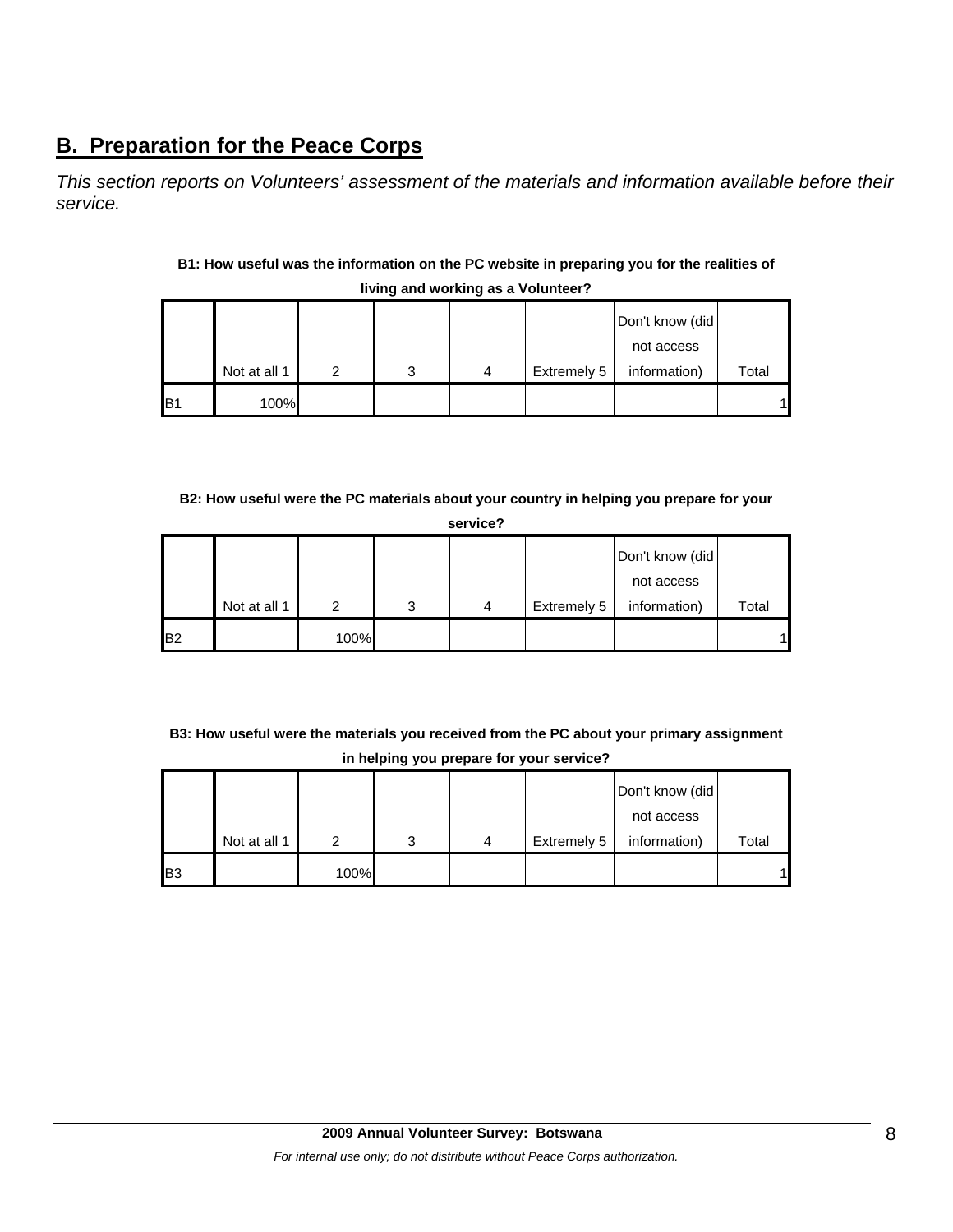# **B4: How useful were the materials you received from the PC regarding the need for flexibility in adapting to your work?**

|                |              |      |   |   |             | Don't know (did |       |
|----------------|--------------|------|---|---|-------------|-----------------|-------|
|                |              |      |   |   |             | not access      |       |
|                | Not at all 1 | ົ    | 3 | 4 | Extremely 5 | information)    | Total |
| B <sub>4</sub> |              | 100% |   |   |             |                 |       |

# **B7: How prepared do you feel to meet the challenges of PC service?**

|     | Not at all 1 |  | <b>Exceptionally 5</b> | $\tau$ otal |
|-----|--------------|--|------------------------|-------------|
| IB7 |              |  | 100%                   |             |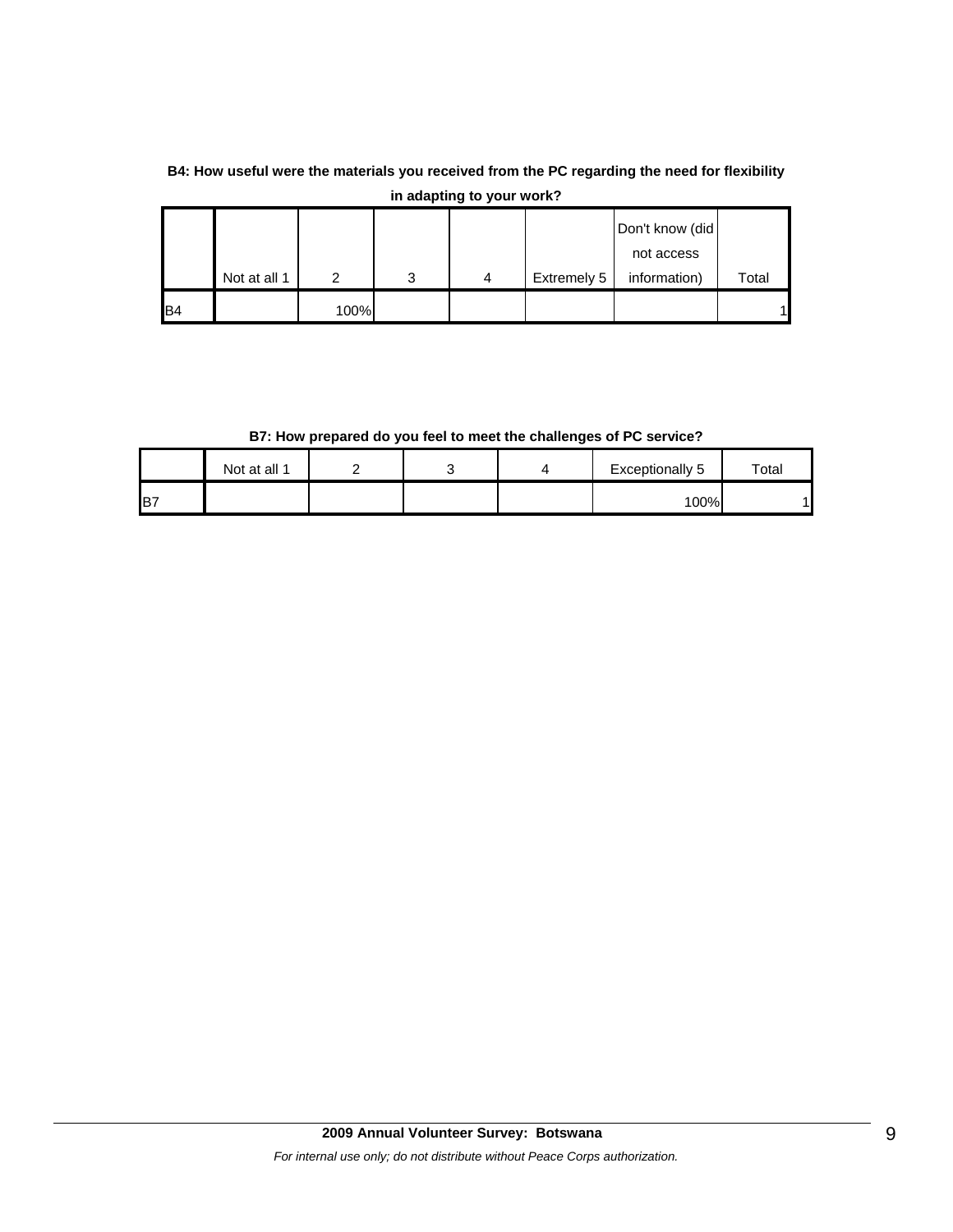# **C. Your Peace Corps Assignment**

*This section reports Volunteers' primary assignment work and secondary activities. The term "primary assignment" refers to the Volunteers' assignment which is part of an overall project plan designed by your host country partners and in-country Peace Corps staff.* 

|            |                                                                                         | apply.        |               |                   |
|------------|-----------------------------------------------------------------------------------------|---------------|---------------|-------------------|
|            |                                                                                         |               | % Involved in | <b>Total PCVs</b> |
|            |                                                                                         | PCV Responses | Initiative    | Responding        |
| \$C3PrmAct | <b>HIV/AIDS</b>                                                                         | 67            | 94%           |                   |
|            | Working with youth                                                                      | 42            | 59%           |                   |
|            | Working with NGO(s)                                                                     | 28            | 39%           |                   |
|            | Working with special groups<br>(e.g., disabled, elderly, ethnic<br>minorities, orphans) | 23            | 32%           |                   |
|            | Income generation                                                                       | 22            | 31%           |                   |
|            | Girls' education                                                                        | 18            | 25%           |                   |
|            | WID/GAD                                                                                 | 15            | 21%           |                   |
|            | Mobilize host country nationals<br>(HCNs) to volunteer                                  | 14            | 20%           |                   |
|            | Child survival                                                                          | 12            | 17%           |                   |
|            | Information and<br>communications technology<br>(ICT)                                   | 11            | 15%           |                   |
|            | Nutrition education                                                                     | 10            | 14%           |                   |
|            | Library development                                                                     | 8             | 11%           |                   |
|            | Sports/fitness                                                                          | 8             | 11%           |                   |
|            | Rural development                                                                       | 8             | 11%           |                   |
|            | <b>Business advertising</b>                                                             | 7             | 10%           |                   |
|            | English teaching                                                                        | 7             | 10%           |                   |
|            | Arts                                                                                    | $\,6$         | 8%            |                   |
|            | Other: Please specify                                                                   | 6             | $8\%$         |                   |

# **C3: Which of the following activities does your primary assignment/work include? Mark all that**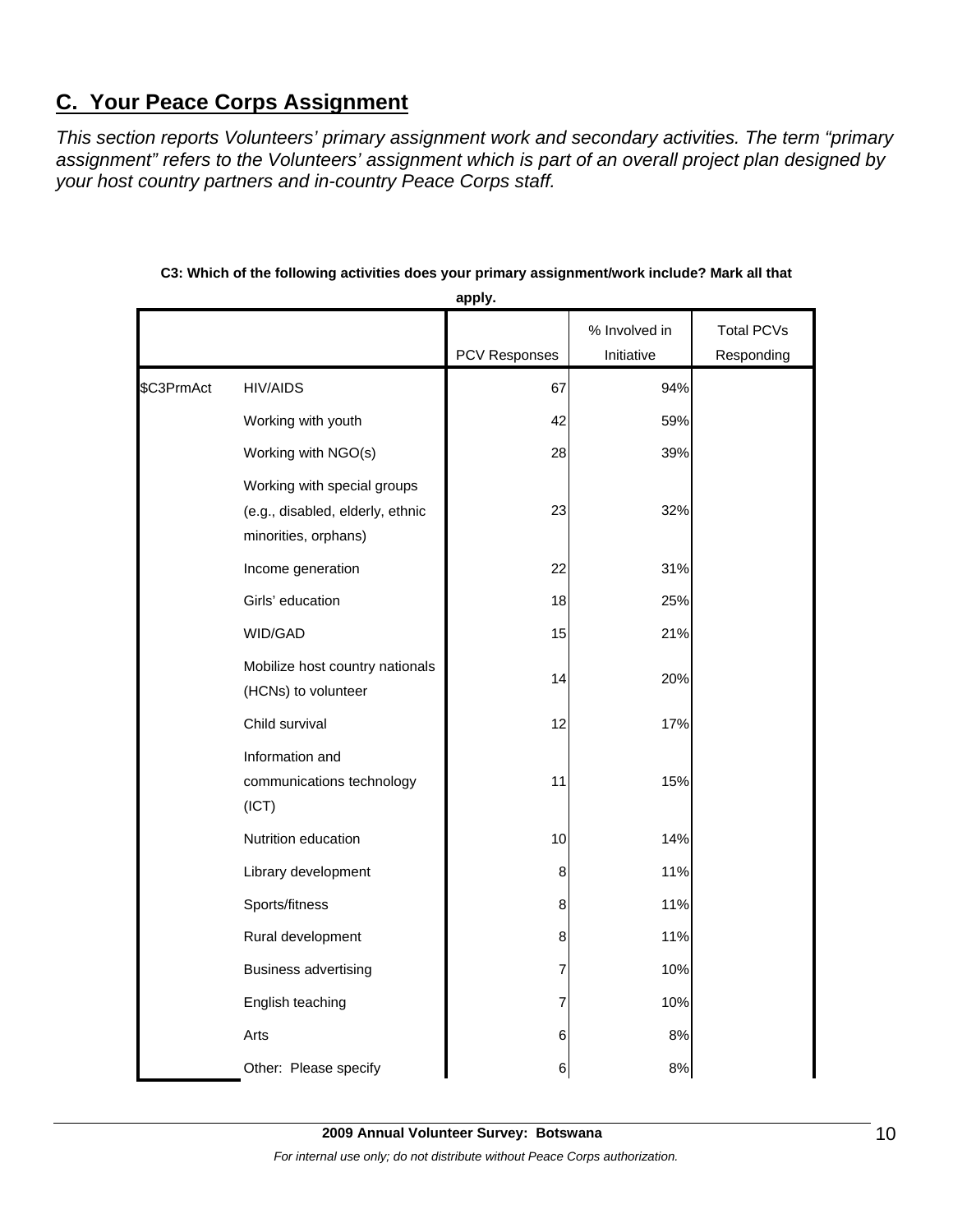| World Wise Schools/<br>Correspondence Match       | 6% |    |
|---------------------------------------------------|----|----|
| Literacy                                          | 3% |    |
| Microenterprise development                       | 3% |    |
| Urban development/municipal<br>development        | 3% |    |
| Household food security                           | 1% |    |
| Water and sanitation                              | 1% |    |
| Biodiversity conservation                         |    |    |
| Community food security<br>(production/marketing) |    |    |
| Environment work                                  |    |    |
| Natural resources management                      |    |    |
| Total                                             |    | 71 |

Percents may total to more than 100% since Volunteers were asked to "Mark all that apply."

## **C3: Which of the following activities does your primary assignment/work include? Other**

| (specify)                                                    |            |       |         |  |
|--------------------------------------------------------------|------------|-------|---------|--|
|                                                              | Column N % | Count | Row N % |  |
| C3.OTHER.TEXT Open-ended results. Not responsive to request. |            |       |         |  |
| Total                                                        |            | 71    | 100%    |  |

#### **C4: Hours Spent on Primary Assignment During Average Work Week**

|           | None | $1-10$ hrs | 11-20 hrs | 21-30 hrs | 31-40 hrs | More than 40 hrs | Total |
|-----------|------|------------|-----------|-----------|-----------|------------------|-------|
| C4Hrs6grp | 1%   | 7%1        | 14%       | 26%       | 37%       | 14%              | 70    |

#### **2009 Annual Volunteer Survey: Botswana**

*For internal use only; do not distribute without Peace Corps authorization.*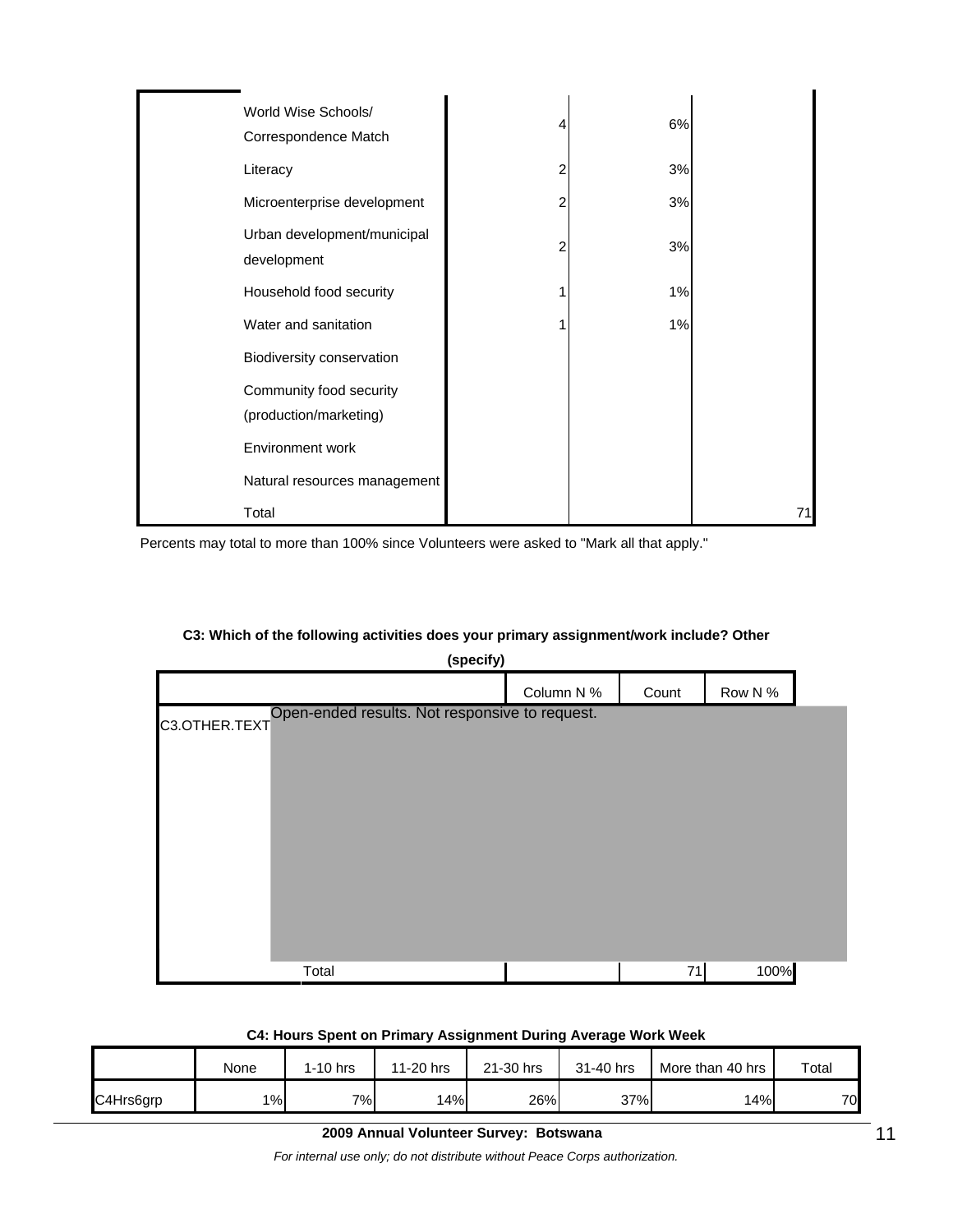### **C4: How many hours do you spend on your primary assignment during an average work**

**week?**

| All Volunteers | Average | Lowest reported | Highest reported | Did not answer |
|----------------|---------|-----------------|------------------|----------------|
| $\overline{ }$ | 31.4    |                 | 60               |                |

# **C5: Which of the following do your secondary activities (other than your primary assignment work) include? Mark all that apply.**

|            |                                                                                         |               | % Involved in | <b>Total PCVs</b> |
|------------|-----------------------------------------------------------------------------------------|---------------|---------------|-------------------|
|            |                                                                                         | PCV Responses | Initiative    | Responding        |
| \$C5SecAct | Working with youth                                                                      | 47            | 69%           |                   |
|            | <b>HIV/AIDS</b>                                                                         | 34            | 50%           |                   |
|            | Working with NGO(s)                                                                     | 26            | 38%           |                   |
|            | Girls' education                                                                        | 24            | 35%           |                   |
|            | Working with special groups<br>(e.g., disabled, elderly, ethnic<br>minorities, orphans) | 24            | 35%           |                   |
|            | Income generation                                                                       | 23            | 34%           |                   |
|            | WID/GAD                                                                                 | 22            | 32%           |                   |
|            | English teaching                                                                        | 18            | 26%           |                   |
|            | Sports/fitness                                                                          | 16            | 24%           |                   |
|            | Arts                                                                                    | 12            | 18%           |                   |
|            | Mobilize host country nationals<br>(HCNs) to volunteer                                  | 12            | 18%           |                   |
|            | Library development                                                                     | 11            | 16%           |                   |
|            | Child survival                                                                          | 10            | 15%           |                   |
|            | Literacy                                                                                | 10            | 15%           |                   |
|            | Nutrition education                                                                     | 10            | 15%           |                   |
|            | Information and<br>communications technology<br>(ICT)                                   | 9             | 13%           |                   |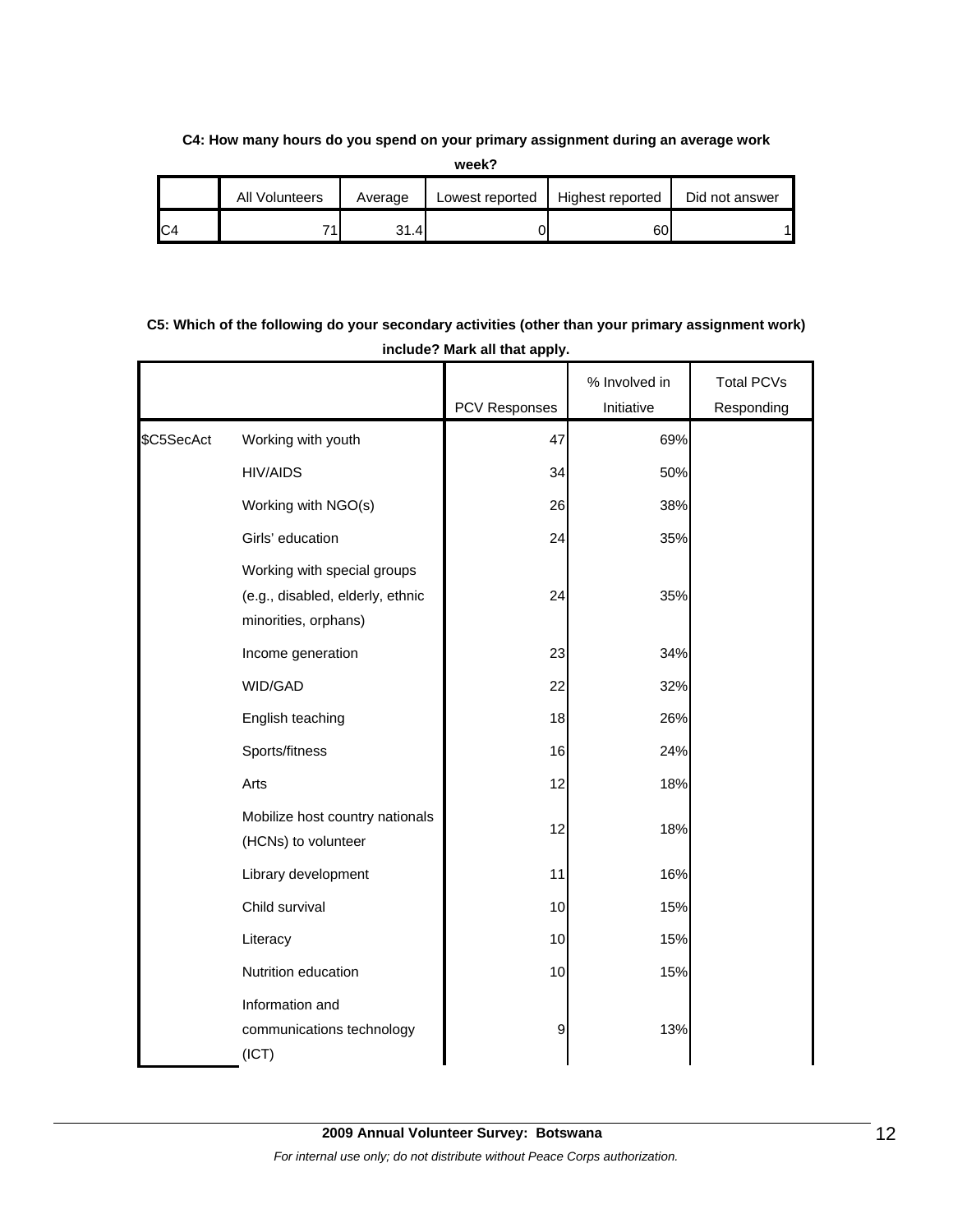| World Wise Schools/<br>Correspondence Match       | 8 | 12% |    |
|---------------------------------------------------|---|-----|----|
| <b>Business advertising</b>                       |   | 10% |    |
| Rural development                                 |   | 10% |    |
| Other: Please specify                             | 6 | 9%  |    |
| Microenterprise development                       | 5 | 7%  |    |
| Environment work                                  | 4 | 6%  |    |
| Community food security<br>(production/marketing) | 3 | 4%  |    |
| Urban development/municipal<br>development        | 3 | 4%  |    |
| Household food security                           |   | 1%  |    |
| Natural resources management                      |   | 1%  |    |
| Biodiversity conservation                         |   |     |    |
| Water and sanitation                              |   |     |    |
| Total                                             |   |     | 68 |

Percents may total to more than 100% since Volunteers were asked to "Mark all that apply."

|                                                                 |            | . .   | . .    |  |
|-----------------------------------------------------------------|------------|-------|--------|--|
|                                                                 | Column N % | Count | Row N% |  |
| Open-ended results. Not responsive to request.<br>C5.OTHER.TEXT |            |       |        |  |
|                                                                 |            |       |        |  |
|                                                                 |            |       |        |  |
|                                                                 |            |       |        |  |
|                                                                 |            |       |        |  |
|                                                                 |            |       |        |  |
|                                                                 |            |       |        |  |
|                                                                 |            |       |        |  |
|                                                                 |            |       |        |  |
|                                                                 |            |       |        |  |
|                                                                 |            |       |        |  |
| Total                                                           |            | 71    | 100%   |  |

#### **C5: Which of the following do your secondary activities include? Other (specify)**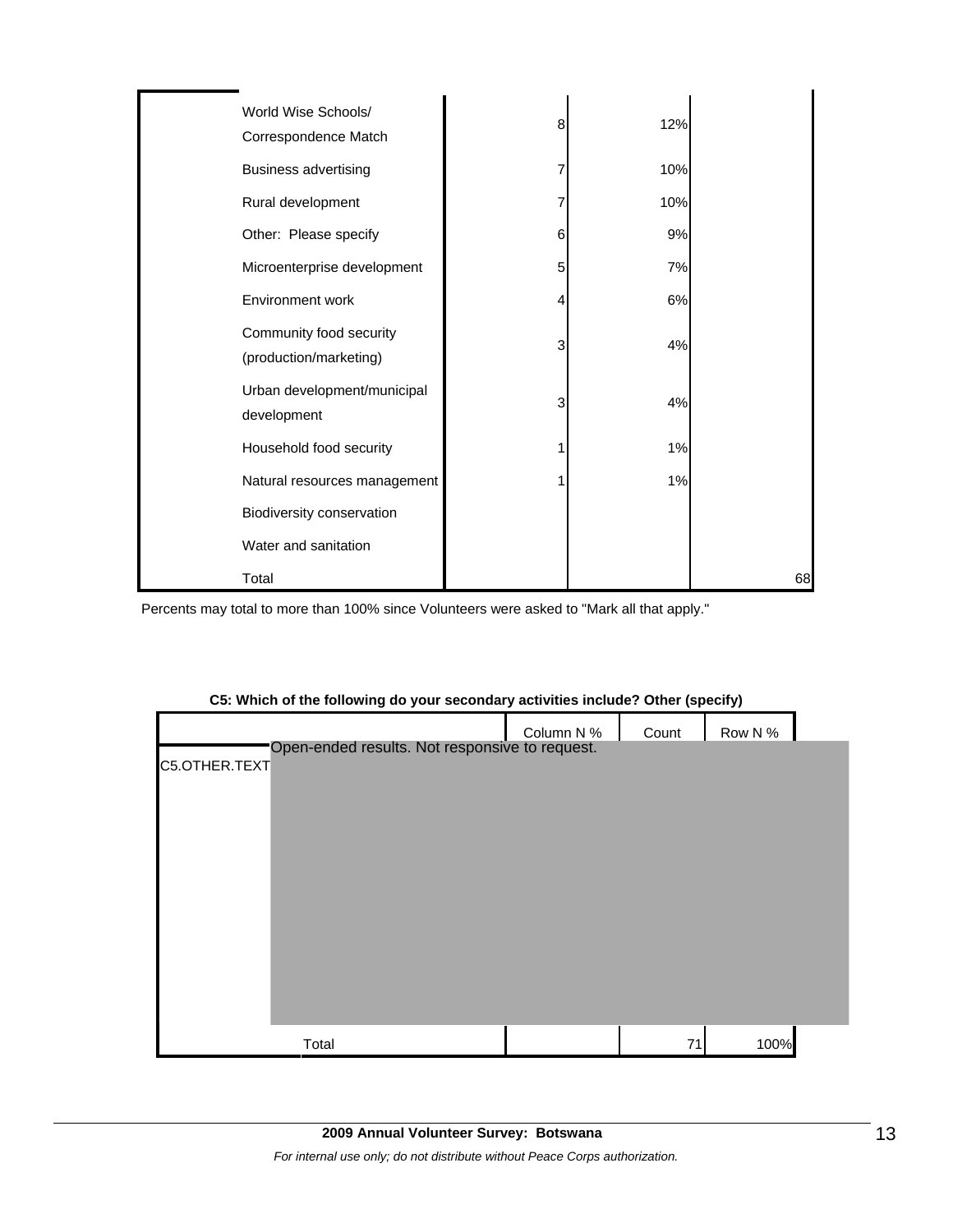|  |  | <b>C5: No Secondary Activities</b> |  |
|--|--|------------------------------------|--|
|--|--|------------------------------------|--|

|         |                                        | Percent | Number |
|---------|----------------------------------------|---------|--------|
| C5.NONE | No                                     | 96%     | 68     |
|         | Yes, I have no secondary<br>activities | 4%      | 3      |
|         | Total                                  | 100%    |        |

### **C6: Hours Spent on Secondary Activities During Average Work Week**

|           | None | $1-10$ hrs | 11-20 hrs | 21-30 hrs | 31-40 hrs | More than 40 hrs | Total |
|-----------|------|------------|-----------|-----------|-----------|------------------|-------|
| C6Hrs6grp |      | 54%        | 36%       | $7\%$     | 1%        | 1%               | 69    |

# **C6. How many hours do you spend on secondary activities during an average work week?**

|     | All Volunteers           | Average | Lowest reported | Highest reported | Did not answer |
|-----|--------------------------|---------|-----------------|------------------|----------------|
| IC6 | $\overline{\phantom{a}}$ | 2.8     |                 | 45.              | ി              |

**C7: How personally satisfying is your--?**

|                              | Not at all 1 |     |     |     | Exceptionally 5 | Total |
|------------------------------|--------------|-----|-----|-----|-----------------|-------|
| <b>Primary assignment</b>    | 6%           | 20% | 32% | 31% | 11%             | 74    |
| Secondary project/activities | 3%           | 4%  | 14% | 51% | 28%             | 69    |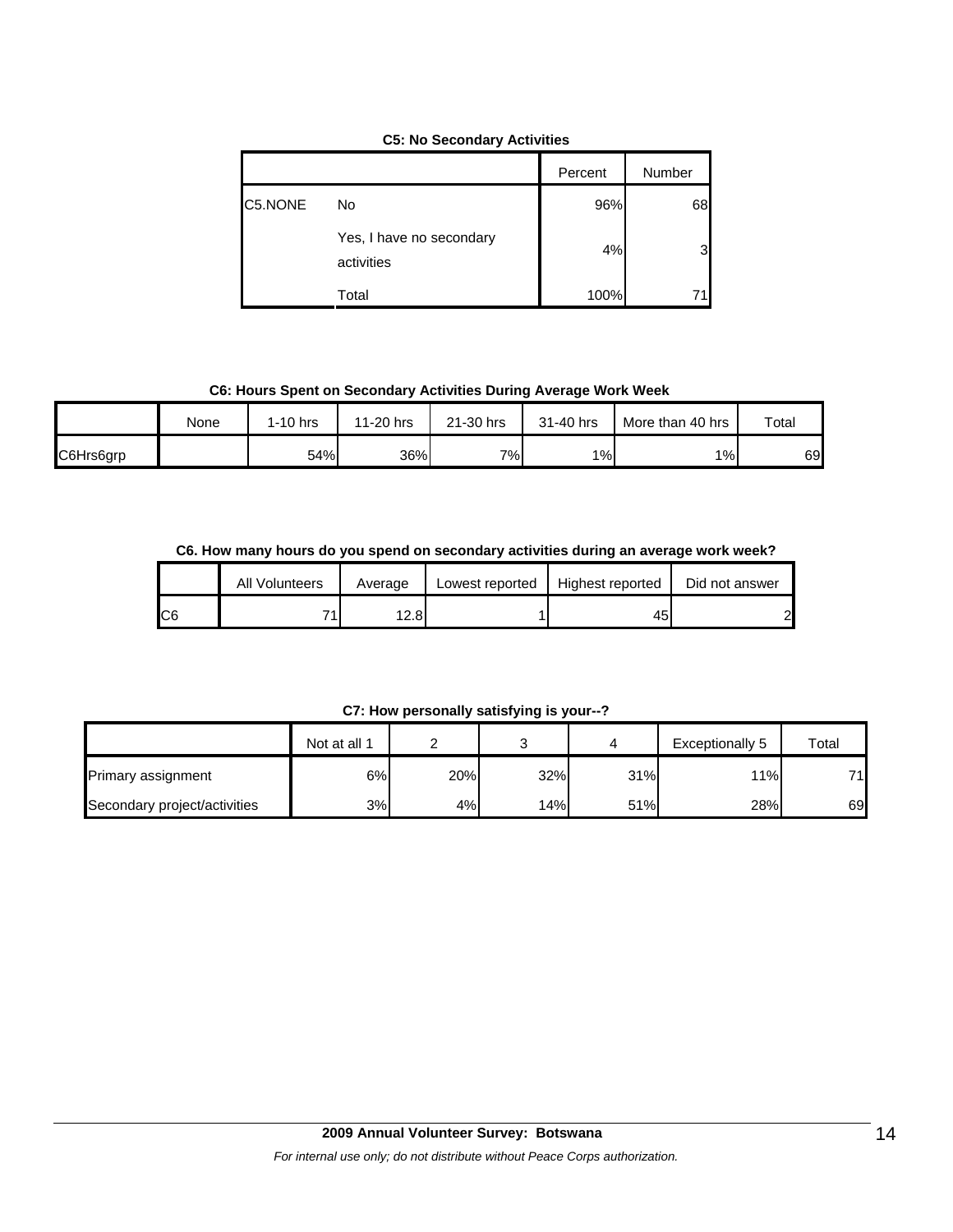# **D. Training for Peace Corps Assignment**

*This section reports Volunteers' assessments of the effectiveness of their Pre-Service Training and In-Service Training at post. In-Service Training (IST) includes: Reconnect; Technical IST; Mid-Service and Close of Service conferences; project management/leadership conferences; and other post-sponsored training sessions.* 

|                                                                       | Not effective | Poor | Adequate | Effective | Very Effective | NA/No training | Total |
|-----------------------------------------------------------------------|---------------|------|----------|-----------|----------------|----------------|-------|
| Manage cultural differences                                           | 2%            | 7%   | 56%      | 29%       | 5%             |                | 41    |
| Deal with adjustment issues                                           | 2%            | 8%   | 48%      | 35%       | 8%             |                | 40    |
| Work with<br>counterparts/community<br>partners                       | 2%            | 27%  | 49%      | 20%       | 2%             |                | 41    |
| Use language needed in<br>work and social interactions                | 2%            | 22%  | 39%      | 24%       | 12%            |                | 41    |
| Perform technical aspects of<br>your work                             | 5%            | 38%  | 28%      | 28%       | 2%             |                | 40    |
| Work on your project goals<br>and objectives                          | 2%            | 15%  | 51%      | 32%       |                |                | 41    |
| Conduct a participatory<br>community needs<br>assessment (e.g., PACA) | 2%            | 15%  | 32%      | 46%       | 5%             |                | 41    |
| Monitor your project goals<br>and outcomes                            |               | 30%  | 42%      | 25%       | 2%             |                | 40    |
| Maintain your physical health                                         |               | 2%   | 15%      | 44%       | 37%            | 2%             | 41    |
| Maintain your<br>mental/emotional health                              |               | 7%   | 20%      | 49%       | 24%            |                | 41    |
| Maintain your personal safety<br>and security                         |               |      | 7%       | 29%       | 59%            | 5%             | 41    |

|  |  |  | D1: (PCVs at post 18 months or less) How effective was your Pre-Service Training (PST) in preparing you to-- |
|--|--|--|--------------------------------------------------------------------------------------------------------------|
|--|--|--|--------------------------------------------------------------------------------------------------------------|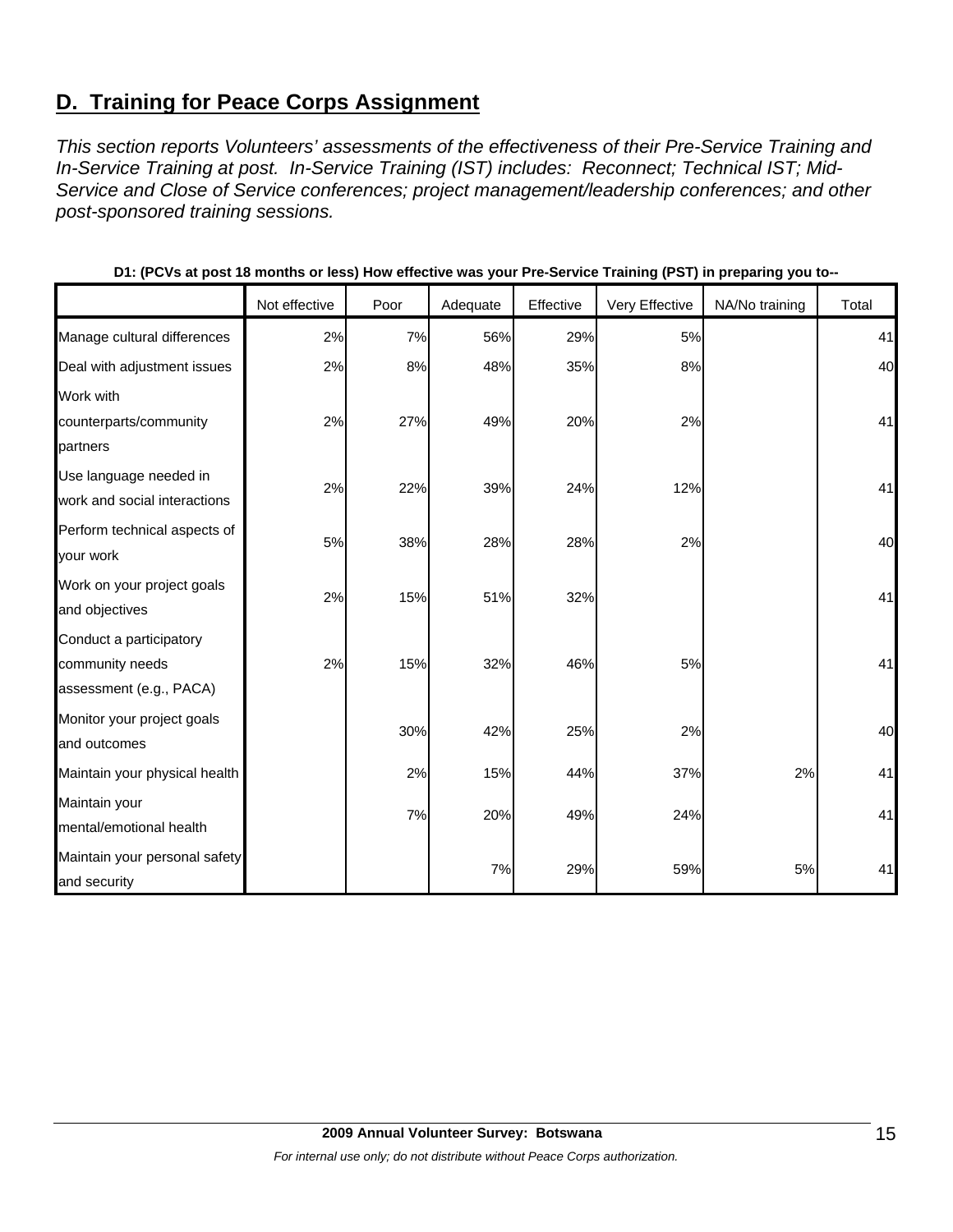|                               | Not effective | Poor  | Adequate | Effective | Very Effective | NA/No training | Total |
|-------------------------------|---------------|-------|----------|-----------|----------------|----------------|-------|
| Manage cultural differences   |               | 12%   | 40%      | 36%       | 9%             | 3%             | 67    |
| Deal with adjustment issues   |               | $6\%$ | 46%      | 38%       | 9%             | 1%             | 68    |
| Build and strengthen working  |               |       |          |           |                |                |       |
| relationships with            | 4%            | 22%   | 35%      | 32%       | 4%             | 1%             | 68    |
| counterparts/community        |               |       |          |           |                |                |       |
| partners                      |               |       |          |           |                |                |       |
| Use language needed in        | 1%            | 18%   | 46%      | 27%       | 6%             | 1%             | 67    |
| work and social interactions  |               |       |          |           |                |                |       |
| Perform technical aspects of  | 3%            | 19%   | 43%      | 32%       | 3%             |                | 68    |
| your work                     |               |       |          |           |                |                |       |
| Work on your project goals    | 3%            | 16%   | 41%      | 35%       | 3%             | 1%             | 68    |
| and objectives                |               |       |          |           |                |                |       |
| Conduct a participatory       |               |       |          |           |                |                |       |
| community needs               |               | 13%   | 50%      | 24%       | 6%             | 7%             | 68    |
| assessment (e.g., PACA)       |               |       |          |           |                |                |       |
| Monitor project goals and     |               | 24%   | 36%      | 33%       | 4%             | 3%             | 67    |
| outcomes                      |               |       |          |           |                |                |       |
| Maintain your physical health |               | 1%    | 28%      | 28%       | 33%            | 9%             | 67    |
| Maintain your                 |               |       |          |           |                |                |       |
| mental/emotional health       |               | 13%   | 28%      | 27%       | 28%            | 3%             | 67    |
| Maintain your personal safety |               |       |          |           |                |                |       |
| and security                  |               | 1%    | 18%      | 21%       | 51%            | 9%             | 68    |

# **D5: How effective was your In-Service Training (IST) in preparing you to--**

### **D8: Did you have this skill before joining the Peace Corps?**

|                                               | No/ No answer | Yes             | Total |
|-----------------------------------------------|---------------|-----------------|-------|
| Skills specific to my assignment              | 18            | 51              | 69    |
| Assessing community needs                     | 29            | 41              | 70    |
| Organizing/implementing community activities  | 27            | 42              | 69    |
| Building capacity of local organizations      | 42            | 27 <sub>l</sub> | 69    |
| Monitoring, reporting, and evaluating my work | 20            | 50              | 70    |
| Designing and implementing training sessions  | 31            | 39              | 70    |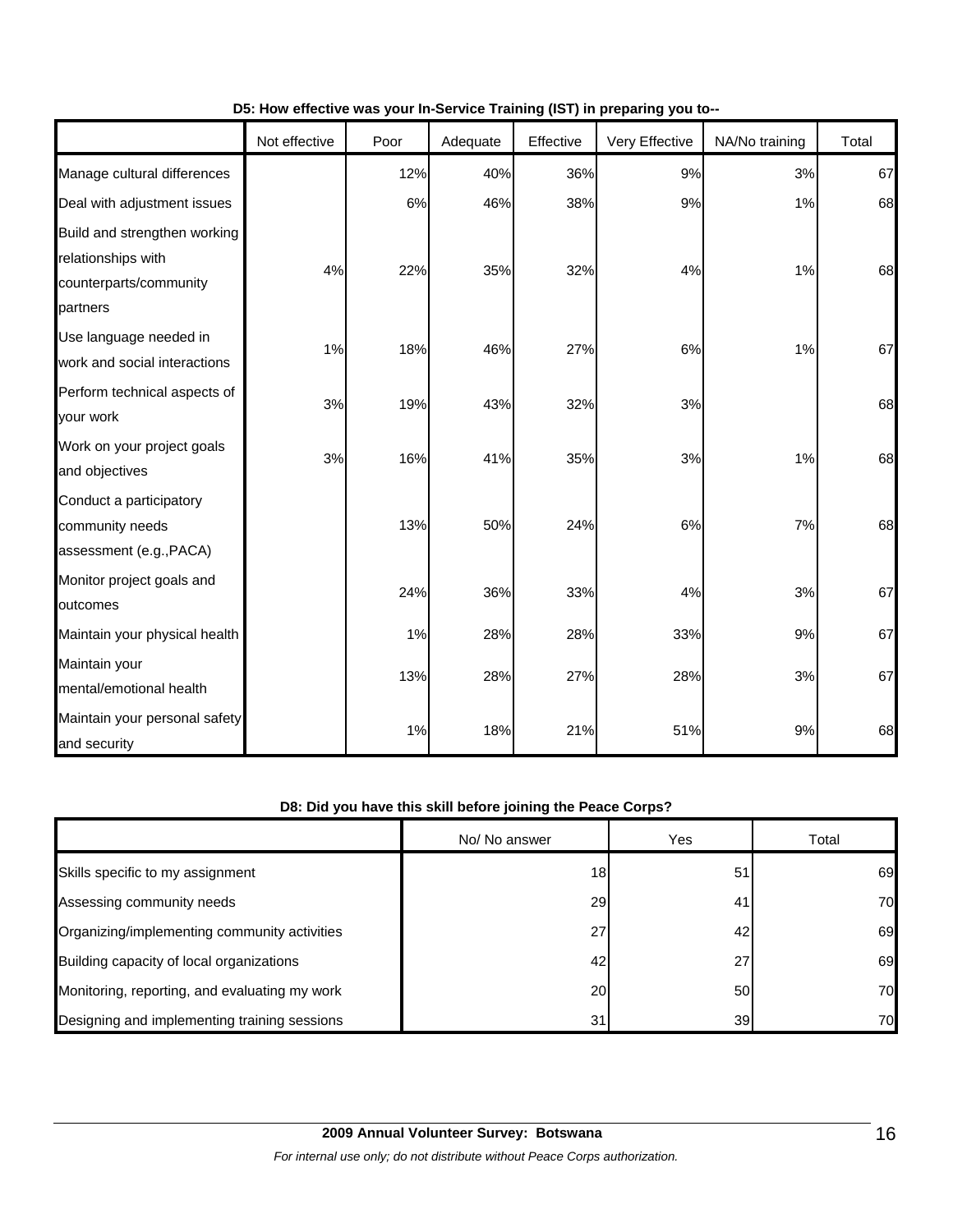|                                               | No/ No answer | Yes | Total |
|-----------------------------------------------|---------------|-----|-------|
| Skills specific to my assignment              | Ð             | 63  | 68    |
| Assessing community needs                     | 3             | 66  | 69    |
| Organizing/implementing community activities  |               | 64  | 68    |
| Building capacity of local organizations      |               | 66  | 68    |
| Monitoring, reporting, and evaluating my work |               | 67  | 69    |
| Designing and implementing training sessions  |               | 60I | 69    |

# **D8: Is the skill needed for your Peace Corps work?**

# **D8: Have you had adequate Peace Corps training to acquire the skill?**

|                                               | No/ No answer   | Yes | Total |
|-----------------------------------------------|-----------------|-----|-------|
| Skills specific to my assignment              | 19 <sub>l</sub> | 32  | 51    |
| Assessing community needs                     | 8               | 51  | 59    |
| Organizing/implementing community activities  | 26              | 33  | 59    |
| Building capacity of local organizations      | 29              | 30  | 59    |
| Monitoring, reporting, and evaluating my work | 23              | 36  | 59    |
| Designing and implementing training sessions  | 29              | 29  | 58    |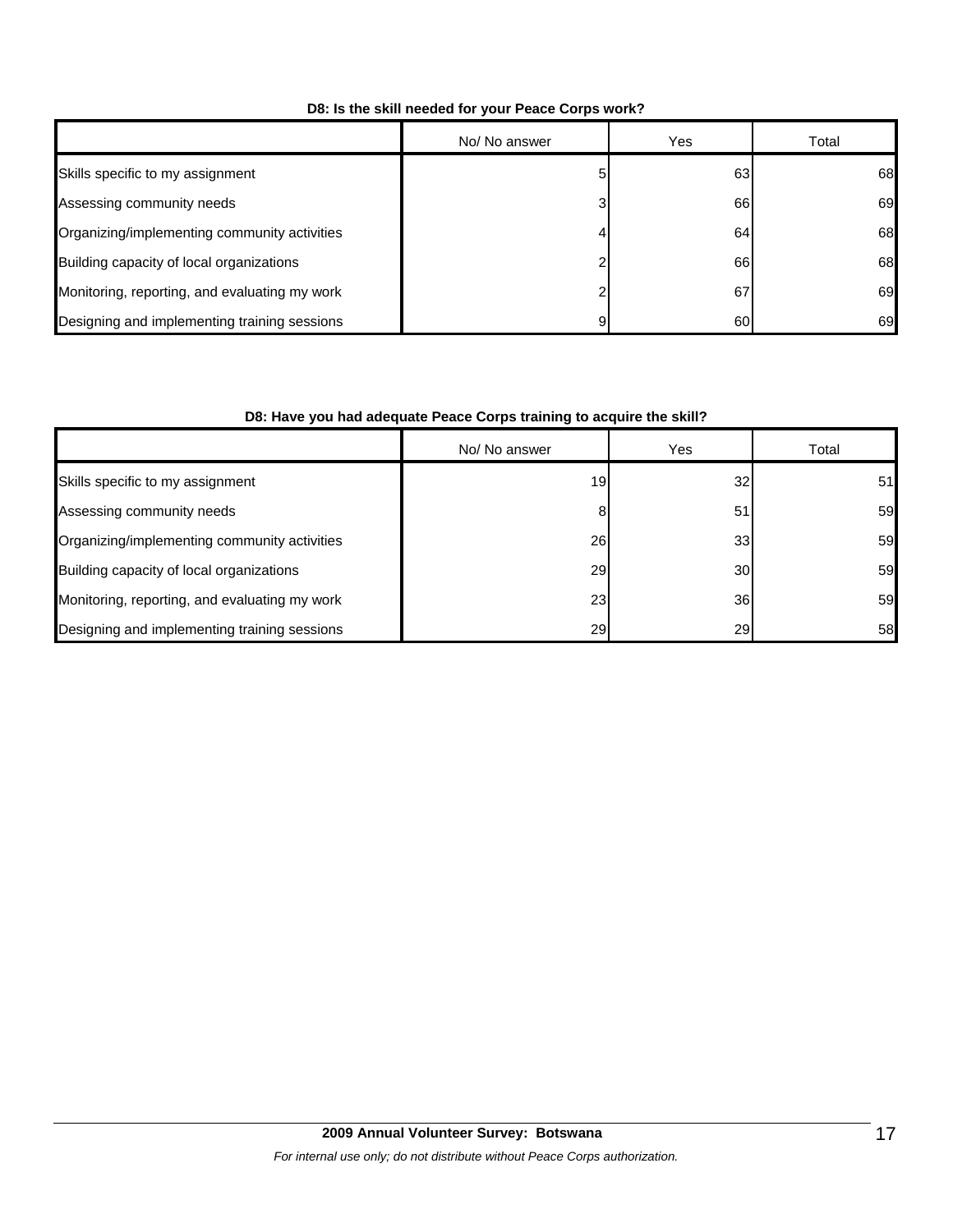# **E. Volunteer Assignment Goals and Impact**

*This section reports Volunteers' self-assessments of their impact on the individuals and organizations in the communities in which they serve. At the end of this section, Volunteers' third goal activities, participation in Coverdell World Wise School/Correspondence Match (CWWS/CM) and use of Peace Corps resources to support their work are reported in questions.* 

|                                                                                                                 | Not at all 1 | 2   | 3   | 4   | <b>Exceptionally 5</b> | <b>NA</b> | Total |
|-----------------------------------------------------------------------------------------------------------------|--------------|-----|-----|-----|------------------------|-----------|-------|
| Meets the objectives of the<br>project plan                                                                     | 1%           | 11% | 36% | 40% | 9%                     | 3%        | 70    |
| Builds local capacity for<br>sustainability                                                                     | 6%           | 18% | 30% | 39% | 7%                     |           | 71    |
| Involves local people in<br>planning and implementing<br>activities                                             | 4%           |     | 34% | 44% | 17%                    |           | 70    |
| Complements other local<br>development activities                                                               | 1%           | 14% | 35% | 34% | 13%                    | 3%        | 71    |
| Transfers skills to host country<br>individuals and organizations                                               | 3%           | 11% | 29% | 43% | 14%                    |           | 70    |
| Mobilizes host country nationals<br>(HCNs) to volunteer                                                         | 17%          | 28% | 35% | 17% | 3%                     |           | 71    |
| Helps promote a better<br>understanding of Americans on<br>the part of the peoples served<br>(goal 2)           | 3%           | 1%  | 30% | 39% | 27%                    |           | 71    |
| Helps promote a better<br>understanding of other peoples<br>on the part of Americans (goal<br>$\left( 3\right)$ | 1%           | 7%  | 29% | 37% | 26%                    |           | 70    |

|  | E1: To what extent does your Volunteer work assignment address the following? |
|--|-------------------------------------------------------------------------------|
|--|-------------------------------------------------------------------------------|

**E2: To what extent does your host community--?**

|                                          | Not at all 1 | ົ   | ◠   | 4   | Exceptionally 5 | <b>NA</b> | Total |
|------------------------------------------|--------------|-----|-----|-----|-----------------|-----------|-------|
| Need the assistance that you<br>provided | 10%          | 10% | 13% | 33% | 33%             |           | 30    |
| Want the assistance that you<br>provided |              | 13% | 20% | 47% | 20%             |           | 30    |

## **2009 Annual Volunteer Survey: Botswana**

*For internal use only; do not distribute without Peace Corps authorization.*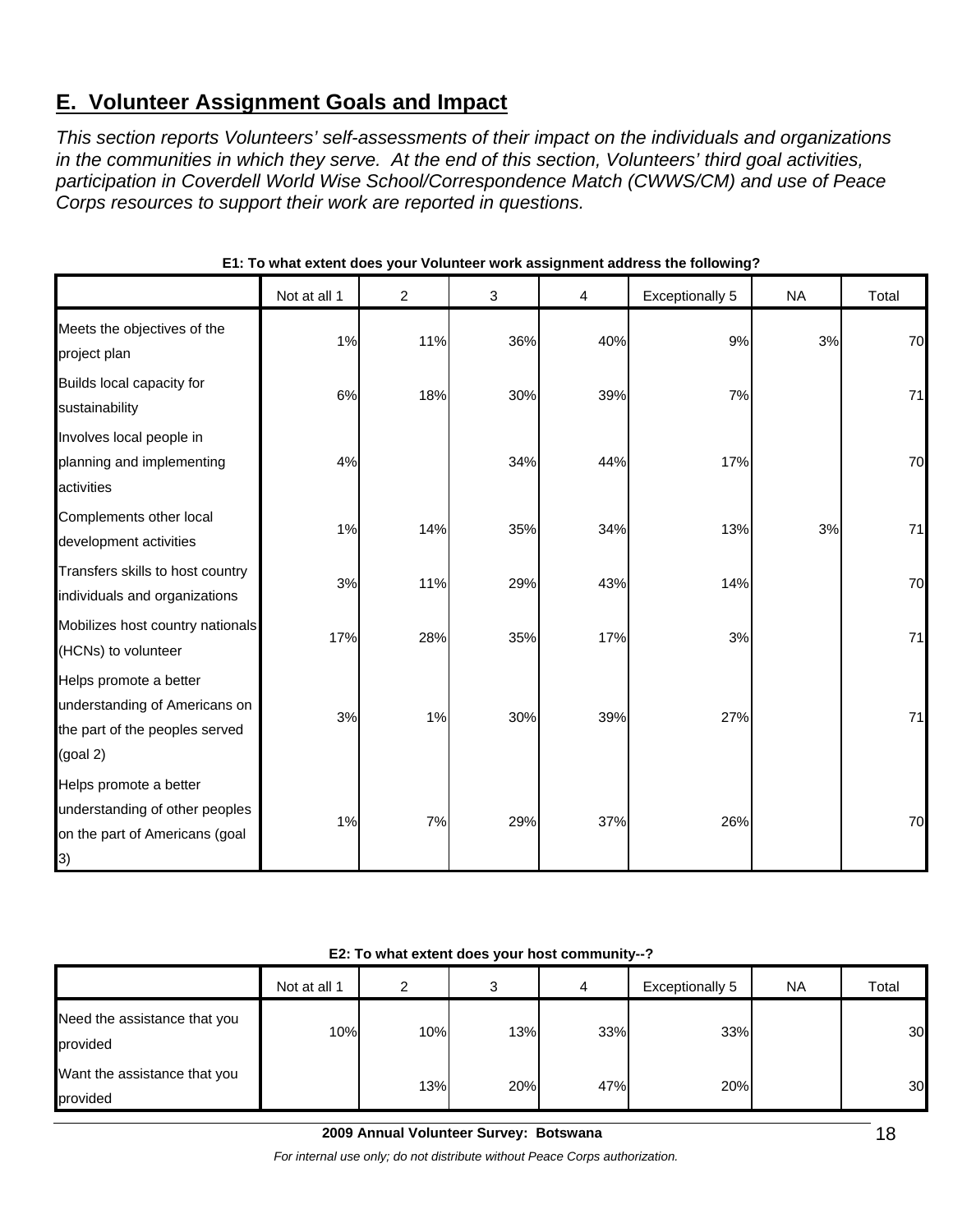|                                                                  | None 1 | $\overline{2}$ | 3   | 4   | Exceptional 5 | <b>NA</b> | Total |
|------------------------------------------------------------------|--------|----------------|-----|-----|---------------|-----------|-------|
| Ability to access information<br>(e.g., library, Internet, etc.) | 10%    | 15%            | 31% | 27% | 14%           | 3%        | 71    |
| Leadership skills                                                | 8%     | 7%             | 48% | 31% | 6%            |           | 71    |
| Planning and management                                          | 3%     | 9%             | 40% | 43% | 6%            |           | 70    |
| Problem solving/critical thinking                                | 7%     | 11%            | 39% | 38% | 4%            |           | 71    |
| Self-esteem                                                      | 1%     | 13%            | 39% | 29% | 16%           | 3%        | 70    |
| <b>Technical skills</b>                                          | 1%     | 17%            | 39% | 35% | 7%            |           | 71    |
| Use of local resources                                           | 3%     | 27%            | 38% | 23% | 8%            | 1%        | 71    |
| Use of external resources (e.g.,<br>grants, international NGOs)  | 7%     | 35%            | 15% | 31% | 8%            | 3%        | 71    |
| Better understanding of<br>Americans                             | 1%     | 1%             | 23% | 44% | 30%           | 1%        | 71    |
| Other: Please specify below                                      | 10%    |                |     | 5%  | 5%            | 81%       | 21    |

# **E3: How much impact does your assignment have on the capacities of your host counterparts/community partners?**

# **E3: How much impact does your assignment have on the capacities of your host counterparts/community partners? Other**

| (specity) |
|-----------|

| <i>(sheelik)</i>                                       |            |       |         |
|--------------------------------------------------------|------------|-------|---------|
|                                                        | Column N % | Count | Row N % |
| E3_OTHE Open-ended results. Not responsive to request. |            |       |         |
|                                                        |            |       |         |
|                                                        |            |       |         |
|                                                        |            |       |         |
|                                                        |            |       |         |
|                                                        |            |       |         |
|                                                        |            |       |         |
|                                                        |            |       |         |
|                                                        |            |       |         |
|                                                        |            |       |         |
|                                                        |            |       |         |
|                                                        |            |       |         |
| Total                                                  |            | 71    | 100%    |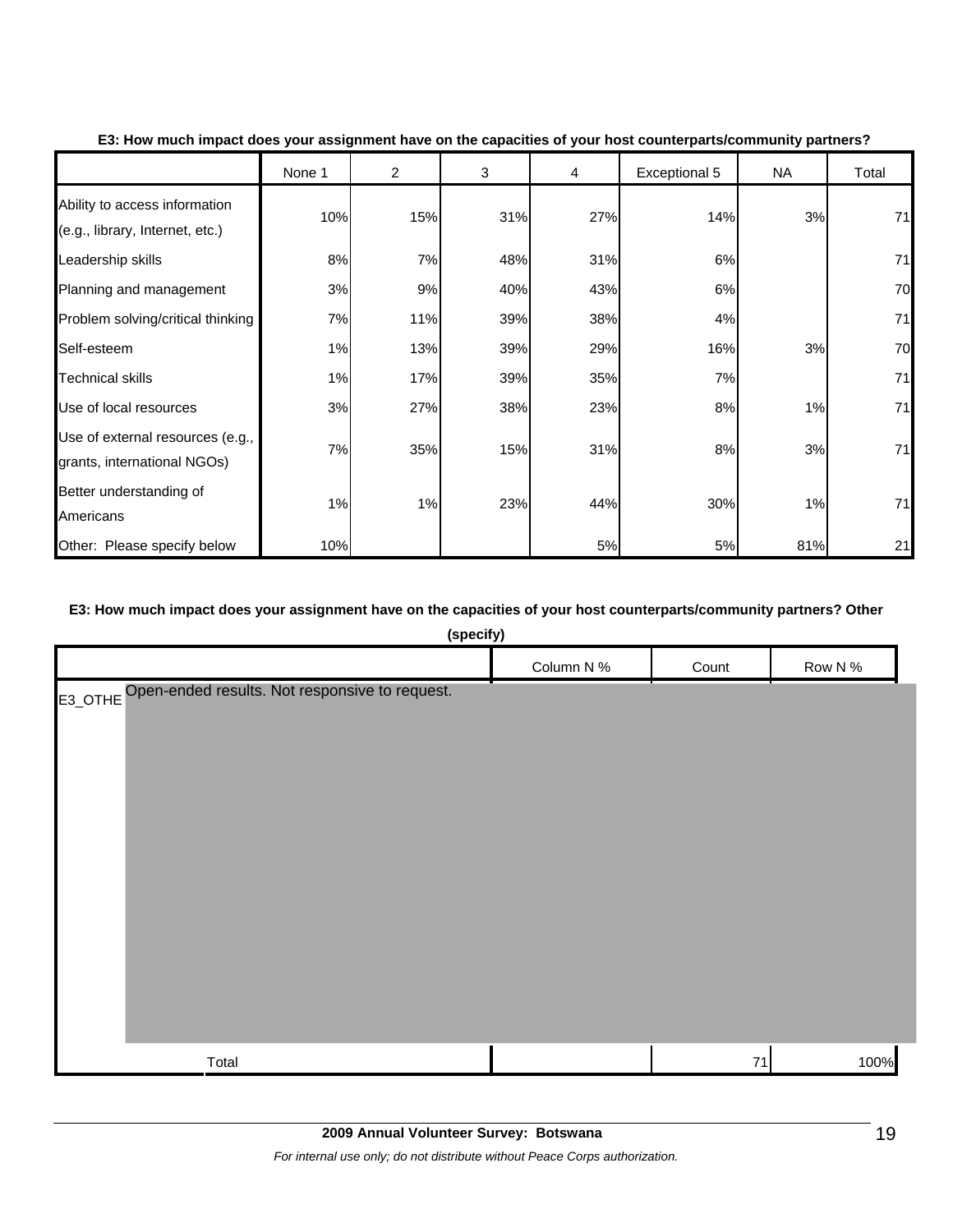|                                                                  | None 1 | 2   | 3   | 4   | Exceptional 5 | <b>NA</b> | Total |
|------------------------------------------------------------------|--------|-----|-----|-----|---------------|-----------|-------|
| Ability to access information<br>(e.g., library, Internet, etc.) | 10%    | 14% | 28% | 35% | 13%           |           | 71    |
| Leadership skills                                                | 3%     | 10% | 30% | 44% | 14%           |           | 71    |
| Planning and management                                          | 7%     | 11% | 34% | 39% | 8%            |           | 71    |
| Problem solving/critical thinking                                | 1%     | 10% | 36% | 44% | 9%            |           | 70    |
| Self-esteem                                                      | 3%     | 3%  | 27% | 43% | 23%           | 1%        | 70    |
| <b>Technical skills</b>                                          | 8%     | 13% | 37% | 34% | 7%            | 1%        | 71    |
| Use of local resources                                           | 7%     | 18% | 28% | 34% | 8%            | 4%        | 71    |
| Use of external resources (e.g.,<br>grants, international NGOs)  | 21%    | 25% | 31% | 14% | 6%            | 3%        | 71    |
| Better understanding of<br>Americans                             | 1%     | 3%  | 18% | 37% | 39%           | 1%        | 71    |
| Other: Please specify below                                      | 5%     |     | 5%  | 10% | 5%            | 76%       | 21    |

#### **E4: How much impact does your assignment have on the capacities of your host individuals with whom you work?**

#### **E4: How much impact does your assignment have on the capacities of your host individuals with whom you work? Other**

**(specify)**

| Column N % | Count | Row N % |
|------------|-------|---------|
|            |       |         |
|            |       |         |
|            |       |         |
|            |       |         |
|            |       |         |
|            |       |         |
|            |       |         |
|            |       |         |
|            |       |         |
|            |       |         |
|            |       |         |
|            |       | 100%    |
|            |       | 71      |

#### **2009 Annual Volunteer Survey: Botswana**

*For internal use only; do not distribute without Peace Corps authorization.*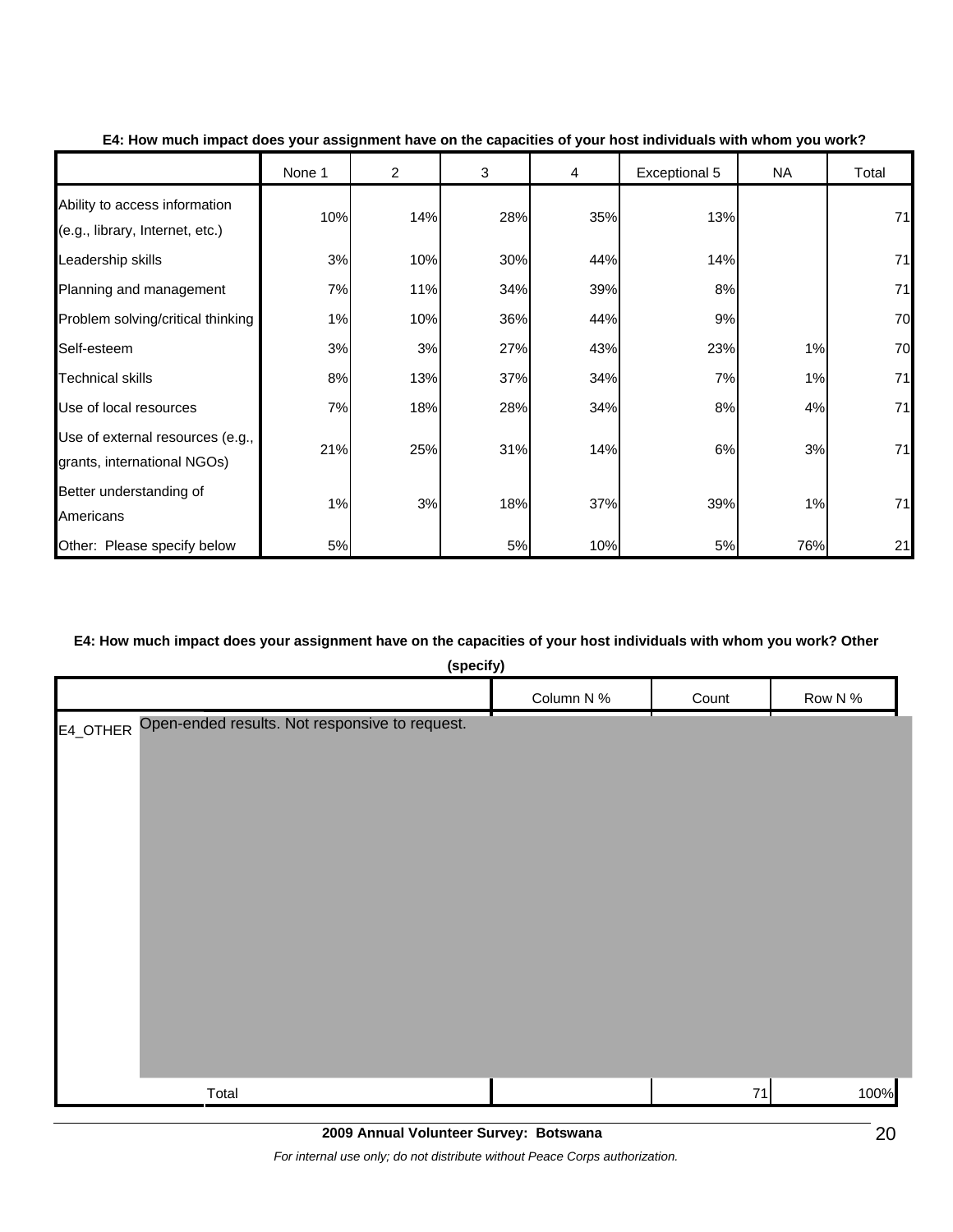|                                                              | None 1 | 2   | 3   | 4   | Exceptional 5 | <b>NA</b> | Total |
|--------------------------------------------------------------|--------|-----|-----|-----|---------------|-----------|-------|
| Identifying and prioritizing<br>organizational needs         | 10%    | 14% | 32% | 35% | 6%            | 3%        | 69    |
| Leadership                                                   | 6%     | 14% | 39% | 33% | 6%            | 1%        | 69    |
| Management                                                   | 12%    | 12% | 35% | 33% | 6%            | 3%        | 69    |
| Monitoring and evaluation                                    | 10%    | 16% | 35% | 28% | 9%            | 3%        | 69    |
| Planning and implementing<br>organizational activities       | 4%     | 9%  | 32% | 39% | 14%           | 1%        | 69    |
| Teamwork/participatory<br>decision-making                    | 9%     | 10% | 26% | 39% | 14%           | 1%        | 69    |
| Use of local resources                                       | 6%     | 12% | 39% | 32% | 9%            | 3%        | 69    |
| Ability to mobilize, manage, and<br>sustain local volunteers | 13%    | 19% | 40% | 15% | 9%            | 4%        | 68    |
| Other: Please specify below                                  | 10%    |     |     | 5%  | 10%           | 76%       | 21    |

### **E5: To what extent does your assignment enhance the capacities of organizations with whom you work?**

#### **E5: To what extent does your assignment enhance the capacities of organizations with whom you work? Other (specify)**

| Column N %<br>Count<br>Row N %<br>Open-ended results. Not responsive to request. |
|----------------------------------------------------------------------------------|
| E5_OTHE                                                                          |
|                                                                                  |
|                                                                                  |
|                                                                                  |
|                                                                                  |
|                                                                                  |
|                                                                                  |
|                                                                                  |
|                                                                                  |
|                                                                                  |
|                                                                                  |
|                                                                                  |
|                                                                                  |
| Total<br>100%<br>71                                                              |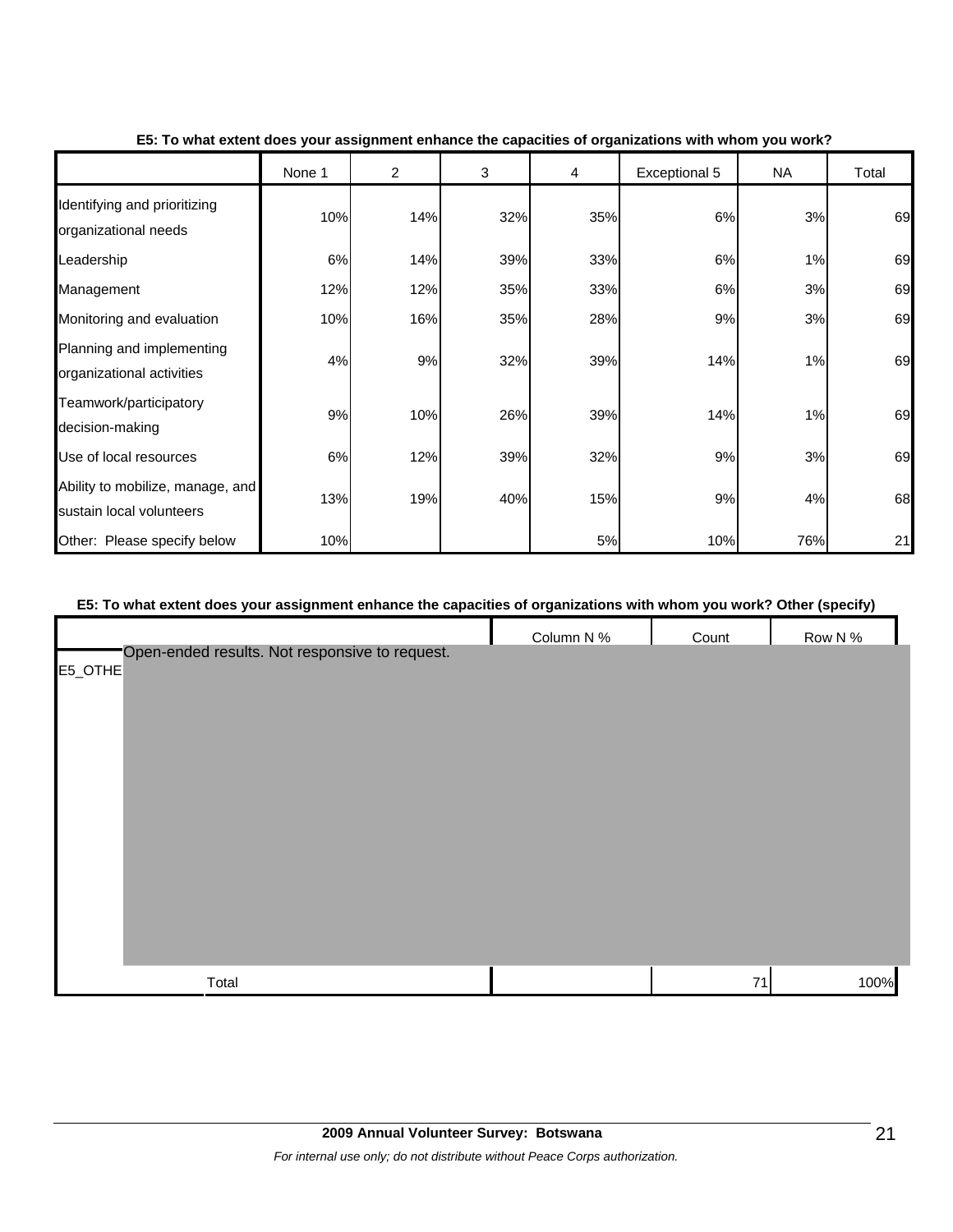|                          | Not at all |                |     |     | Exceptionally |           |       |
|--------------------------|------------|----------------|-----|-----|---------------|-----------|-------|
|                          |            | $\overline{2}$ | 3   | 4   | 5             | <b>NA</b> | Total |
| Your                     |            |                |     |     |               |           |       |
| counterpart/communit     | 1%         | 19%            | 36% | 39% | 6%            |           | 70    |
| y partner                |            |                |     |     |               |           |       |
| Another                  | 6%         | 11%            | 29% | 40% | 10%           | 4%        | 70    |
| institution/organization |            |                |     |     |               |           |       |
| Members of your host     |            |                |     |     |               |           |       |
| community                |            | 16%            | 31% | 40% | 13%           |           | 70    |
| Other: Please specify    |            |                |     |     |               |           |       |
| below                    | 5%         |                |     | 21% | 11%           | 63%       | 19    |

**E6: How effective have you been in transferring knowledge and skills to help the following persons or groups build their capacities?**

# **E7: To what extent have HC individuals gained a better understanding of Americans? Includes**

**"Too early to tell."**

|     |            |    |     |                                                       |     | Too early to |       |
|-----|------------|----|-----|-------------------------------------------------------|-----|--------------|-------|
|     | Not at all |    |     | Minimally   Moderately   Considerably   Exceptionally |     | tell         | Total |
| IE7 | 0%I        | 3% | 27% | 42%                                                   | 28% | 0%           | 71    |

# **E7: To what extent have HC individuals gained a better understanding of Americans? Excludes "Too early to tell."**

|     | Not at all | Minimally | Moderately | Considerably | Exceptionally | Total |
|-----|------------|-----------|------------|--------------|---------------|-------|
| IE7 |            | 3%        | 27%        | 42%          | 28%           | 71    |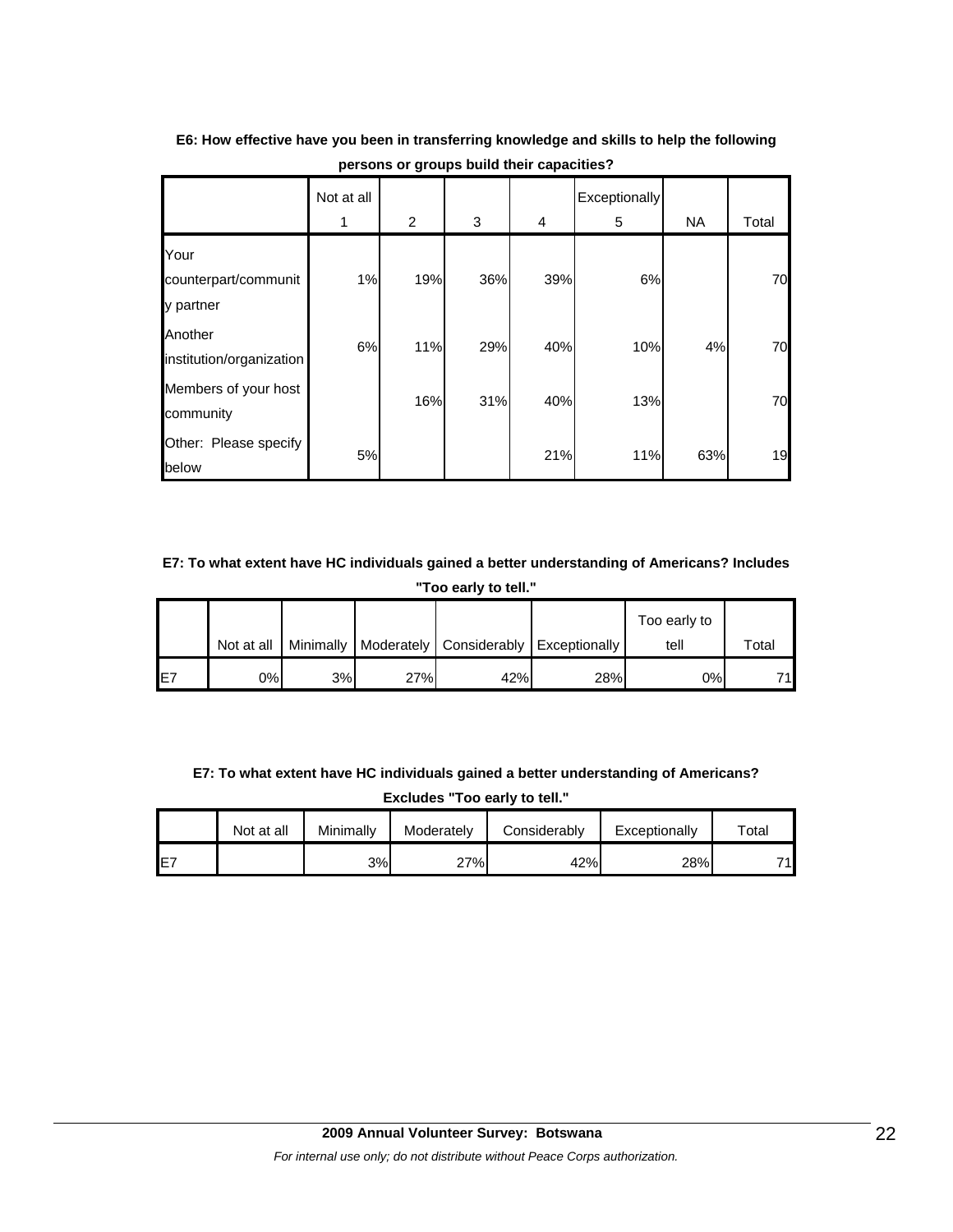|               |                                                              | PCV Responses | % Doing This | <b>Total PCVs</b><br>Responding |
|---------------|--------------------------------------------------------------|---------------|--------------|---------------------------------|
| \$E9Goal3Acts | Electronic updates                                           | 59            | 84%          |                                 |
|               | Hosting American visitors                                    | 52            | 74%          |                                 |
|               | Hard copy/paper update                                       | 39            | 56%          |                                 |
|               | Personal website or blog                                     | 30            | 43%          |                                 |
|               | Enrollment in the CWWS/CMS<br>program                        | 22            | 31%          |                                 |
|               | Pen pal program/letter exchange                              | 19            | 27%          |                                 |
|               | While on home leave, spoke at a<br>school or community group | 9             | 13%          |                                 |
|               | Other please specify                                         | 3             | 4%           |                                 |
|               | Podcasted/created a slide show or<br>video posted online     | 2             | 3%           |                                 |
|               | Peace Corps Week activities                                  |               |              |                                 |
|               | Total                                                        |               |              | 70                              |

#### **E9. In which of the following third goal activities have you participated during your PC service?**

Percents may total to more than 100% since Volunteers were asked to "Mark all that apply."

# **E9: When asked about third goal activities, Volunteer answered "No**

**involvement in third goal activities."** 

|                                                                                                                                                                                                                                                                                       | Have done third<br>goal activities | No third goal<br>activities | Total |
|---------------------------------------------------------------------------------------------------------------------------------------------------------------------------------------------------------------------------------------------------------------------------------------|------------------------------------|-----------------------------|-------|
| Peace Corps' third goal is to<br>"help promote a better<br>understanding of other peoples<br>on the part of Americans." In<br>which of the following third goal<br>activities, including your contact<br>with family and friends, have<br>you participated during your<br>Peace Corps | 100%                               |                             | 71    |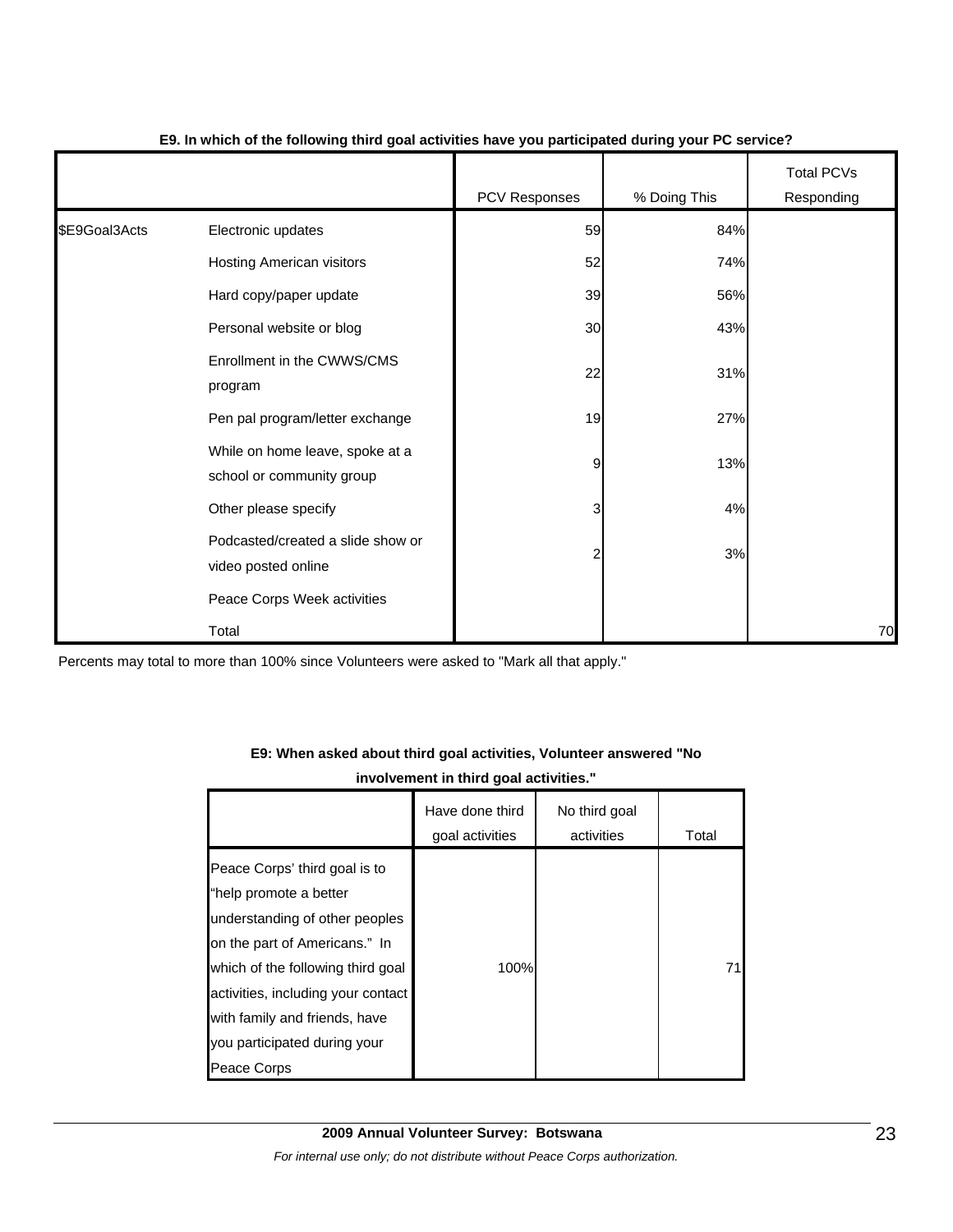|                 |                            | I have participated in | I have participated in |       |
|-----------------|----------------------------|------------------------|------------------------|-------|
|                 | I have not participated in | CWWS/CM & would        | CWWS/CM and would      |       |
|                 | CWWS/CM.                   | recommend it           | NOT recommend it       | Total |
| E <sub>10</sub> | 68%                        | 26%                    | 6%                     | 68    |

**E10: Would you recommend participation in the CWWS CMS to other Volunteers?**

### **E11: To what extent have Americans gained a better understanding of HCNs? Includes "Too early to tell."**

|     | Not at all | $\mathbf{A}$<br>Minimally | Moderately | <b>Considerably</b> | Exceptionally | Too early to tell | Total |
|-----|------------|---------------------------|------------|---------------------|---------------|-------------------|-------|
| E1' | 0%l        | 3%                        | 29%        | 50%                 | 7%            | 1%                | 70    |

# **E11: To what extent have Americans gained a better understanding of HCNs? Excludes "Too early**

| to tell."       |            |           |            |              |               |       |  |
|-----------------|------------|-----------|------------|--------------|---------------|-------|--|
|                 | Not at all | Minimally | Moderately | Considerably | Exceptionally | ™otal |  |
| E <sub>11</sub> |            | 3%        | 29%        | 51%          | 17%           | 69    |  |

# **E12: Which of the following resources have been useful to you in your third goal activities?**

|                                                                                | Yes            |
|--------------------------------------------------------------------------------|----------------|
| Coverdell World Wise Schools staff (Useful)                                    | 12             |
| Contact with other Peace Corps staff in Washington, D.C. (Useful)              | $\overline{a}$ |
| Information at staging (Useful)                                                | 25             |
| Information from your post sent to you before departure (Useful)               | 28             |
| Internet (Useful)                                                              | 59             |
| Invitation kits (Useful)                                                       | 30             |
| Material in staging packet (Useful)                                            | 27             |
| Peace Corps staff at post (e.g., World Wise School contact) (Useful)           | 21             |
| Recruiting (Useful)                                                            | 14             |
| Resources available from Coverdell World Wise Schools (Useful)                 | 9              |
| Resources available on Peace Corps website (e.g., third goal section) (Useful) | 23             |
| Training on third goal (Useful)                                                | 9              |
| Other: Please specify below (Useful)                                           | 5              |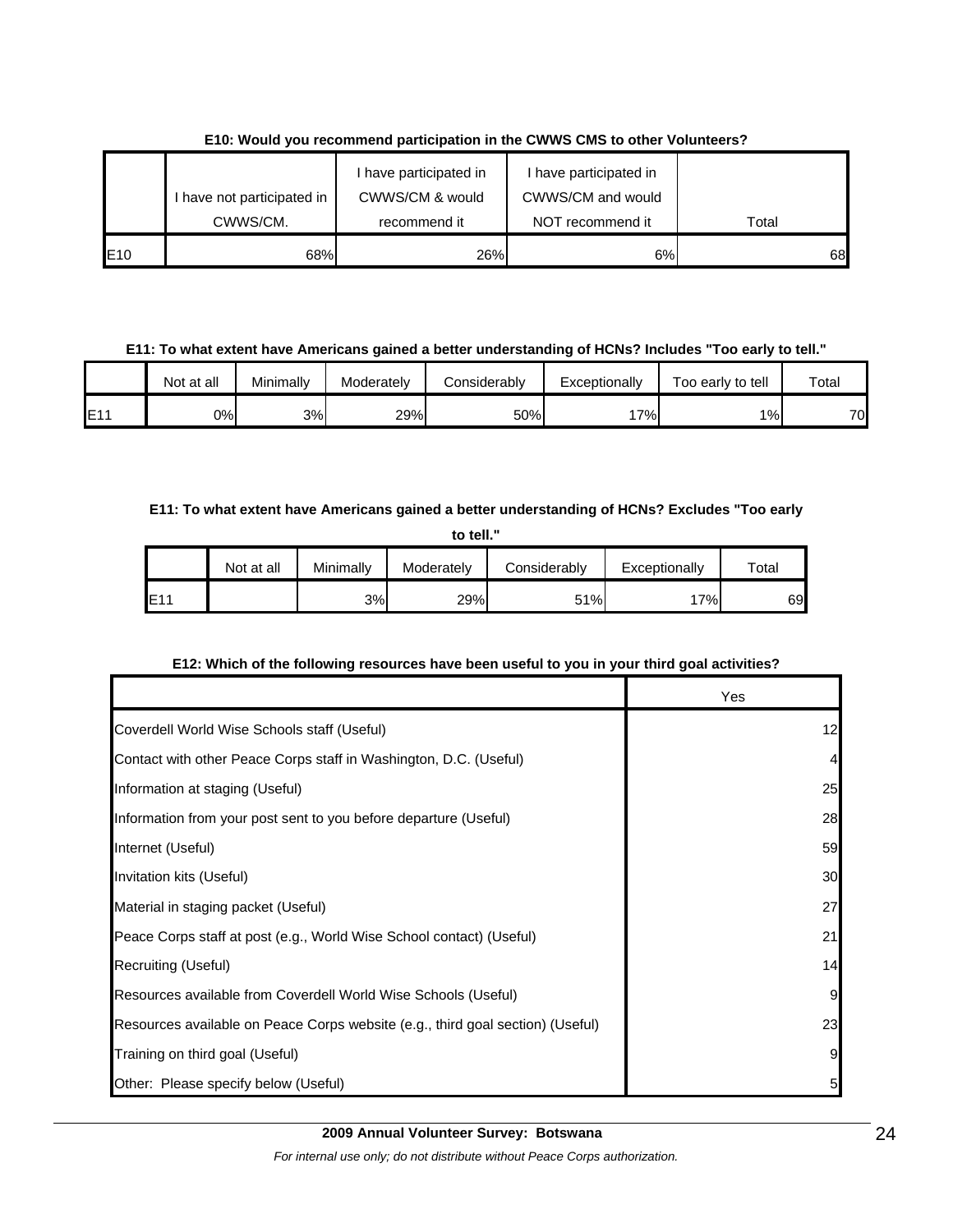|                                                                                             | Yes |
|---------------------------------------------------------------------------------------------|-----|
| Coverdell World Wise Schools staff (Would be helpful)                                       | 13  |
| Contact with other Peace Corps staff in Washington, D.C. (Would be<br>helpful)              | 8   |
| Information at staging (Would be helpful)                                                   | 11  |
| Information from your post sent to you before departure (Would be<br>helpful)               | 12  |
| Internet (Would be helpful)                                                                 | 8   |
| Invitation kits (Would be helpful)                                                          | 7   |
| Material in staging packet (Would be helpful)                                               | 71  |
| Peace Corps staff at post (e.g., World Wise School contact) (Would be<br>helpful)           | 11  |
| Recruiting (Would be helpful)                                                               | 8   |
| Resources available from Coverdell World Wise Schools(Would be<br>helpful)                  | 11  |
| Resources available on Peace Corps website (e.g., third goal section)<br>(Would be helpful) | 9   |
| Training on third goal (Would be helpful)                                                   | 21  |

| E12: Which of the following resources would/will be helpful to you in your third goal activities? |  |
|---------------------------------------------------------------------------------------------------|--|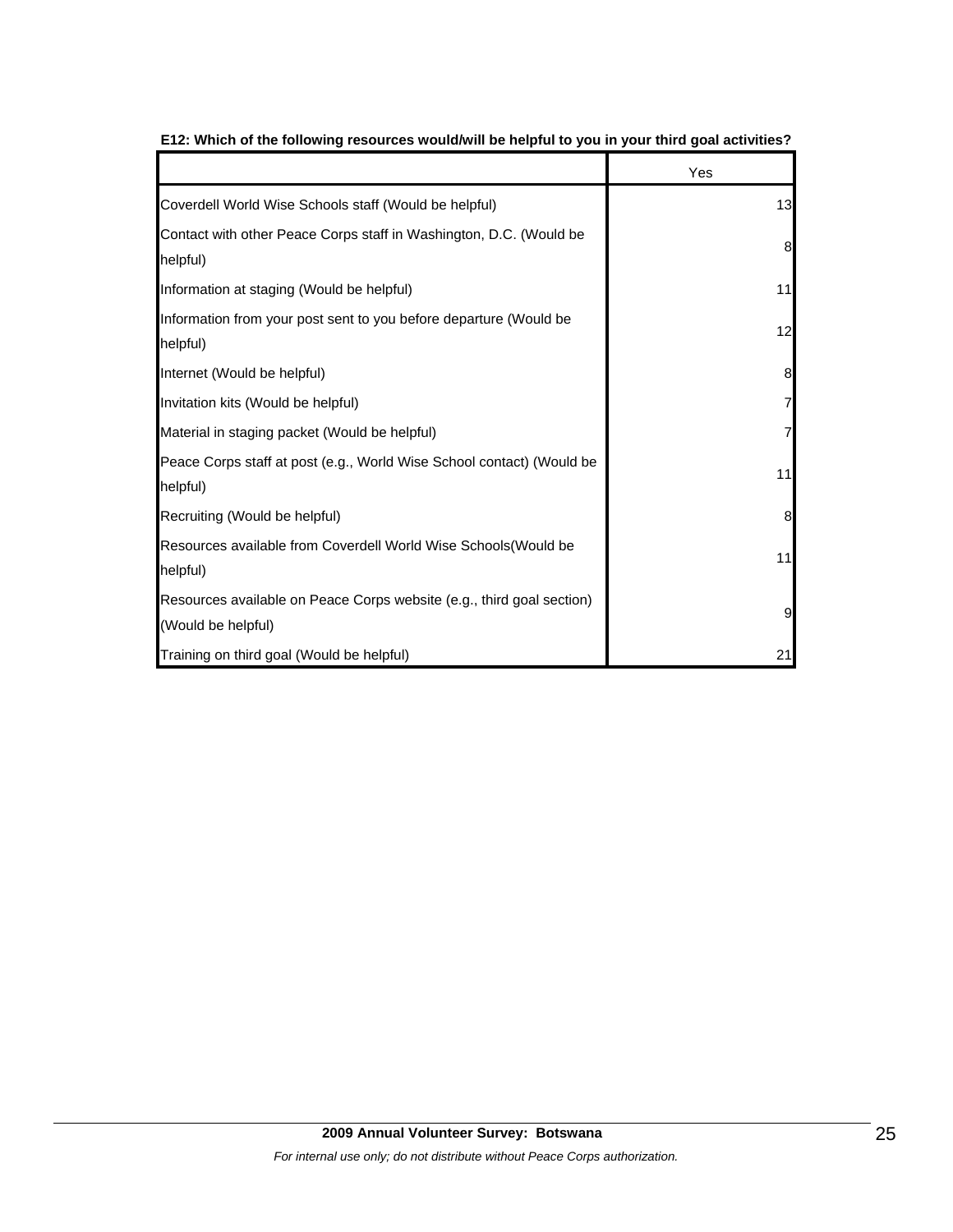|           |                                                | $\ddot{\phantom{a}}$ | .,    |         |  |
|-----------|------------------------------------------------|----------------------|-------|---------|--|
|           |                                                | Column N %           | Count | Row N % |  |
| E12_OTHER | Open-ended results. Not responsive to request. |                      |       |         |  |
|           |                                                |                      |       |         |  |
|           |                                                |                      |       |         |  |
|           |                                                |                      |       |         |  |
|           |                                                |                      |       |         |  |
|           |                                                |                      |       |         |  |
|           |                                                |                      |       |         |  |
|           |                                                |                      |       |         |  |
|           |                                                |                      |       |         |  |
|           |                                                |                      |       |         |  |
|           |                                                |                      |       |         |  |
|           |                                                |                      |       |         |  |
|           |                                                |                      |       |         |  |
|           |                                                |                      |       |         |  |
|           | Total                                          |                      | 71    | 100%    |  |
|           |                                                |                      |       |         |  |

# **E12: Other useful/helpful resources? Other (specify)**

### **E13: Do you know about the Peace Corps Partnership Program (PCPP)?**

|     | No  | Yes, but I haven't used it. | Yes, I have used it. | Total |
|-----|-----|-----------------------------|----------------------|-------|
| E13 | 27% | 59%                         | 14%                  | 74    |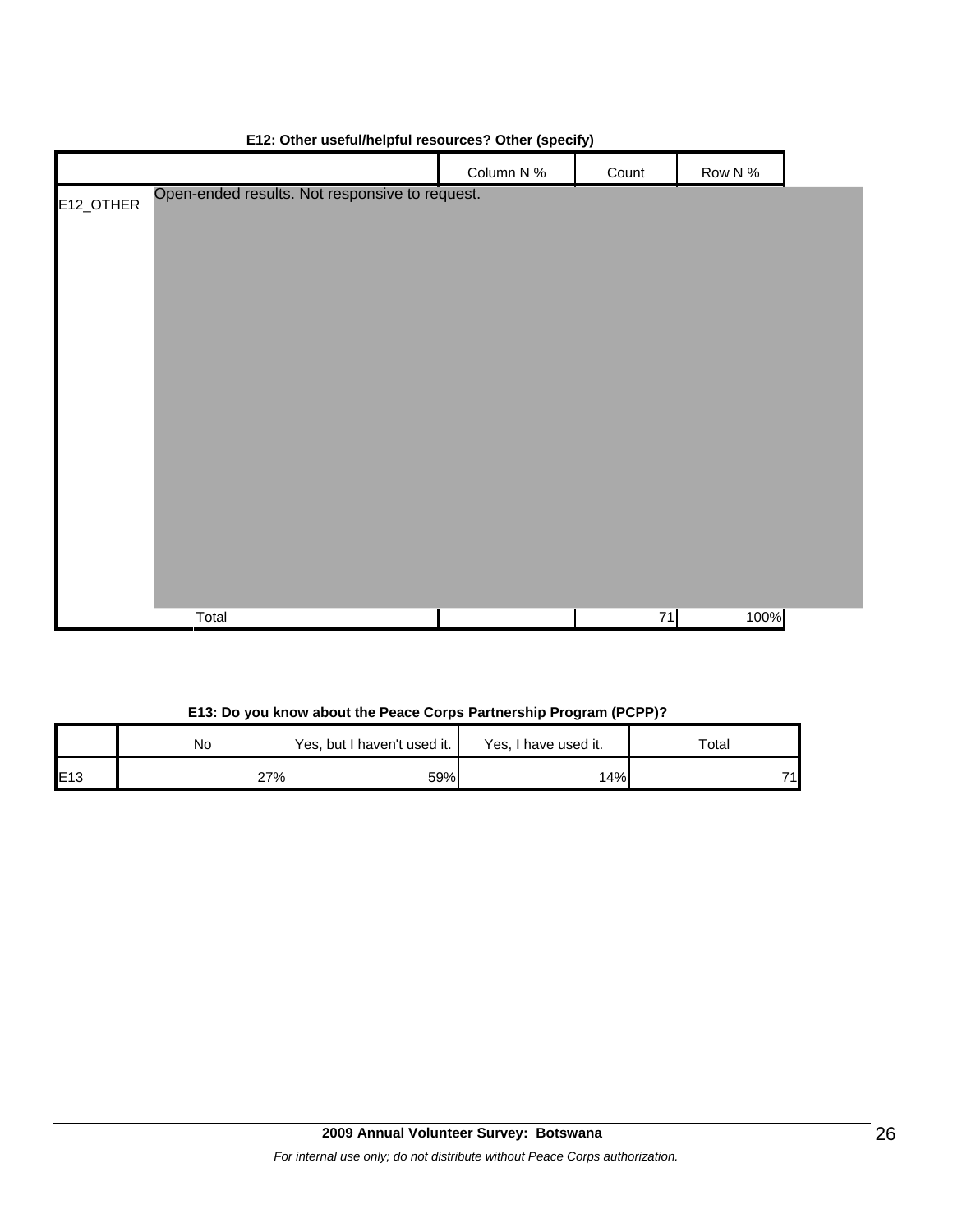# **F. Peace Corps Support**

*This section reports Volunteers' assessments of in-country Peace Corps.*

| F1 (PCVs at post 9+ months): How prepared for your arrival were the host people with whom you work? |  |
|-----------------------------------------------------------------------------------------------------|--|
|                                                                                                     |  |

|                | Not at all | Poorly | Adequately | Well | Very well | Total |
|----------------|------------|--------|------------|------|-----------|-------|
| E <sub>1</sub> |            |        | 100%       |      |           |       |



F1: When you arrived at your community, how prepared for your arrival<br>were the host people with whom you work?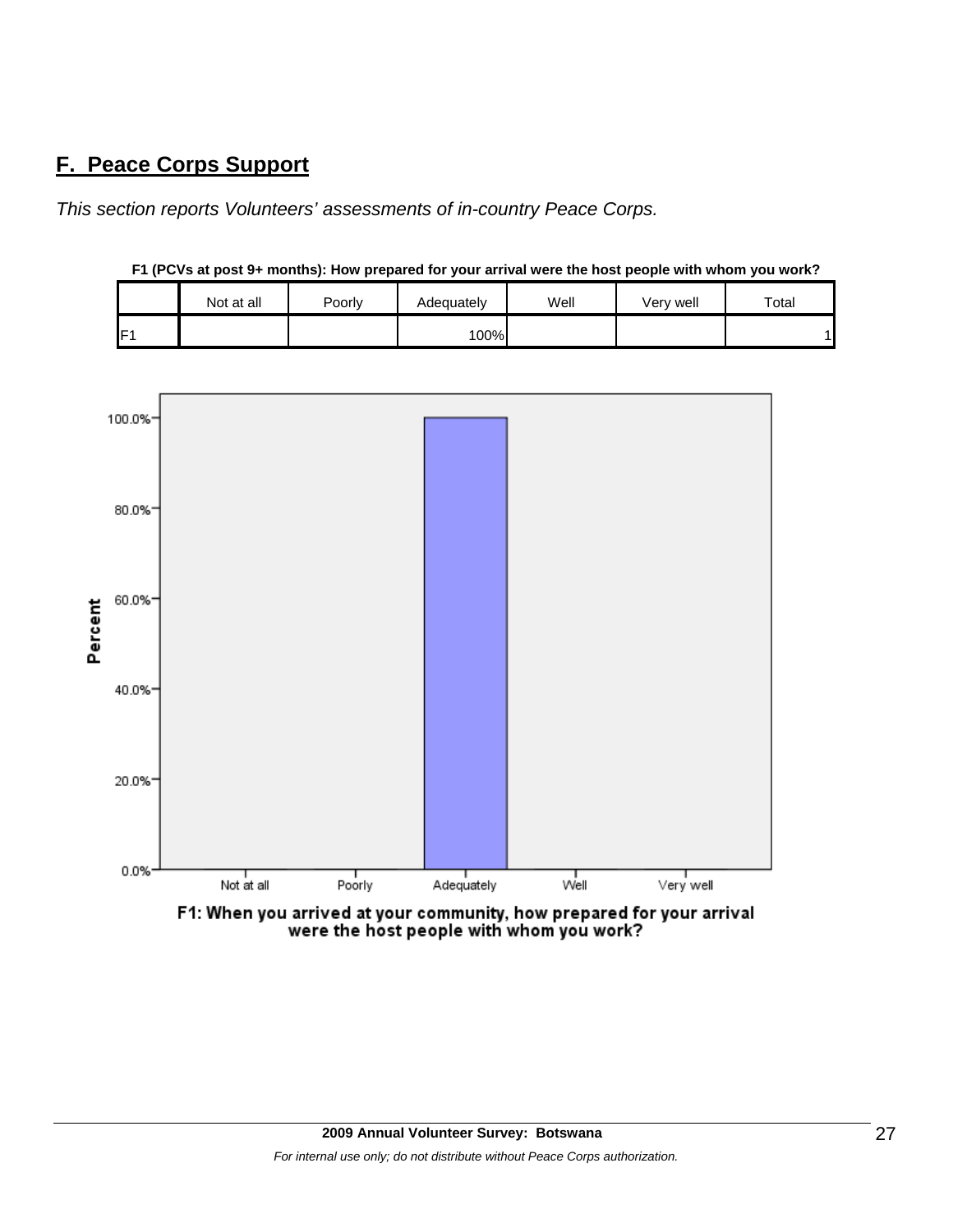|     | Not at all | Minimally | Adequatelv | Considerably | Exceptionally | Not Used | Total |
|-----|------------|-----------|------------|--------------|---------------|----------|-------|
| IF2 | 1%         | 4%        | 26%        | 43%          | 26%           |          | 70    |

**F2: How satisfied are you with the health care you received from your PCMO(s)?**

**F3: How satisfied are you with the following support provided by in-country PC staff?**

|                             | Not at all 1 | $\overline{2}$ | 3   | $\overline{4}$ | Completely 5 | <b>NA</b> | Total |
|-----------------------------|--------------|----------------|-----|----------------|--------------|-----------|-------|
| Administrative/logistical   | 1%           | 8%             | 20% | 38%            | 32%          |           | 71    |
| Cross-cultural              | 3%           | 10%            | 34% | 40%            | 11%          | 1%        | 70    |
| Emotional                   | 3%           | 10%            | 28% | 37%            | 17%          | 6%        | 71    |
| Feedback on my work reports | 1%           | 15%            | 23% | 41%            | 18%          | 1%        | 71    |
| Job assignment              | 6%           | 17%            | 31% | 27%            | 20%          |           | 71    |
| Language learning           | 6%           | 18%            | 39% | 28%            | 8%           |           | 71    |
| Medical                     | 1%           | 4%             | 21% | 38%            | 35%          |           | 71    |
| Safety and security         |              |                | 4%  | 23%            | 71%          | 1%        | 70    |
| Site selection/preparation  | 9%           | 17%            | 22% | 32%            | 20%          |           | 69    |
| <b>Technical skills</b>     | 8%           | 18%            | 41% | 30%            | 3%           |           | 71    |

# **F4: How satisfied are you with the Peace Corps allocation of time and resources to mental**

**health/adjustment issues?**

|     | Not at all satisfied |     |        |     | Completely  |             |
|-----|----------------------|-----|--------|-----|-------------|-------------|
|     |                      |     | ⌒<br>ັ |     | satisfied 5 | $\tau$ otal |
| IF4 | 4%                   | 17% | 36%    | 30% | 13%         | 70          |

**F5: What level of PC support have you received to help cope with stress from issues such as HIV/AIDS, food insecurity, etc. in your community? (Including PCVs w/no need for support)**

|                 |            |                 |                  | Considerable | Exceptional | NA/I have no     |       |
|-----------------|------------|-----------------|------------------|--------------|-------------|------------------|-------|
|                 | No support | Minimal support | Adequate support | support      | support     | need for support | Total |
| IF <sub>5</sub> | $1\%$      | 21%             | 27%              | 20%          | 10%         | 21%              | 71.   |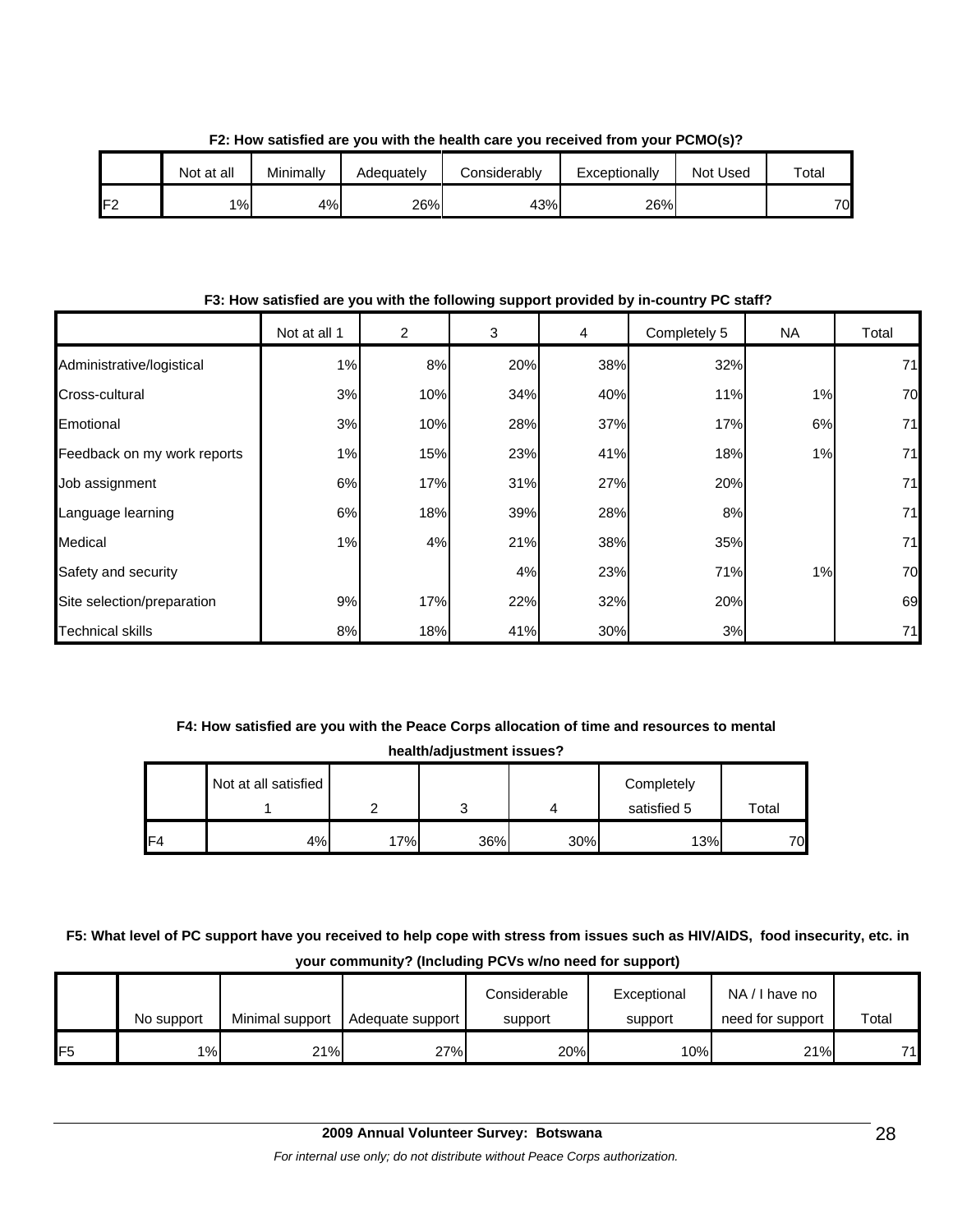# **F5: What level of PC support have you received to help cope with stress from issues such as HIV/AIDS, food insecurity, etc. in your community? (Excluding PCVs w/no need for support)**

|                 |            |                 |                  | Considerable | Exceptional |       |
|-----------------|------------|-----------------|------------------|--------------|-------------|-------|
|                 | No support | Minimal support | Adequate support | support      | support     | Total |
| IF <sub>5</sub> | 2%l        | 27%             | 34%              | 25%          | 12%         | 56    |

## **F6: How would you rate your interaction with the Country Director in terms of the following?**

|                                    | Not adequate | Adequate | Total |
|------------------------------------|--------------|----------|-------|
| Responsiveness to my issues        | 3%           | 97%      | 71.   |
| Informative content                | 0%           | 100%     | 70    |
| My comfort level discussing issues | 1%           | 99%      | 69    |
| Adequacy of visits                 | 10%          | 90%      | 69    |

# **F6b: How would you rate your interaction with the PTO/SRPTC in terms of the following?**

|                                    | Not adequate | Adequate | Total |
|------------------------------------|--------------|----------|-------|
| Responsiveness to my issues        | 18%          | 82%      | 62    |
| Informative content                | 25%          | 75%      | 61    |
| My comfort level discussing issues | 24%          | 76%      | 59    |
| Adequacy of visits                 | 22%          | 78%      | 59    |

## **F6c: How would you rate your interaction with the APCD/Program Manager in terms of the following?**

|                                    | Not adequate | Adequate | Total |
|------------------------------------|--------------|----------|-------|
| Responsiveness to my issues        | 26%          | 74%      | 68    |
| Informative content                | 26%          | 74%      | 68    |
| My comfort level discussing issues | 24%          | 76%      | 66    |
| Adequacy of visits                 | 25%          | 75%      | 67    |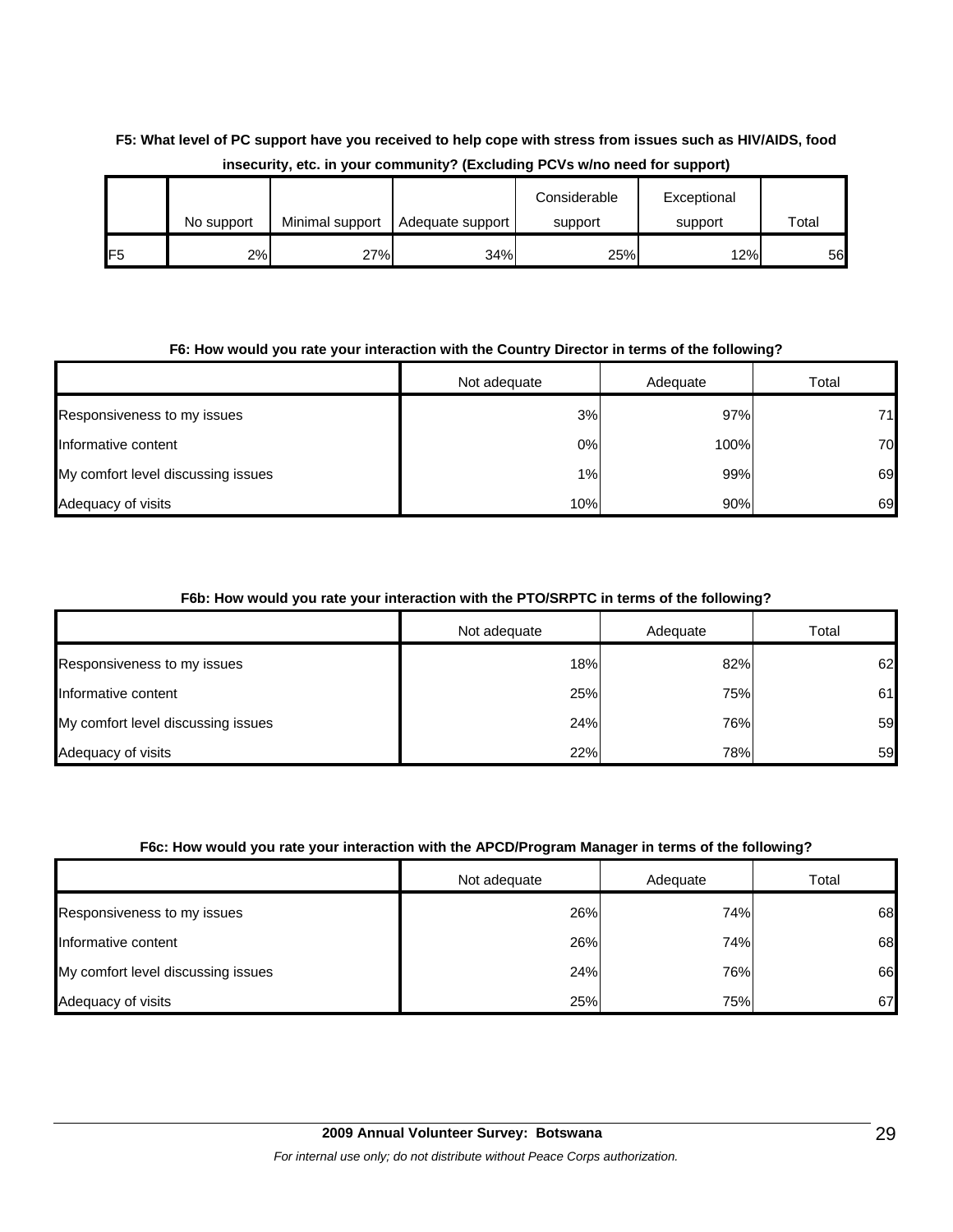|                                    | Not adequate | Adequate | Total |
|------------------------------------|--------------|----------|-------|
| Responsiveness to my issues        | 3%           | 97%      | 68    |
| Informative content                | 7%           | 93%      | 70    |
| My comfort level discussing issues | 9%           | 91%      | 68    |
| Adequacy of visits                 | 9%           | 91%      | 68    |

## **F6d: How would you rate your interaction with the PCMO in terms of the following?**

## **F6e: How would you rate your interaction with the Safety and Security Coordinator in terms of the**

| following?                         |              |          |       |  |  |  |
|------------------------------------|--------------|----------|-------|--|--|--|
|                                    | Not adequate | Adequate | Total |  |  |  |
| Responsiveness to my issues        | 0%           | 100%     | 69    |  |  |  |
| Informative content                | $1\%$        | 99%      | 70    |  |  |  |
| My comfort level discussing issues | 0%           | 100%     | 69    |  |  |  |
| Adequacy of visits                 | 1%           | 99%      | 70    |  |  |  |

#### **F6f: How would you rate your interaction with the Training Manager in terms of the following?**

|                                    | Not adequate | Adequate | Total |
|------------------------------------|--------------|----------|-------|
| Responsiveness to my issues        | 31%          | 69%      | 67    |
| Informative content                | 32%          | 68%      | 68    |
| My comfort level discussing issues | 27%          | 73%      | 67    |
| Adequacy of visits                 | 25%          | 75%      | 65    |

#### **F6g: How would you rate your interaction with administrative staff in terms of the following?**

|                                    | Not adequate | Adequate | Total |
|------------------------------------|--------------|----------|-------|
| Responsiveness to my issues        | 4%           | 96%      | 71    |
| Informative content                | 6%           | 94%      | 71    |
| My comfort level discussing issues | 3%           | 97%      | 69    |
| Adequacy of visits                 | 3%           | 97%      | 67    |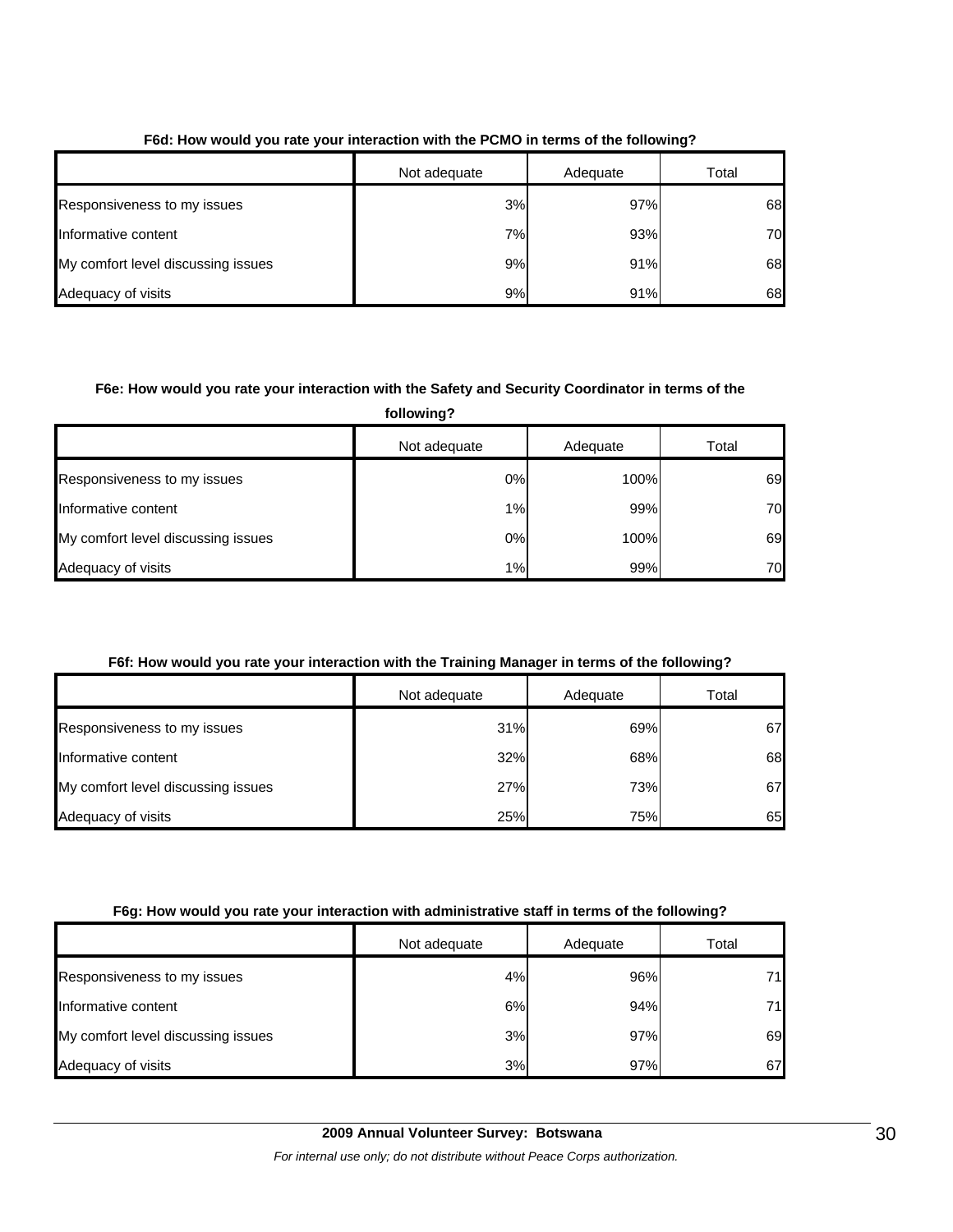|                                       | Not adequate | Adequate | Total |
|---------------------------------------|--------------|----------|-------|
| Responsiveness to my issues           | 29%          | 71%      |       |
| Informative content                   | 67%          | 33%      | 3     |
| My comfort level discussing<br>issues | 33%          | 67%      | 3     |
| Adequacy of visits                    | 33%          | 67%      |       |

**F6h: How would you rate your interaction with other post staff (please specify) in terms of the following?**

# **F7: To what extent is your CD aware of Volunteer issues and concerns through interactions with Volunteers?**

|    | Not at all | Minimally | Adeguatelv | Considerably | Completely | $\tau$ otal     |
|----|------------|-----------|------------|--------------|------------|-----------------|
| F7 |            | 6%        | 21%        | 44%          | 29%        | 70 <sub>l</sub> |

#### **F8: What is the most effective way you use to communicate with PC staff?**

| Most effective | Cellphone (voice)                     | 41%  | 29 |
|----------------|---------------------------------------|------|----|
|                | Text messaging                        | 24%  | 17 |
|                | Email/ Internet                       | 17%  | 12 |
|                | In-person visits                      | 14%  | 10 |
|                | Telephone at residence or work        | 3%   | 2  |
|                | Other. Please specify                 | 1%   |    |
|                | Telephone not at residence or<br>work |      |    |
|                | Letters                               |      |    |
|                | CB radio                              |      |    |
|                | Total                                 | 100% | 71 |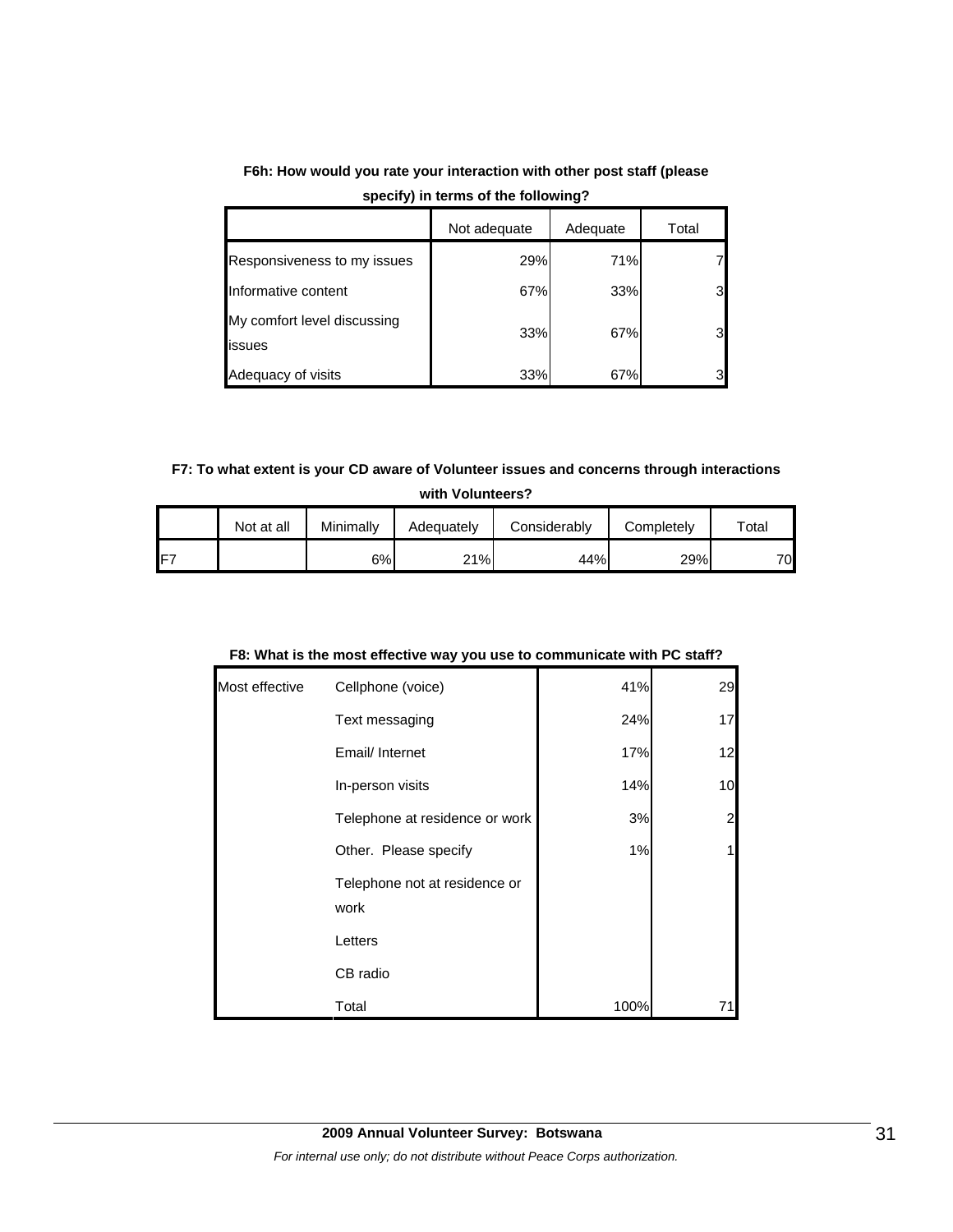| Second most effective | Text messaging                     | 38%  | 27             |
|-----------------------|------------------------------------|------|----------------|
|                       | Email/ Internet                    | 30%  | 21             |
|                       | Cellphone (voice)                  | 27%  | 19             |
|                       | Telephone at residence or work     | 3%   | $\overline{2}$ |
|                       | Telephone not at residence or work | 1%   | $\mathbf{1}$   |
|                       | In-person visits                   | 1%   | $\mathbf{1}$   |
|                       | Other. Please specify              |      |                |
|                       | Letters                            |      |                |
|                       | CB radio                           |      |                |
|                       | Total                              | 100% | 71             |

### **F8: What is the second most effective way you use to communicate with PC staff?**

# **F8: What is the third most effective way you use to communicate with PC staff?**

| (C11_THREE) Third most effective | Email/ Internet                    | 34%  | 24             |
|----------------------------------|------------------------------------|------|----------------|
|                                  | Cellphone (voice)                  | 20%  | 14             |
|                                  | Text messaging                     | 15%  | 11             |
|                                  | Telephone at residence or work     | 14%  | 10             |
|                                  | In-person visits                   | 10%  | 7              |
|                                  | Telephone not at residence or work | 4%   | 3              |
|                                  | Letters                            | 3%   | $\overline{a}$ |
|                                  | Other. Please specify              |      |                |
|                                  | CB radio                           |      |                |
|                                  | Total                              | 100% | 71             |

#### **F9: How do you rate the effectiveness of your communication resources for contacting in-country PC staff?**

|    | Very poor | Poor | Adequate | Good | Excellent | Total |
|----|-----------|------|----------|------|-----------|-------|
| F۵ | 1%        | 4%   | 14%      | 28%  | 52%       | 74    |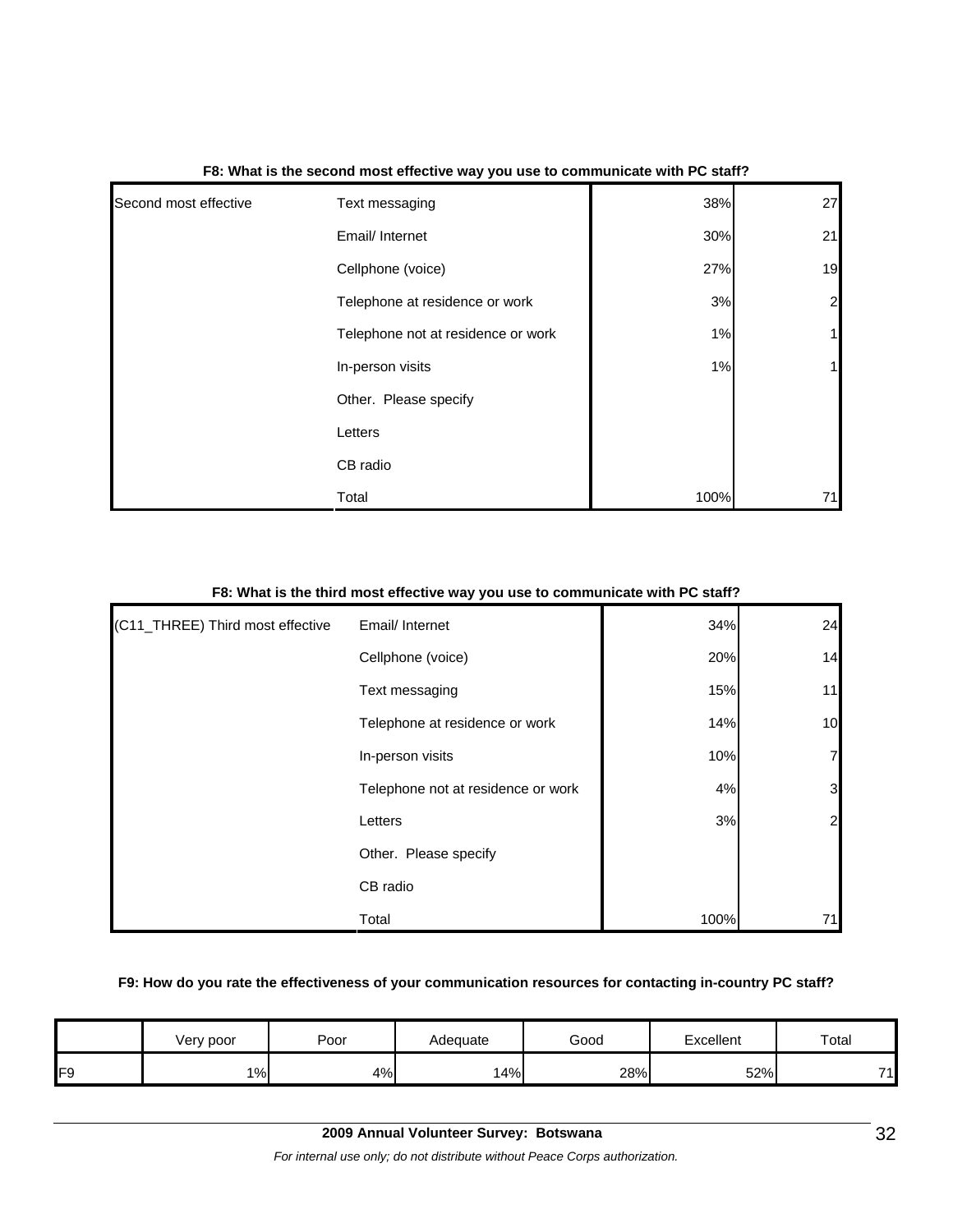# **G. Your Safety and Security**

*This section reports on how safe and informed about their safety Volunteers feel. Their experiences with reported and unreported crimes are summarized.* 

|                            | Not at All |            | Adequately |              |           |       |
|----------------------------|------------|------------|------------|--------------|-----------|-------|
|                            | Safe       | Often Safe | Safe       | Usually Safe | Very Safe | Total |
| Where you live             |            | 4%         | 10%        | 29%          | 57%       | 70    |
| Where you work             |            | 1%         | 3%         | 17%          | 79%       | 70    |
| When you travel in-country |            | 1%         | 14%        | 47%          | 37%       | 70    |
| City where main Peace      |            |            | 17%        | 54%          | 26%       | 70    |
| Corps office is located    |            | 3%         |            |              |           |       |

#### **G1: How safe do you feel...?**

| G2: Please indicate the number of times you experienced the following types of discrimination/harassment. |  |
|-----------------------------------------------------------------------------------------------------------|--|
|                                                                                                           |  |

|                    | Never  | Once  | 2-5 times | 6-10 times | 11-25 times | $26+$ times | Total |
|--------------------|--------|-------|-----------|------------|-------------|-------------|-------|
| Age                | 69.5%  | 6.8%  | 6.8%      | 5.1%       |             | 11.9%       | 59    |
| Anti-American      | 68.9%  | 6.6%  | 18.0%     | 3.3%       | 1.6%        | 1.6%        | 61    |
| <b>Disability</b>  | 100.0% |       |           |            |             |             | 59    |
| Gender             | 68.4%  | 3.5%  | 7.0%      |            | 14.0%       | 7.0%        | 57    |
| Racial/color       | 62.7%  | 5.1%  | 5.1%      | 6.8%       | 5.1%        | 15.3%       | 59    |
| Religious          | 83.1%  | 3.4%  | 6.8%      | 1.7%       |             | 5.1%        | 59    |
| Sexual (verbal)    | 48.2%  | 10.7% | 12.5%     | 3.6%       | 7.1%        | 17.9%       | 56    |
| Sexual (physical)  | 88.3%  | 6.7%  | 3.3%      | 1.7%       |             |             | 60    |
| Sexual orientation | 96.6%  |       | 3.4%      |            |             |             | 58    |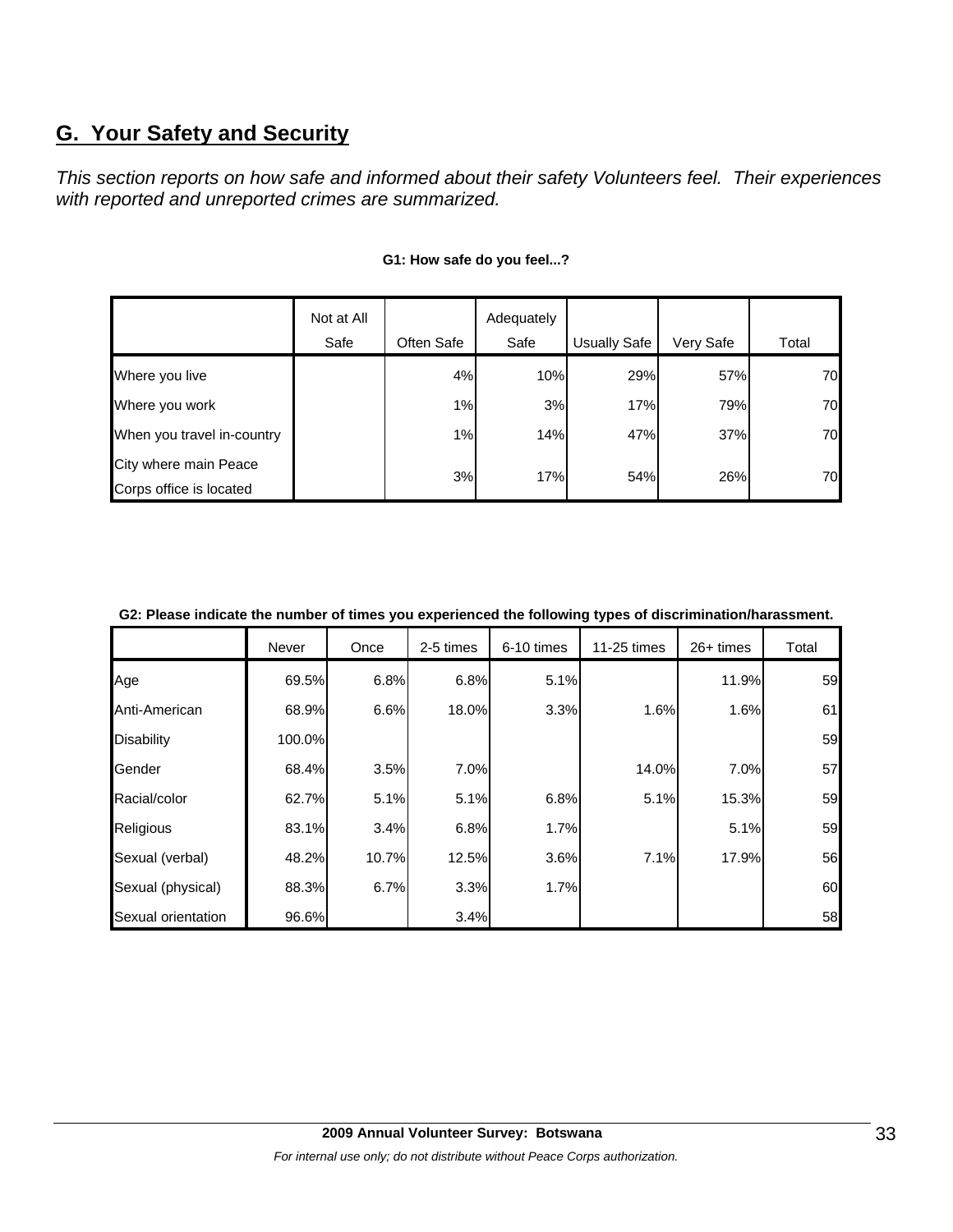|                    | Never  | Once  | 2-5 times | 6-10 times | 11-25 times | 26+ times | Total          |
|--------------------|--------|-------|-----------|------------|-------------|-----------|----------------|
| Age                | 94.1%  | 5.9%  |           |            |             |           | 17             |
| Anti-American      | 100.0% |       |           |            |             |           | 14             |
| Gender             | 93.3%  | 6.7%  |           |            |             |           | 15             |
| Racial/color       | 85.0%  |       | 10.0%     | 5.0%       |             |           | 20             |
| Religious          | 100.0% |       |           |            |             |           | 10             |
| Sexual (verbal)    | 79.3%  | 17.2% | 3.4%      |            |             |           | 29             |
| Sexual (physical)  | 50.0%  | 50.0% |           |            |             |           | 6              |
| Sexual orientation | 100.0% |       |           |            |             |           | $\overline{2}$ |

**G2: Please indicate the number of times you reported discrimination/harassment events to PC.**

**G3: Please indicate the number of times you experienced the following types of crimes.**

|                    | Never  | Once  | 2-5 times | 6-10 times | 11-25 times | $26+ times$ | Total |
|--------------------|--------|-------|-----------|------------|-------------|-------------|-------|
| <b>Burglary</b>    | 78.1%  | 14.1% | 7.8%      |            |             |             | 64    |
| Theft              | 54.7%  | 28.1% | 17.2%     |            |             |             | 64    |
| Robbery            | 90.3%  | 8.1%  | 1.6%      |            |             |             | 62    |
| Physical assault   | 93.7%  | 4.8%  | 1.6%      |            |             |             | 63    |
| Aggravated assault | 100.0% |       |           |            |             |             | 60    |
| Sexual assault     | 96.7%  | 1.6%  | 1.6%      |            |             |             | 61    |
| Rape               | 100.0% |       |           |            |             |             | 61    |

## **G3: Please indicate the number of times you reported the following crimes to Peace Corps.**

|                    | Never  | Once   | 2-5 times | 6-10 times | 11-25 times | 26+ times | Total |
|--------------------|--------|--------|-----------|------------|-------------|-----------|-------|
| <b>Burglary</b>    | 7.1%   | 71.4%  | 21.4%     |            |             |           | 14    |
| Theft              | 42.3%  | 42.3%  | 15.4%     |            |             |           | 26    |
| Robbery            | 16.7%  | 66.7%  | 16.7%     |            |             |           | 6     |
| Physical assault   |        | 100.0% |           |            |             |           | 3     |
| Aggravated assault | 100.0% |        |           |            |             |           | 1     |
| Sexual assault     | 100.0% |        |           |            |             |           | 2     |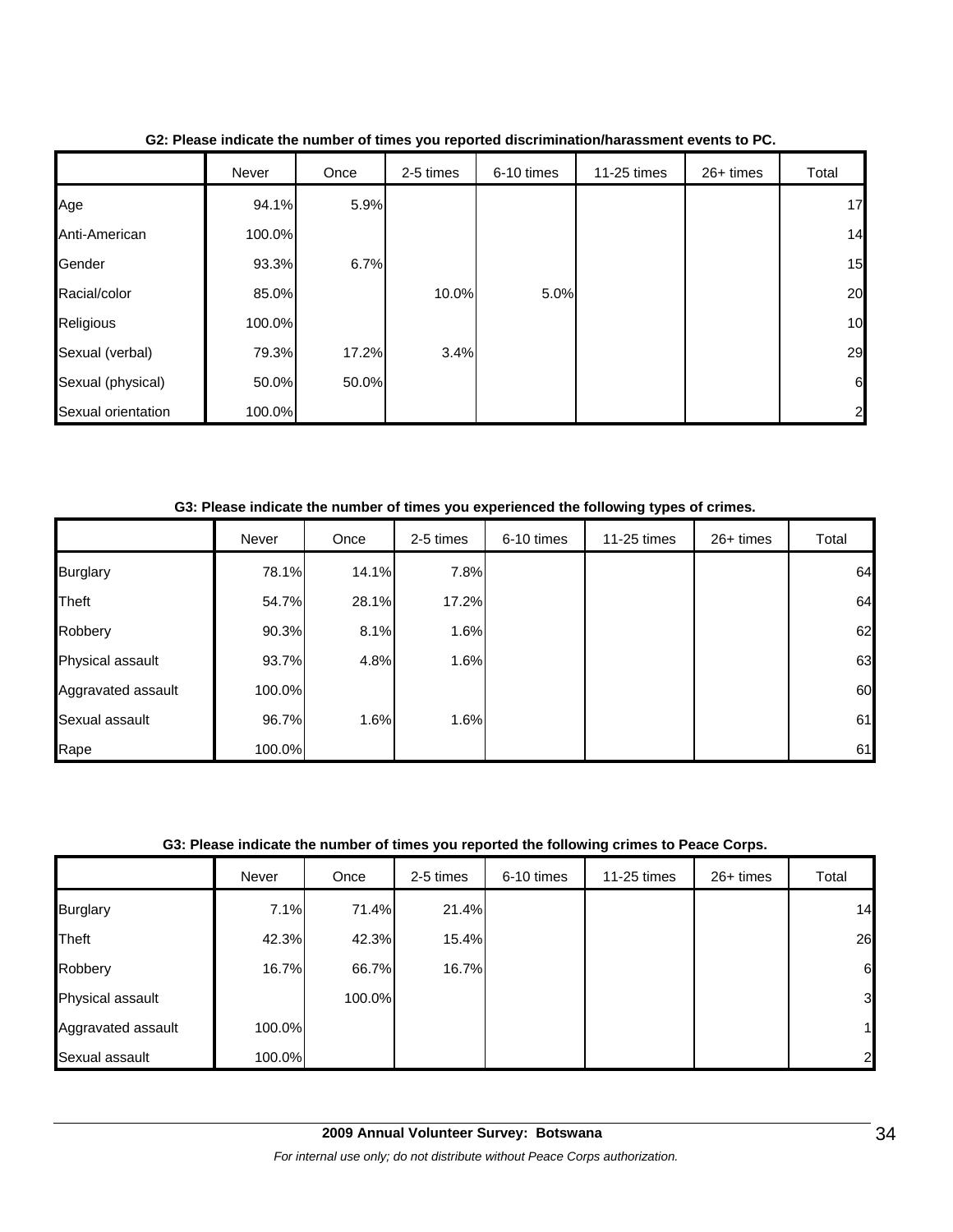|            |                                                             | - - -         | $\mathbf{v}$      | . .                             |
|------------|-------------------------------------------------------------|---------------|-------------------|---------------------------------|
|            |                                                             | PCV Responses | % Reason Not Rptd | <b>Total PCVs</b><br>Responding |
| \$NoRpBurg | I did not think the PC could help                           |               | 50%               |                                 |
|            | I felt it was too minor or common to<br>report              |               | 50%               |                                 |
|            | It might hurt my relationship with the<br>community         |               | 50%               |                                 |
|            | I believed it could result in changing<br>sites             |               |                   |                                 |
|            | Concerns of a possible breach in<br>confidentiality         |               |                   |                                 |
|            | Reporting might result in disciplinary<br>action against me |               |                   |                                 |
|            | Other                                                       |               |                   |                                 |
|            | Total                                                       |               |                   |                                 |

### **G4a: If you did not report your experience with burglary, please your reason(s) for not reporting.**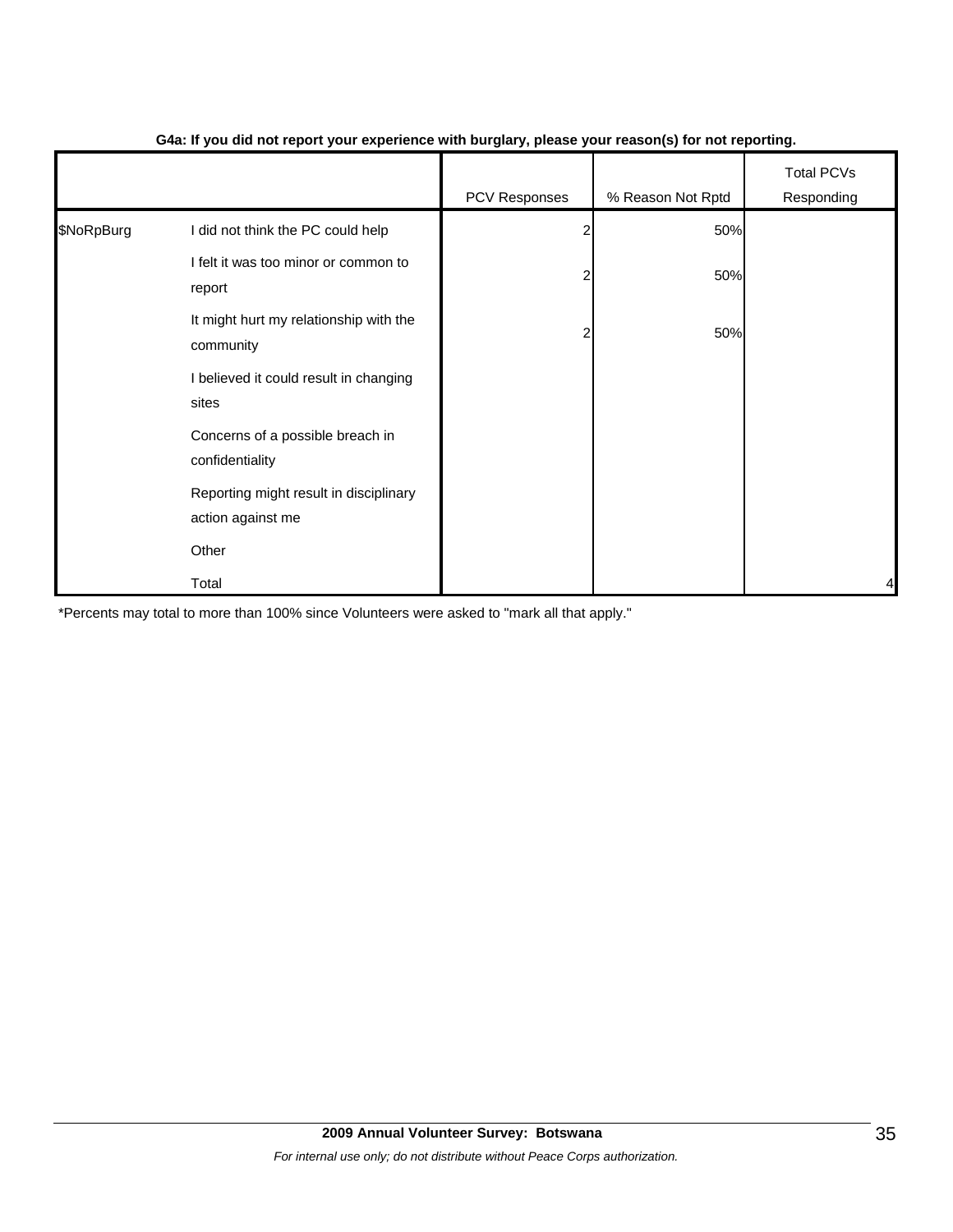|             |                                                             | PCV Responses | % Reason Not Rptd | Total PCVs<br>Responding |
|-------------|-------------------------------------------------------------|---------------|-------------------|--------------------------|
| \$NoRpTheft | I did not think the PC could help                           | 9             | 69%               |                          |
|             | I felt it was too minor or common to<br>report              | 9             | 69%               |                          |
|             | Reporting might result in disciplinary<br>action against me |               | 15%               |                          |
|             | It might hurt my relationship with the<br>community         |               | 15%               |                          |
|             | Other                                                       |               | 15%               |                          |
|             | I believed it could result in changing<br>sites             |               |                   |                          |
|             | Concerns of a possible breach in<br>confidentiality         |               |                   |                          |
|             | Total                                                       |               |                   | 13                       |

## **G4b: If you did not report your experience with theft, please your reason(s) for not reporting.**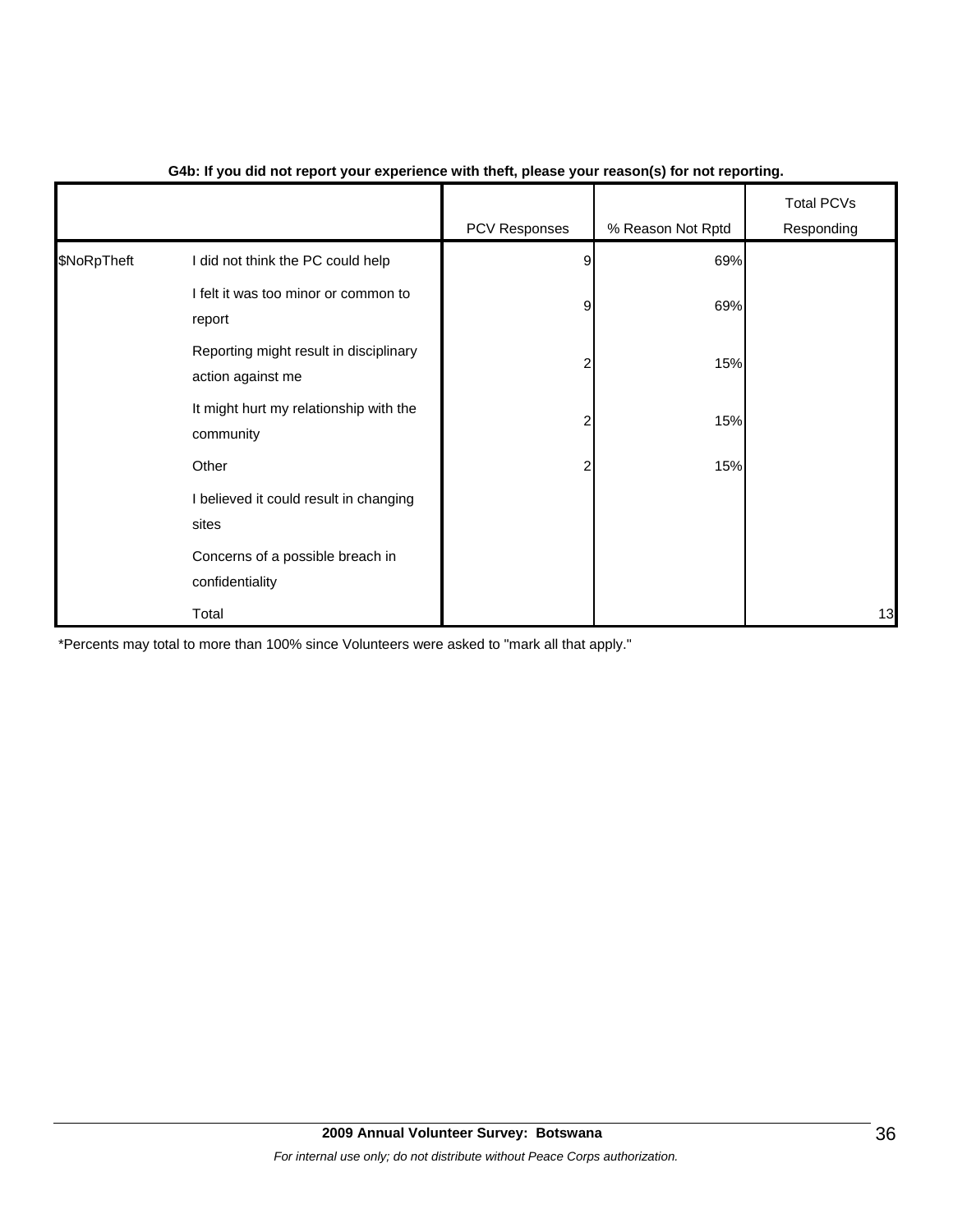|            |                                                             | PCV Responses | % Reason Not Rptd | <b>Total PCVs</b><br>Responding |
|------------|-------------------------------------------------------------|---------------|-------------------|---------------------------------|
| \$NoRpRobb | I felt it was too minor or common to<br>report              |               | 100%              |                                 |
|            | I did not think the PC could help                           |               |                   |                                 |
|            | I believed it could result in changing<br>sites             |               |                   |                                 |
|            | Concerns of a possible breach in<br>confidentiality         |               |                   |                                 |
|            | Reporting might result in disciplinary<br>action against me |               |                   |                                 |
|            | It might hurt my relationship with the<br>community         |               |                   |                                 |
|            | Other                                                       |               |                   |                                 |
|            | Total                                                       |               |                   | 1                               |

### **G4c: If you did not report your experience with robbery, please your reason(s) for not reporting.**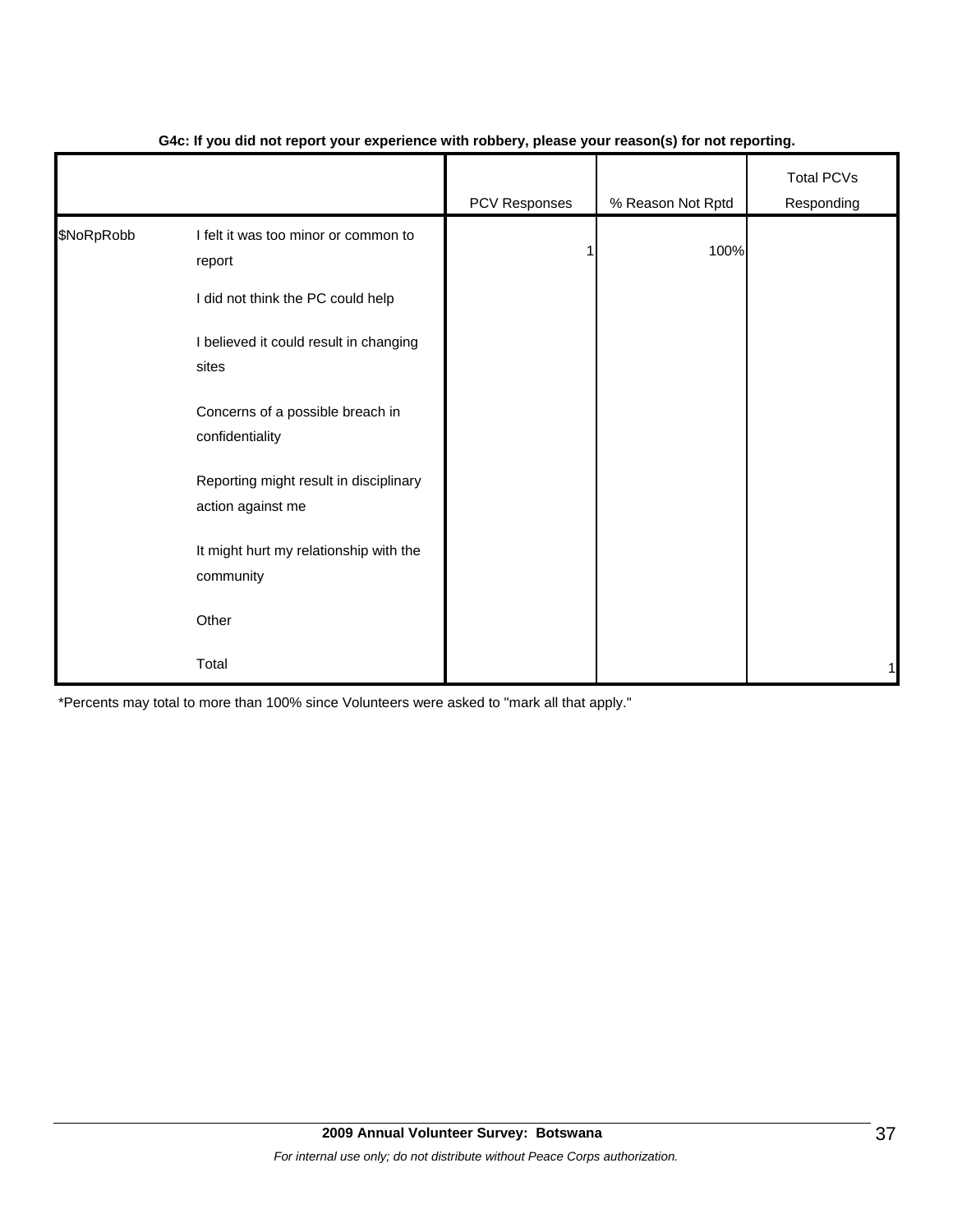|            |                                                             | PCV Responses  | % Reason Not Rptd | <b>Total PCVs</b><br>Responding |
|------------|-------------------------------------------------------------|----------------|-------------------|---------------------------------|
| \$NoRpPhAs | I did not think the PC could help                           | $\overline{2}$ | 100%              |                                 |
|            | I believed it could result in changing<br>sites             |                | 50%               |                                 |
|            | I felt it was too minor or common to<br>report              |                | 50%               |                                 |
|            | Concerns of a possible breach in<br>confidentiality         |                |                   |                                 |
|            | Reporting might result in disciplinary<br>action against me |                |                   |                                 |
|            | It might hurt my relationship with the<br>community         |                |                   |                                 |
|            | Other                                                       |                |                   |                                 |
|            | Total                                                       |                |                   | $\mathbf{2}$                    |

### **G4d: If you did not report your experience with physical assault, please your reason(s) for not reporting.**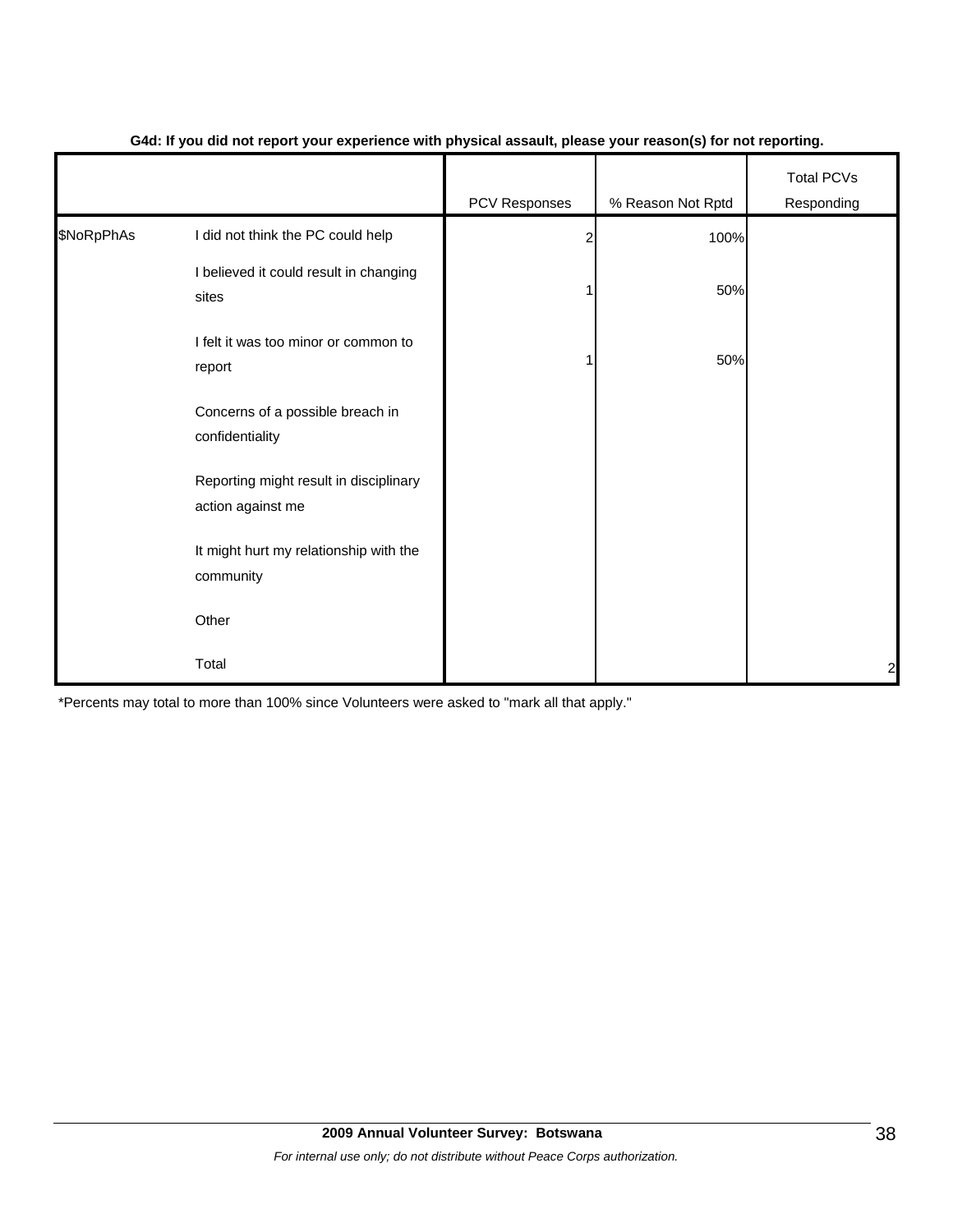|            |                                                             | PCV Responses | % Reason Not Rptd | <b>Total PCVs</b><br>Responding |
|------------|-------------------------------------------------------------|---------------|-------------------|---------------------------------|
| \$NoRpAgAs | I believed it could result in changing<br>sites             |               | 100%              |                                 |
|            | Concerns of a possible breach in<br>confidentiality         |               | 100%              |                                 |
|            | Reporting might result in disciplinary<br>action against me |               | 100%              |                                 |
|            | I did not think the PC could help                           |               |                   |                                 |
|            | I felt it was too minor or common to<br>report              |               |                   |                                 |
|            | It might hurt my relationship with the<br>community         |               |                   |                                 |
|            | Other                                                       |               |                   |                                 |
|            | Total                                                       |               |                   | 1                               |

### **G4: If you did not report your experience with aggravated assault, please your reason(s) for not reporting.**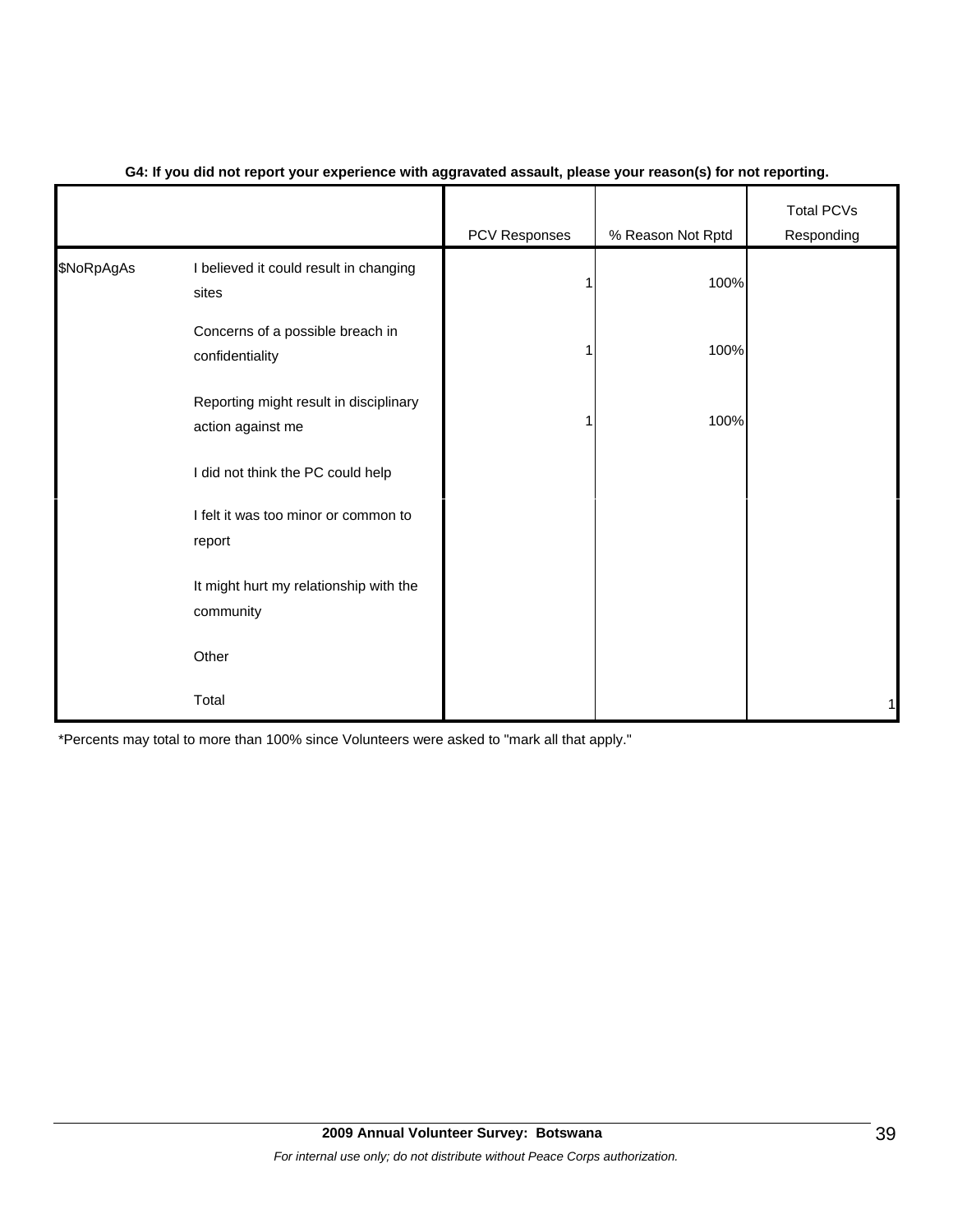|            |                                                             |               | $\ddot{\phantom{1}}$ |                                 |
|------------|-------------------------------------------------------------|---------------|----------------------|---------------------------------|
|            |                                                             | PCV Responses | % Reason Not Rptd    | <b>Total PCVs</b><br>Responding |
| \$NoRpSxAs | I believed it could result in changing<br>sites             |               | 50%                  |                                 |
|            | Reporting might result in disciplinary<br>action against me |               | 50%                  |                                 |
|            | It might hurt my relationship with the<br>community         |               | 50%                  |                                 |
|            | Other                                                       |               | 50%                  |                                 |
|            | I did not think the PC could help                           |               |                      |                                 |
|            | I felt it was too minor or common to<br>report              |               |                      |                                 |
|            | Concerns of a possible breach in<br>confidentiality         |               |                      |                                 |
|            | Total                                                       |               |                      | $\overline{\mathbf{c}}$         |

### **G4e: If you did not report your experience with sexual assault, please your reason(s) for not reporting.**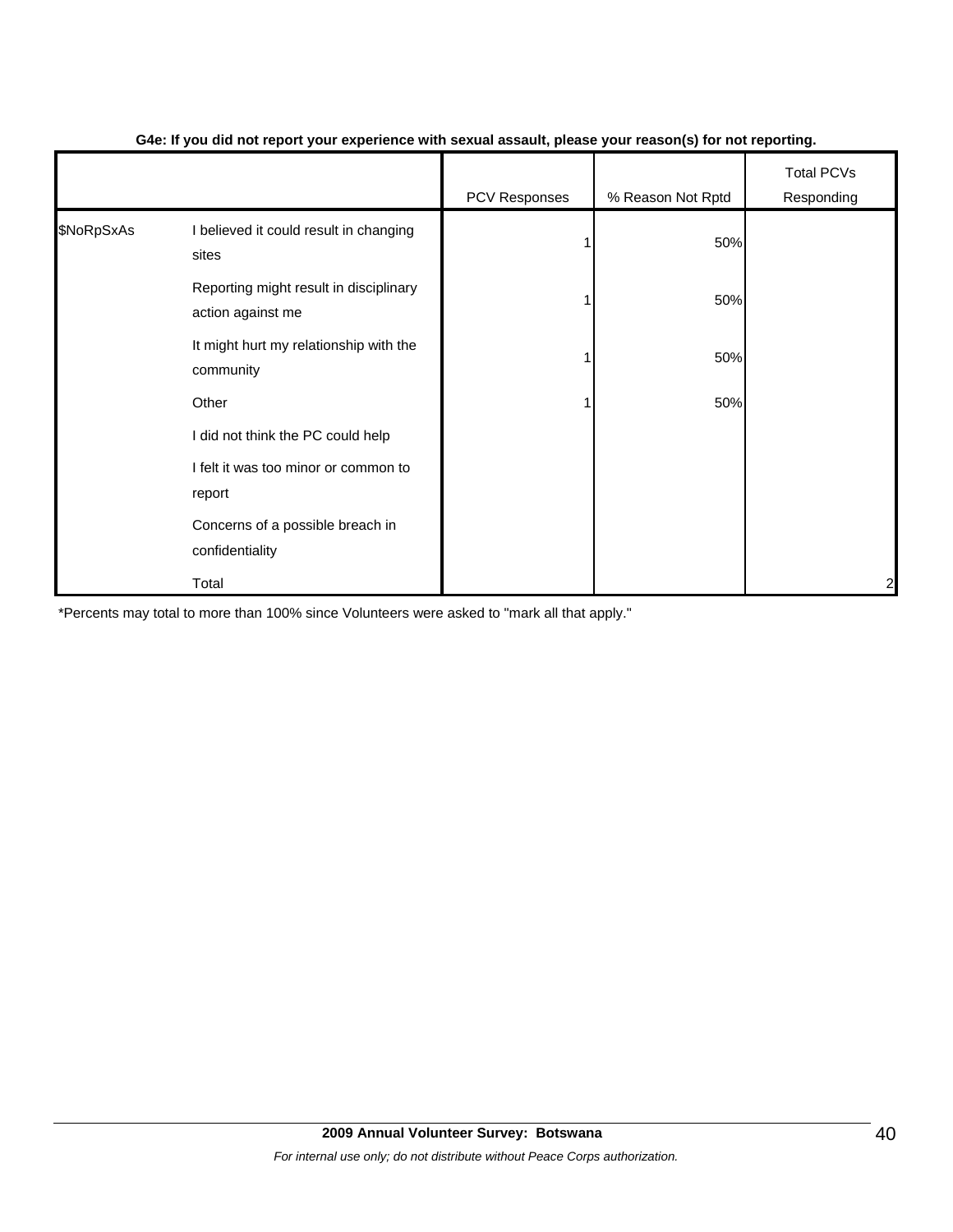|            |                                                             | PCV Responses | % Reason Not Rptd | <b>Total PCVs</b><br>Responding |
|------------|-------------------------------------------------------------|---------------|-------------------|---------------------------------|
| \$NoRpRape | I did not think the PC could help                           |               |                   |                                 |
|            | I believed it could result in changing<br>sites             |               |                   |                                 |
|            | I felt it was too minor or common to<br>report              |               |                   |                                 |
|            | Concerns of a possible breach in<br>confidentiality         |               |                   |                                 |
|            | Reporting might result in disciplinary<br>action against me |               |                   |                                 |
|            | It might hurt my relationship with the<br>community         |               |                   |                                 |
|            | Other                                                       |               |                   |                                 |
|            | Total                                                       |               |                   |                                 |

## **G4f: If you did not report your experience with rape, please your reason(s) for not reporting.**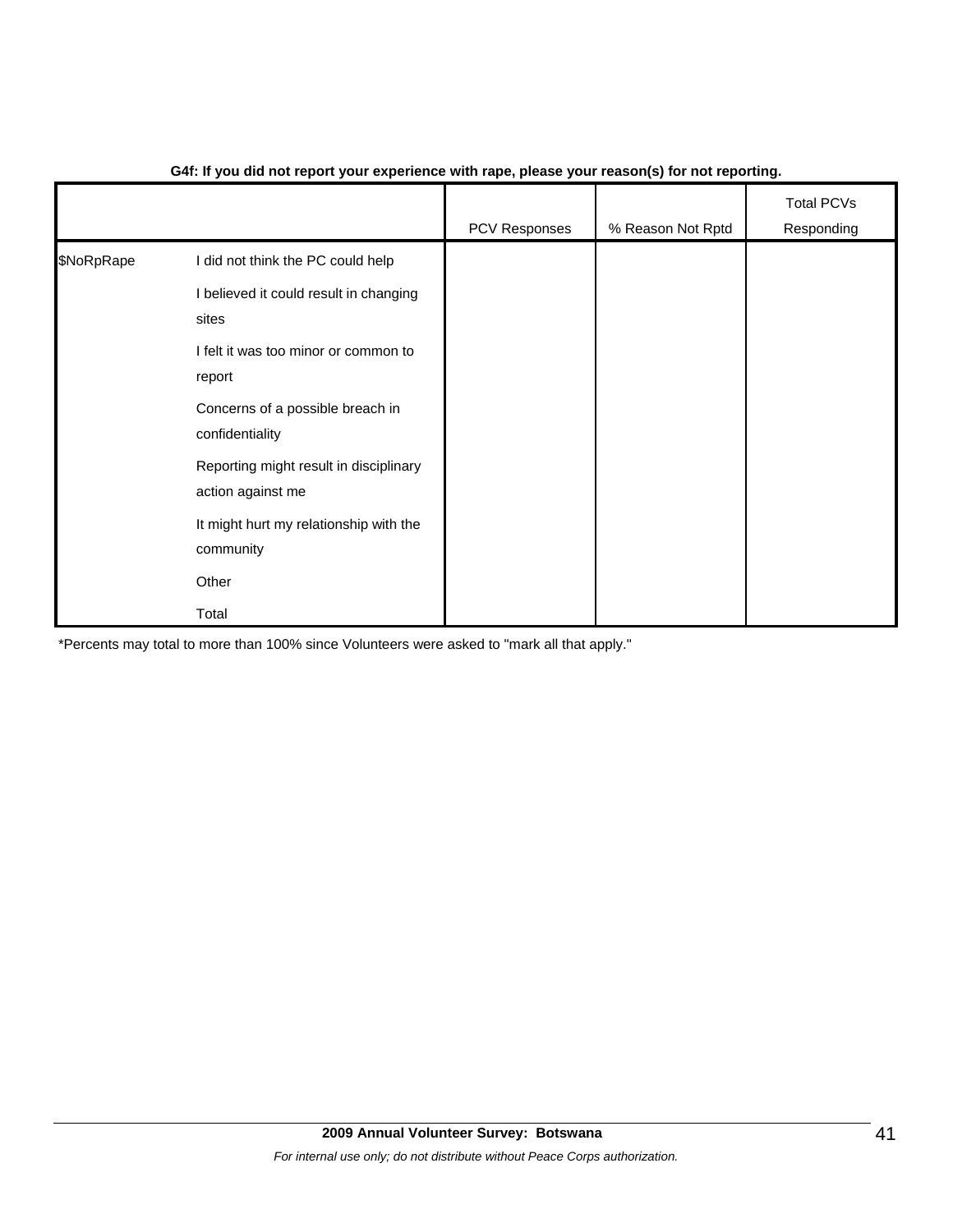# **H. Volunteers Working in HIV/AIDS**

*This section reports Volunteers' involvement in HIV/AIDS and their perceived effectiveness of their HIV/AIDS related activities.* 

|                 |                  |                  | Involved in       |                    |       |
|-----------------|------------------|------------------|-------------------|--------------------|-------|
|                 |                  | HIV/AIDS work is | HIV/AIDS efforts, |                    |       |
|                 | HIV/AIDS work is | part of my       | not               | Not involved in    |       |
|                 | my primary       | secondary        | primary/secondary | any HIV/AIDS       |       |
|                 | assignment.      | activities.      | work              | related activities | Total |
| IH <sub>1</sub> | 94%              | 4%               | 1%                |                    | 70    |

# **H1: Which of the following best describes your involvement in HIV/AIDS activities?**

### **H2: How well has PC training prepared you to undertake your HIV/AIDS activities?**

|                 | Not at all | Poorly | Adequately | Well | Very well | ΝA | Total |
|-----------------|------------|--------|------------|------|-----------|----|-------|
| IH <sub>2</sub> | 4%         | 26%    | 33%        | 20%  | 16%       |    | 69    |

# **H3: In working with HC individuals or groups, how would you rate the effectiveness of your specific HIV/AIDS activities? (Including the "Don't Know" responses)**

|            |                  | Sometimes |                 | Almost always |            |       |
|------------|------------------|-----------|-----------------|---------------|------------|-------|
|            | Seldom effective | effective | Often effective | effective     | Don't know | Total |
| <b>H</b> 3 | 14%              | 41%       | 37%             | 4%            | 3%         | 70    |

# **H3: In working with HC individuals or groups, how would you rate the effectiveness of your specific HIV/AIDS activities? (Excluding the "Don't Know" responses)**

|    | Seldom effective | Sometimes<br>effective | Often effective | Almost always<br>effective | $\tau$ otal |
|----|------------------|------------------------|-----------------|----------------------------|-------------|
| H3 | 15%              | 43%                    | 38%             | 4%                         | 68          |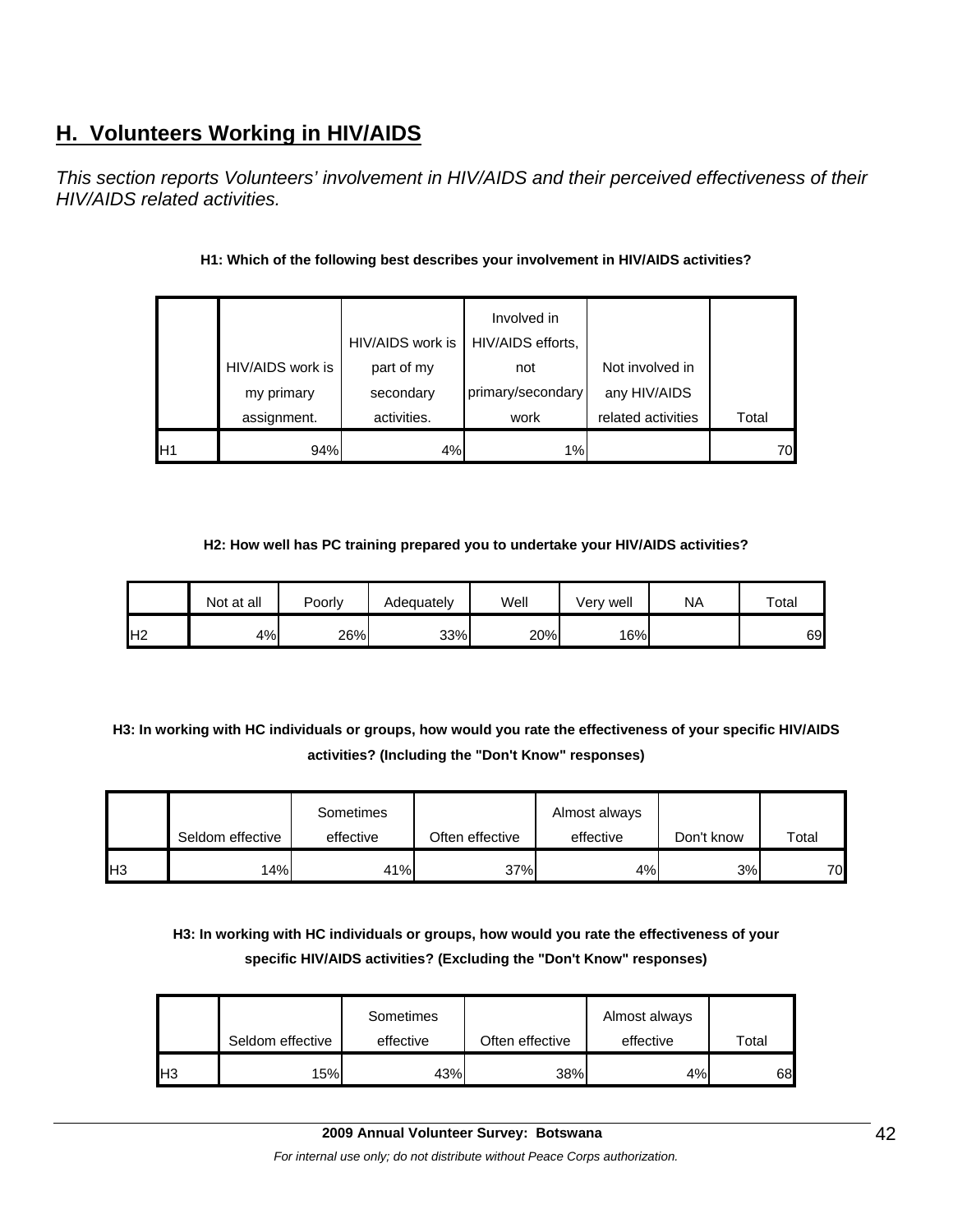# **I. Your Life in the Peace Corps**

*This section reports on Volunteers' descriptions of and adjustments to their living conditions, including stress factors and how Volunteers cope with stress.* 

|    | Never lived with a<br>host country | Yes, I lived with a<br>host country<br>individual or family | Yes, in my<br>community (not | Yes, both during<br>PST and later in |       |
|----|------------------------------------|-------------------------------------------------------------|------------------------------|--------------------------------------|-------|
|    | individual or family               | only                                                        | during PST).                 | my community.                        | Total |
| l1 |                                    | 72%                                                         | 1%                           | 26%                                  | 69    |

# **I1: Have you lived with a host country individual or family?**

## **I2: How often do you interact with HCNs in community/family social events?**

|     | Several times a |      | Several times a |       | Less than once a |       |       |
|-----|-----------------|------|-----------------|-------|------------------|-------|-------|
|     | Daily           | week | Weekly          | month | Monthly          | month | Total |
| 112 | 26%             | 23%  | 10%             | 14%   | 9%               | 17%   | 69    |

# **I3: How well can you communicate in the language used by most people in your community?**

|     | Not at all | Poorly | Adequately | Well | Very well | Total |
|-----|------------|--------|------------|------|-----------|-------|
| II3 |            | 39%    | 49%        | 10%  | 1%        | 69    |

#### **I4: Do you have the following at your worksite?**

|               | Sometimes or |            |       |
|---------------|--------------|------------|-------|
|               | Never        | more often | Total |
| Electricity   | 6%           | 94%        | 69    |
| Running water | 4%           | 96%        | 68    |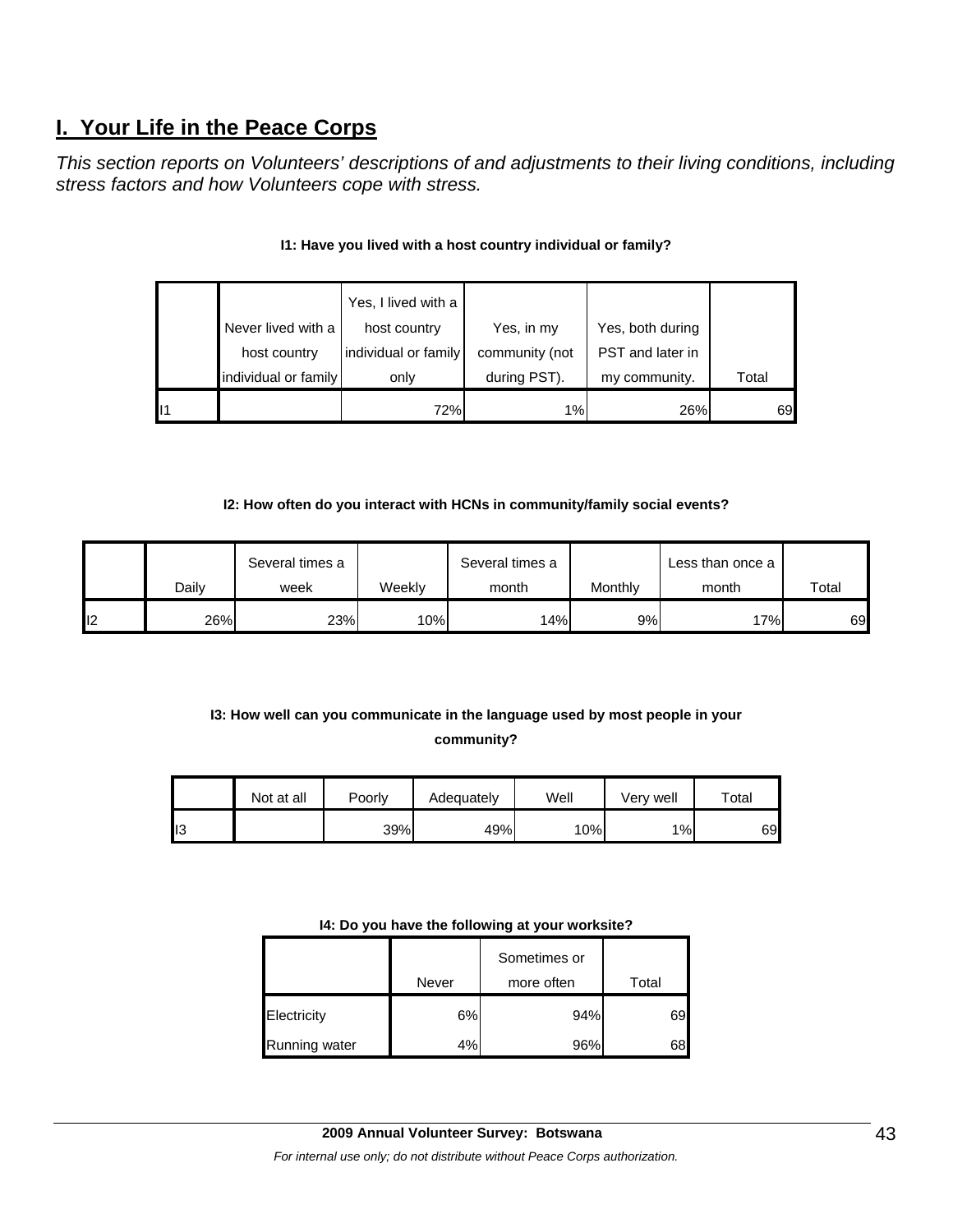### **I4: Do you have the following at your residence?**

|               | Never | Sometimes or more often | Total |
|---------------|-------|-------------------------|-------|
| Electricity   | 5%    | 95%                     | 65    |
| Running water | 5%    | 95%                     | 64    |

### **I5: How well do your PC experiences match the expectations you had before you became a Volunteer?**

|     | Not at all | Minimally | Moderately | Considerably | Exceptionally | Total |
|-----|------------|-----------|------------|--------------|---------------|-------|
| ll5 | 6%         | 20%       | 36%        | 32%          | 6%            | 69    |

## **I7: To what extent do the following create stress and/or emotional health issues for you?**

|                                                                                                        | Not at all<br>stressful 1 | $\overline{2}$ | 3   | 4   | Exceptionally<br>stressful 5 | <b>NA</b> | Total |
|--------------------------------------------------------------------------------------------------------|---------------------------|----------------|-----|-----|------------------------------|-----------|-------|
| <b>Cultural issues</b>                                                                                 | 3%                        | 26%            | 41% | 26% | 4%                           |           | 69    |
| Dealing with violence in<br>country (e.g., civil unrest,<br>domestic violence, corporal<br>punishment) | 17%                       | 30%            | 23% | 12% | 12%                          | 6%        | 69    |
| Health/medical problems                                                                                | 35%                       | 41%            | 19% | 4%  |                              |           | 68    |
| Issues including family,<br>friends, loved ones in U.S.                                                | 19%                       | 26%            | 32% | 20% | 3%                           |           | 69    |
| Isolation/Ioneliness                                                                                   | 25%                       | 29%            | 28% | 14% | 4%                           |           | 69    |
| Local language                                                                                         | 10%                       | 30%            | 36% | 19% | 4%                           |           | 69    |
| Primary assignment                                                                                     | 9%                        | 20%            | 32% | 28% | 12%                          |           | 69    |
| Romantic relationships in-<br>country                                                                  | 32%                       | 26%            | 16% | 10% | 1%                           | 14%       | 69    |
| Interactions with other<br><b>Volunteers</b>                                                           | 41%                       | 29%            | 22% | 7%  | 1%                           |           | 69    |
| Interactions with PC Staff                                                                             | 37%                       | 31%            | 24% | 9%  |                              |           | 68    |
| Safety and security                                                                                    | 48%                       | 36%            | 13% | 3%  |                              |           | 69    |
| Other: Please specify below                                                                            |                           | 9%             | 18% | 9%  | 9%                           | 55%       | 11    |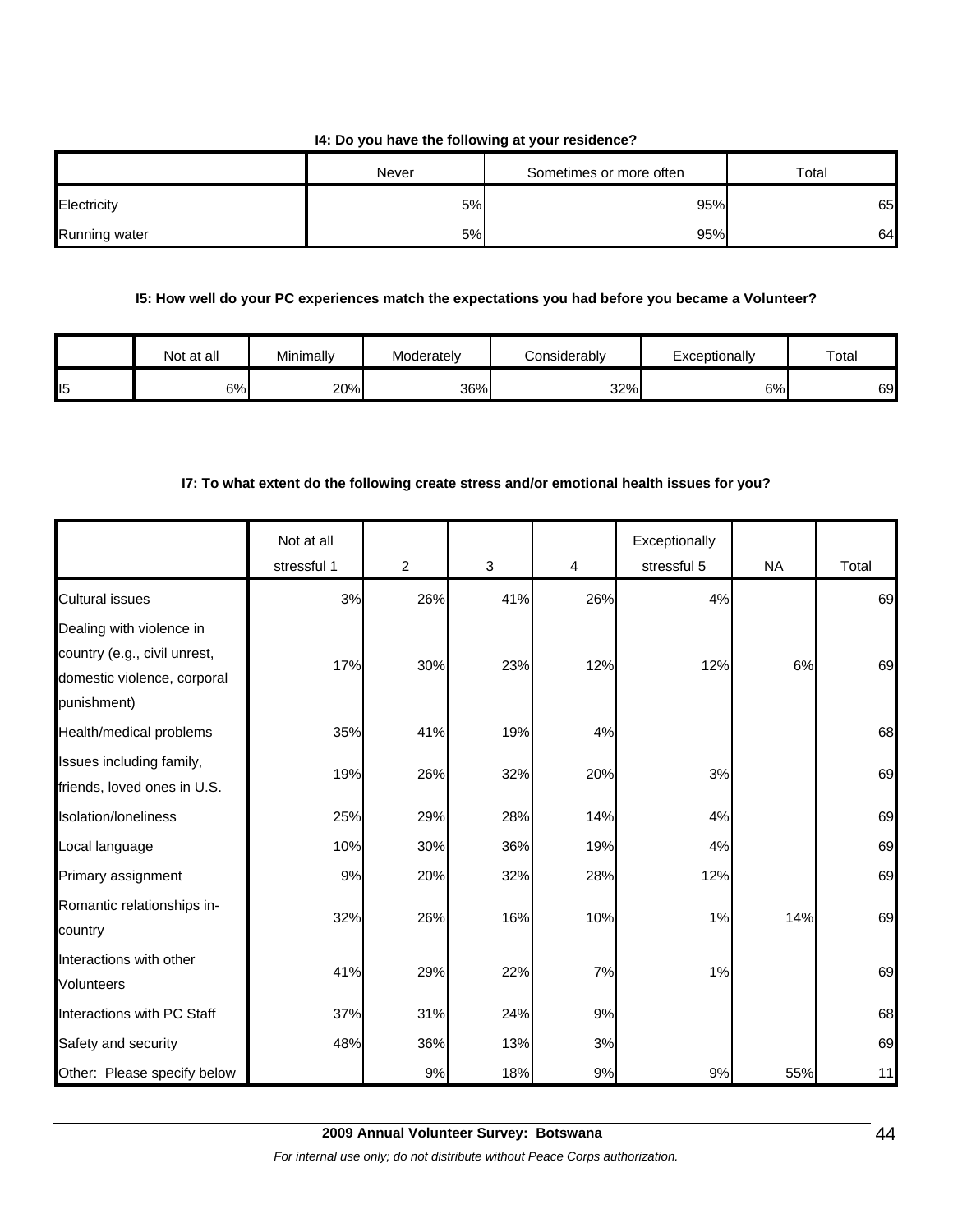|                |                                               |               | % Using This          | <b>Total PCVs</b> |
|----------------|-----------------------------------------------|---------------|-----------------------|-------------------|
|                |                                               | PCV Responses | <b>Stress Reducer</b> | Responding        |
| \$18LessStress | Pursue personal hobbies                       | 53            | 77%                   |                   |
|                | Do sports                                     | 49            | 71%                   |                   |
|                | Talk with PCVs outside my<br>community        | 48            | 70%                   |                   |
|                | Talk with friends and family<br>in US         | 47            | 68%                   |                   |
|                | Talk with PCVs in my<br>community             | 42            | 61%                   |                   |
|                | Leave the community for a<br>time             | 40            | 58%                   |                   |
|                | Talk with co-workers or<br>friends (not PCVs) | 39            | 57%                   |                   |
|                | Get involved in other<br>projects             | 36            | 52%                   |                   |
|                | Meditate                                      | 24            | 35%                   |                   |
|                | Do other activity (specify)                   | 16            | 23%                   |                   |
|                | Talk with PC in-country staff                 | 15            | 22%                   |                   |
|                | Pray                                          | 15            | 22%                   |                   |
|                | Talk with my host family                      | 7             | 10%                   |                   |
|                | Talk with Office of Special<br>Services staff |               |                       |                   |
|                | Total                                         |               |                       | 69                |

## **I8: Please mark all of the typical ways in which you cope with stress.**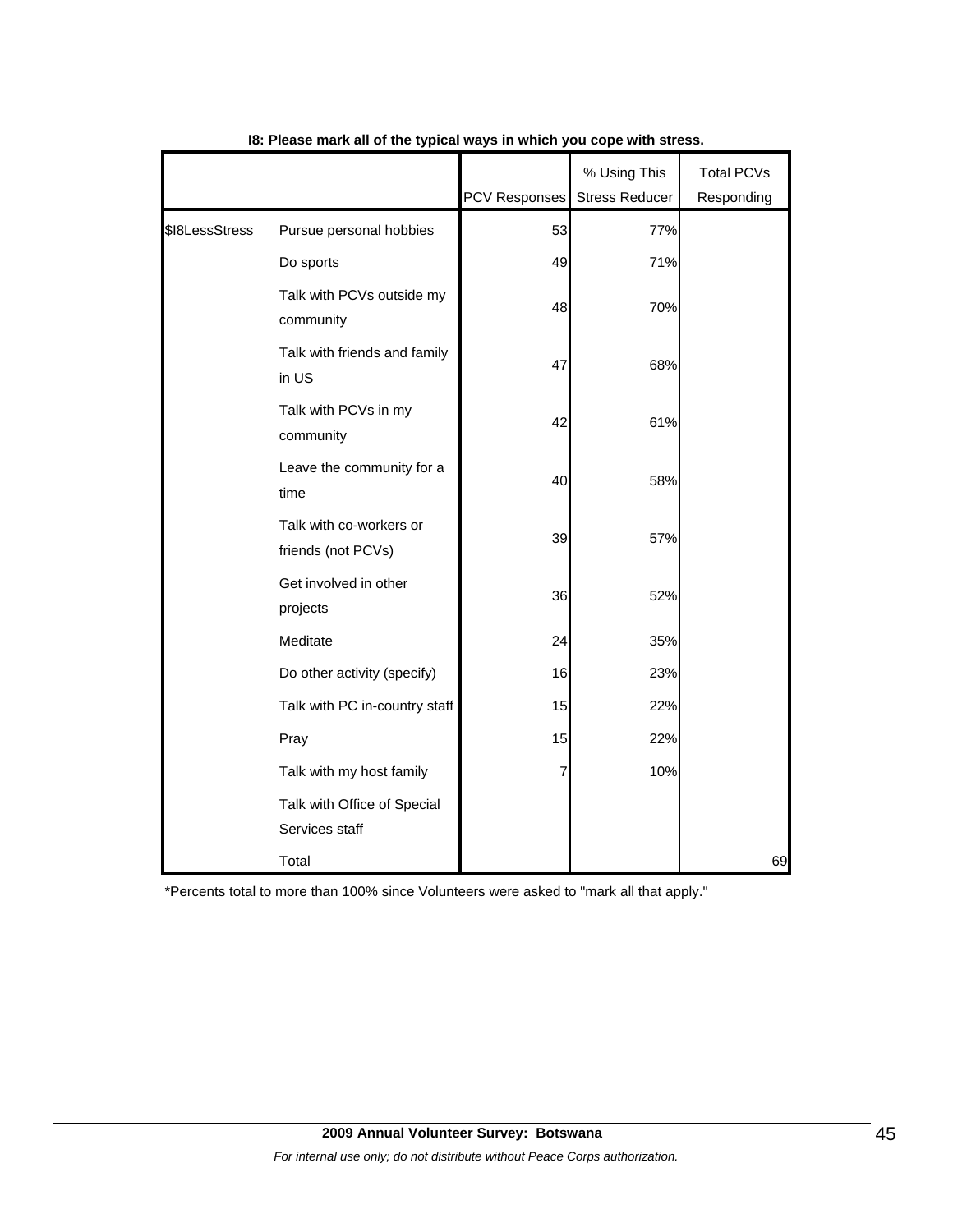|                                                             | Percent | Number |  |
|-------------------------------------------------------------|---------|--------|--|
| 18.OTHRS.TEX Open-ended results. Not responsive to request. |         |        |  |
|                                                             |         |        |  |
|                                                             |         |        |  |
|                                                             |         |        |  |
|                                                             |         |        |  |
|                                                             |         |        |  |
|                                                             |         |        |  |
|                                                             |         |        |  |
|                                                             |         |        |  |
|                                                             |         |        |  |
| Total                                                       | 100%    | 71     |  |

### **I8: Others I talk with to reduce stress**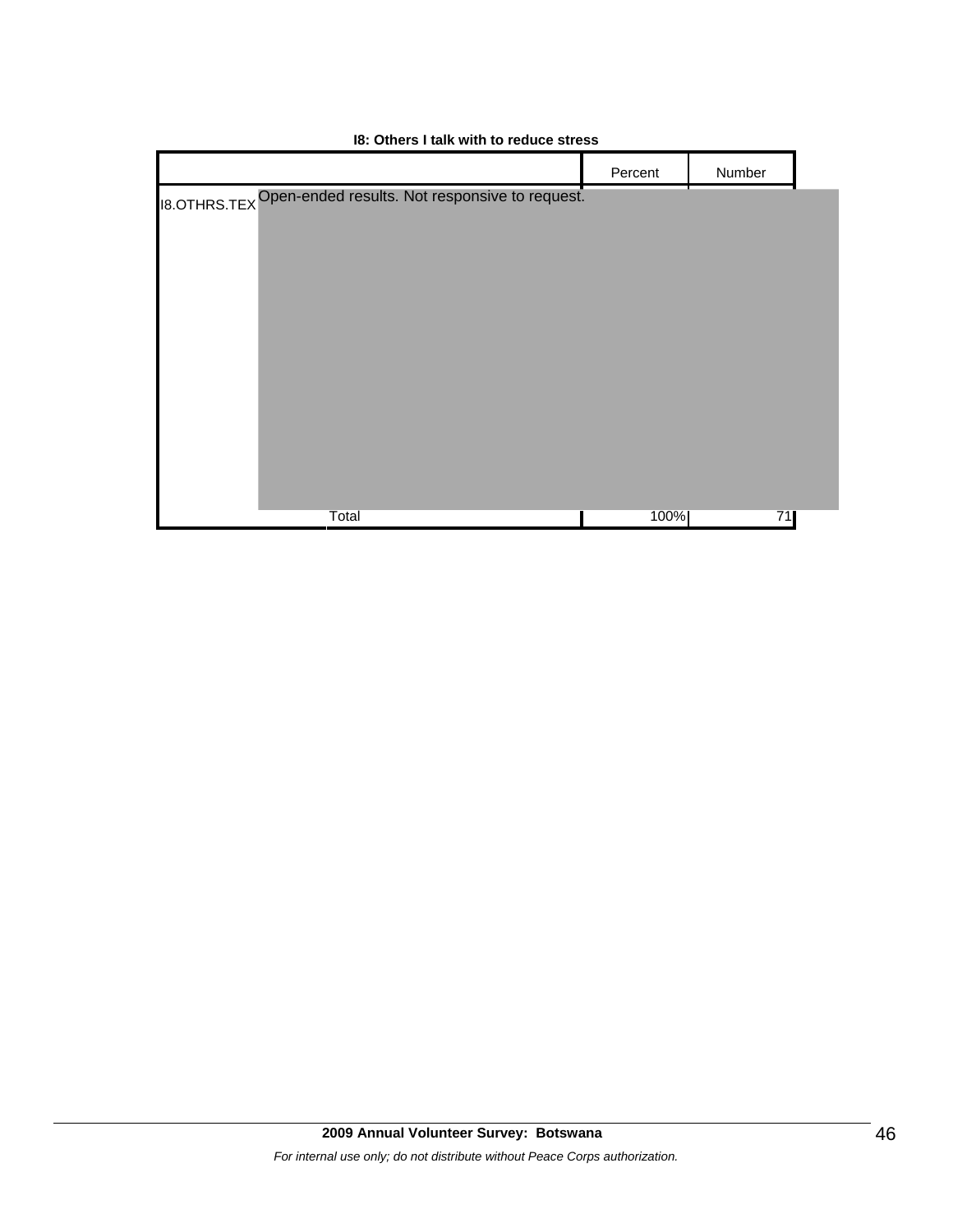|                         |                                                | Percent | Number |
|-------------------------|------------------------------------------------|---------|--------|
|                         | Open-ended results. Not responsive to request. |         |        |
| <b>I8.OTHRACT.TEXT2</b> |                                                |         |        |
|                         |                                                |         |        |
|                         |                                                |         |        |
|                         |                                                |         |        |
|                         |                                                |         |        |
|                         |                                                |         |        |
|                         |                                                |         |        |
|                         |                                                |         |        |
|                         |                                                |         |        |
|                         |                                                |         |        |
|                         |                                                |         |        |
|                         |                                                |         |        |
|                         |                                                |         |        |
|                         |                                                |         |        |
|                         |                                                |         |        |
|                         |                                                |         |        |
|                         |                                                |         |        |
|                         |                                                |         |        |
|                         |                                                |         |        |
|                         |                                                |         |        |
|                         |                                                |         |        |
|                         |                                                |         |        |
|                         |                                                |         |        |
|                         |                                                |         |        |
|                         |                                                |         |        |
|                         | Total                                          | 100%    | $71$   |

# **I8: Other activities to reduce stress**

# **I8: When asked about ways of coping with stress, Volunteers**

**who answered "No stress"** 

|                    | No   | Yes, I have no<br>stress | Total |
|--------------------|------|--------------------------|-------|
| <b>I8.NOSTRESS</b> | 100% |                          |       |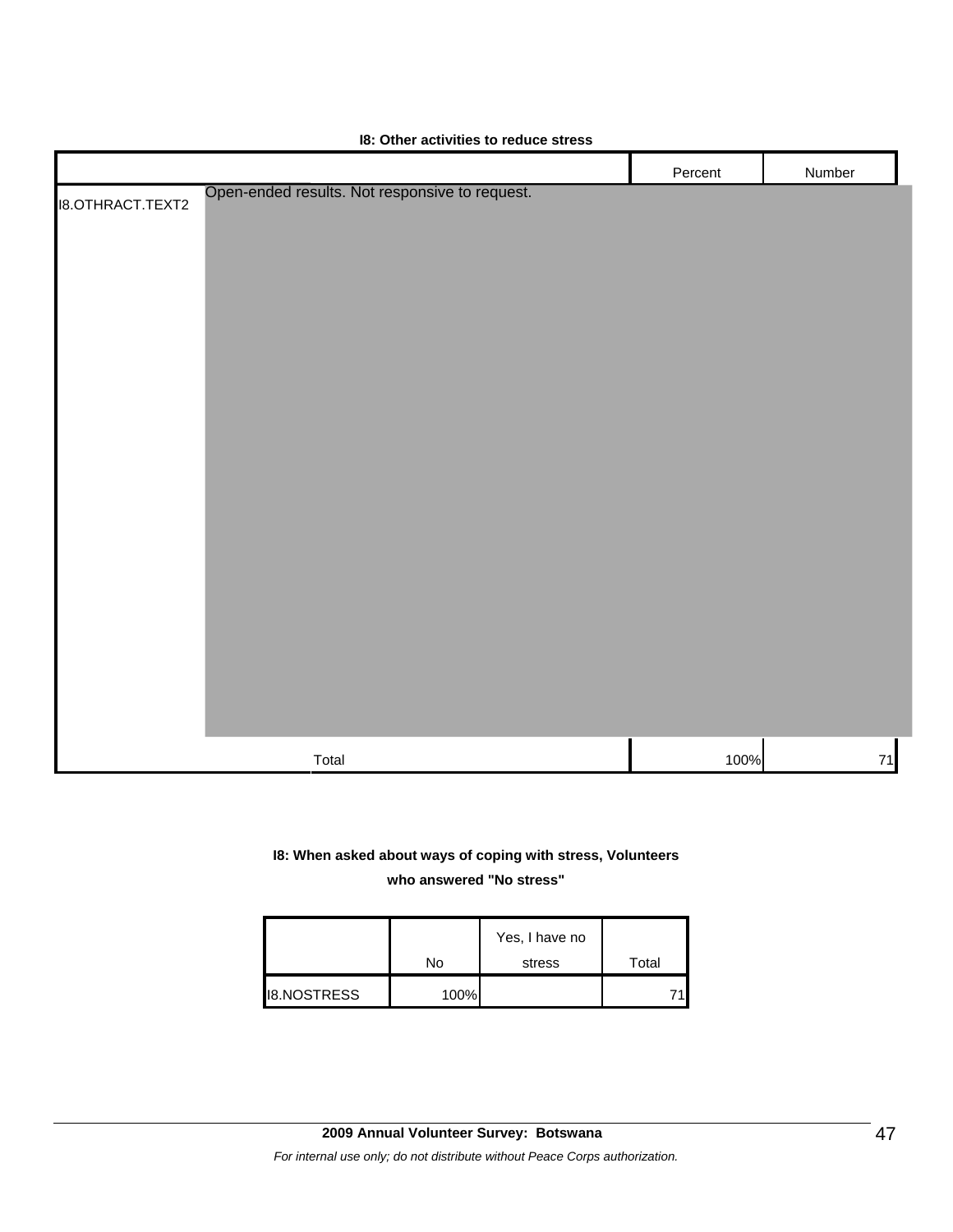# **J. Overall Assessment of Peace Corps Service**

*This section reports Volunteers' level of satisfaction with their Peace Corps service and their expectations about completing their service.*

|     | Not at all | Minimally | Moderately | Considerably | Exceptionally | $\tau$ otal |
|-----|------------|-----------|------------|--------------|---------------|-------------|
| U1A |            | 4%        | 26%        | 36%          | 33%           | 69          |



**J1a: How personally rewarding do you find your overall Peace Corps service?**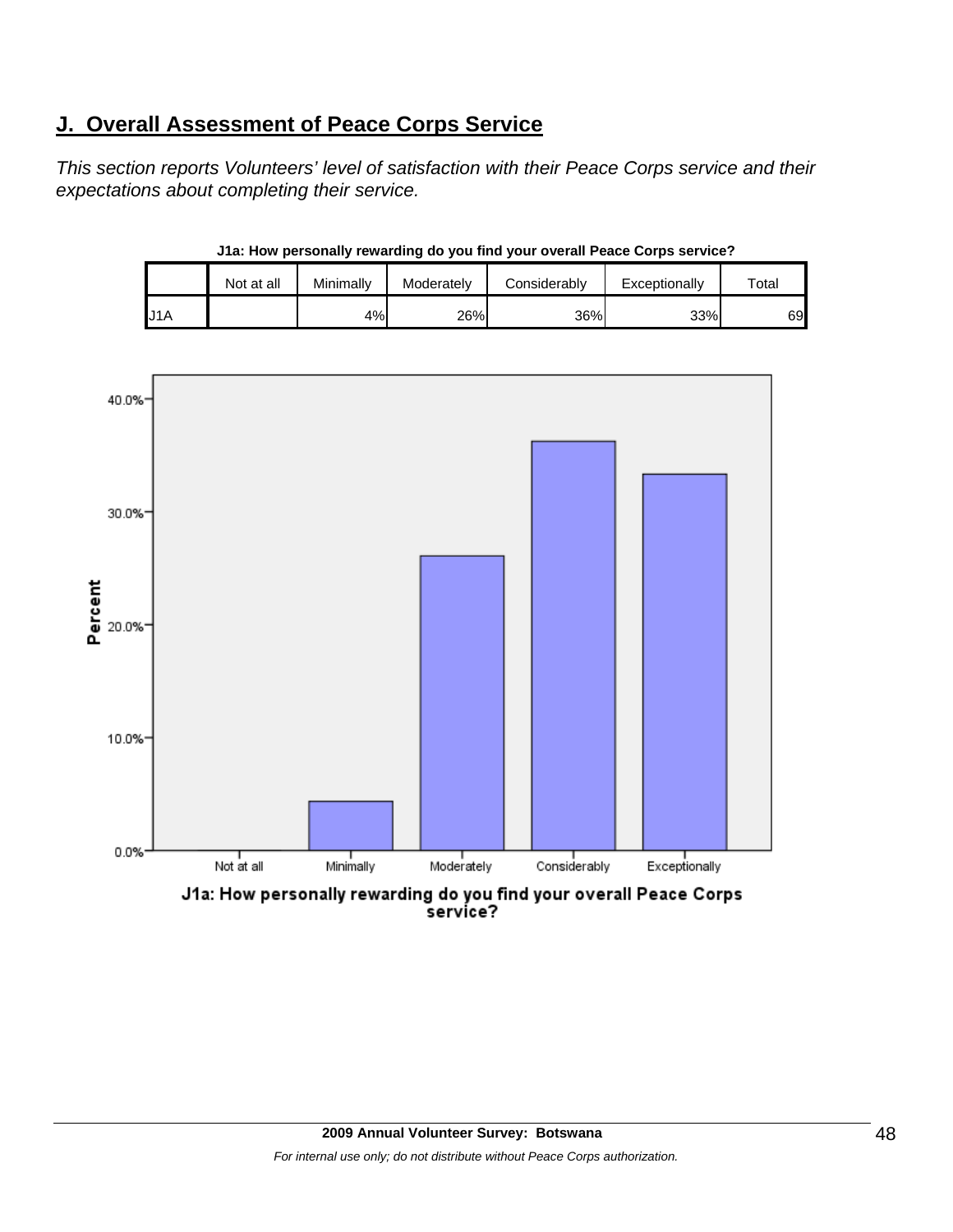

**J1b: How personally rewarding do you find your community involvement?**

J1B 4% 29% 42% 25% 69

Not at all | Minimally | Moderately | Considerably | Exceptionally | Total

J1b: How personally rewarding do you find your community involvement?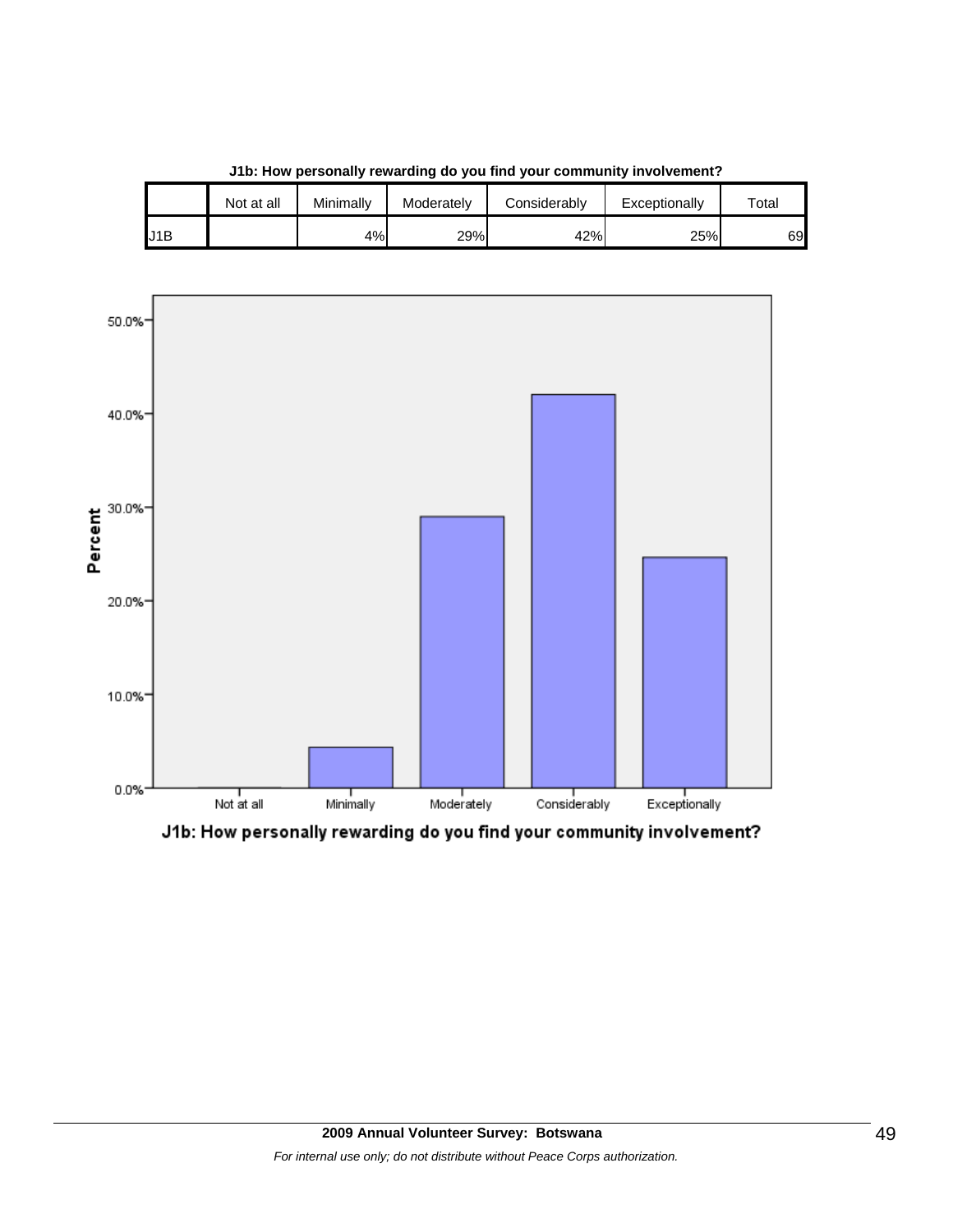

**J1c: How personally rewarding do you find your experience with other Volunteers?**



J1c: How personally rewarding do you find your experience with other<br>Volunteers?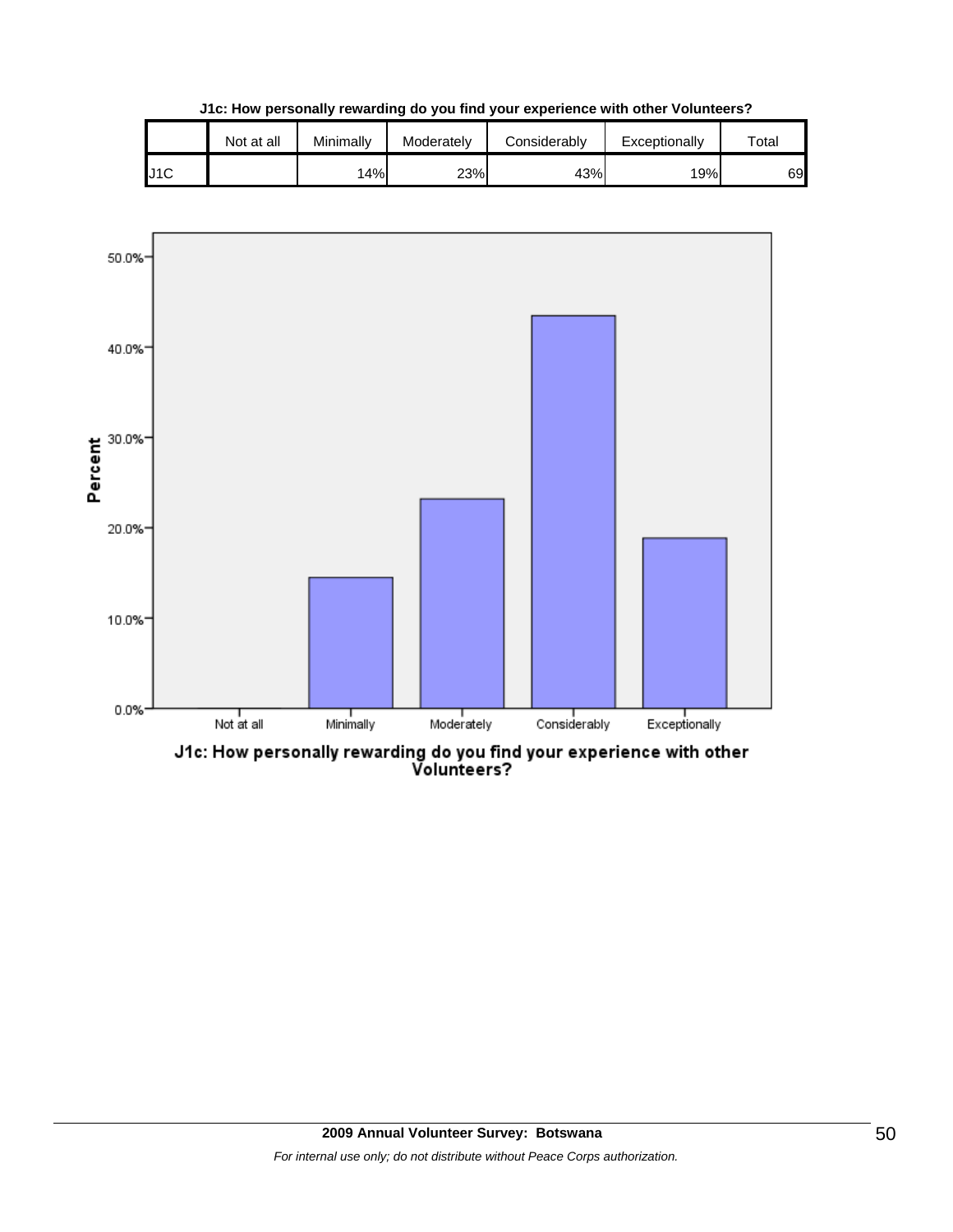

**J1d: How personally rewarding do you find your work with counterparts/community partners?**

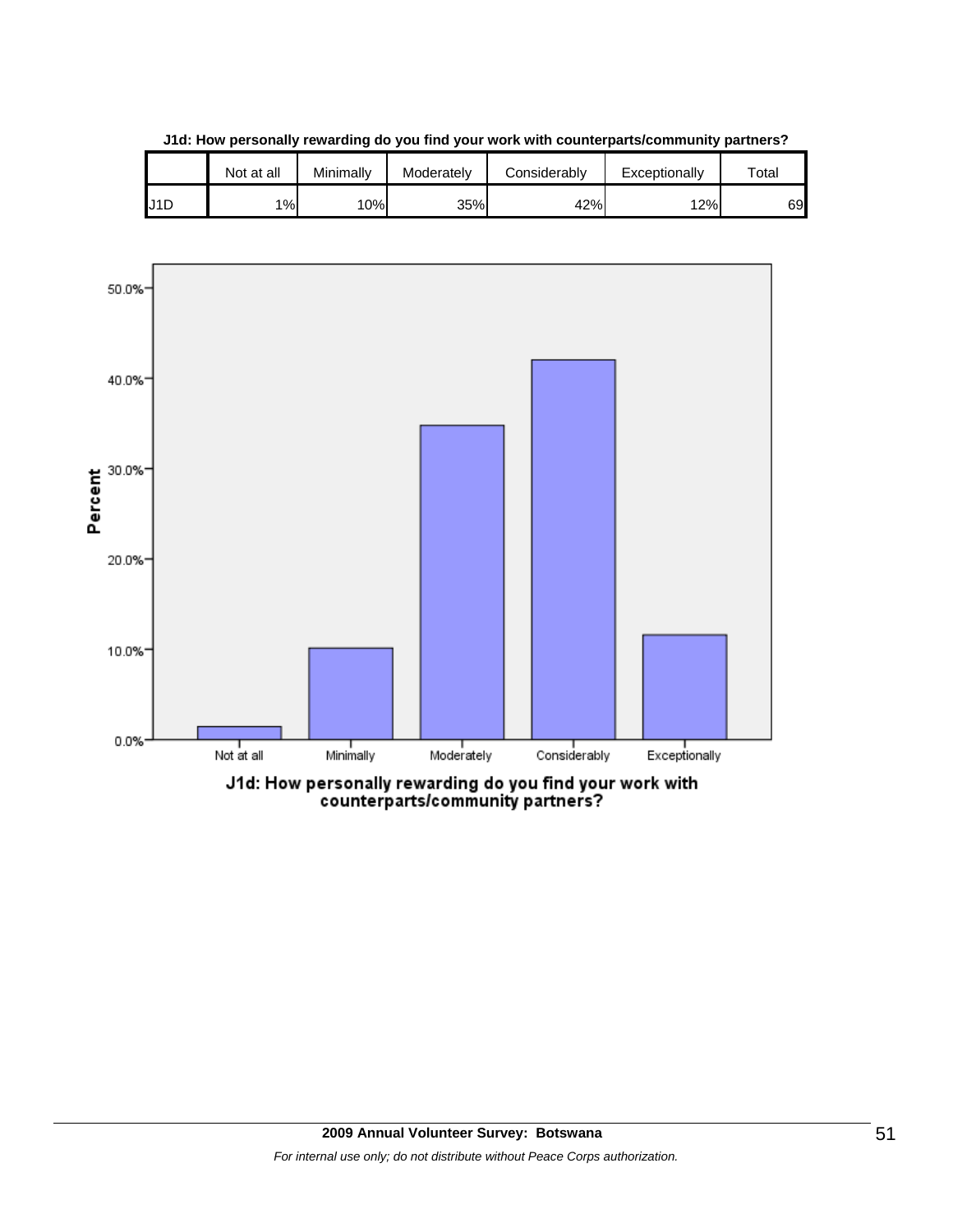|                  | Not at all | Minimallv | Moderately | Considerably | Exceptionally | $\tau$ otal |
|------------------|------------|-----------|------------|--------------|---------------|-------------|
| U <sub>1</sub> E | 1%         | 3%        | 28%        | 42%          | 26%           | 69          |

**J1e: How personally rewarding do you find your experience with other HCNs?**



J1e: How personally rewarding do you find your experience with other<br>HCNs?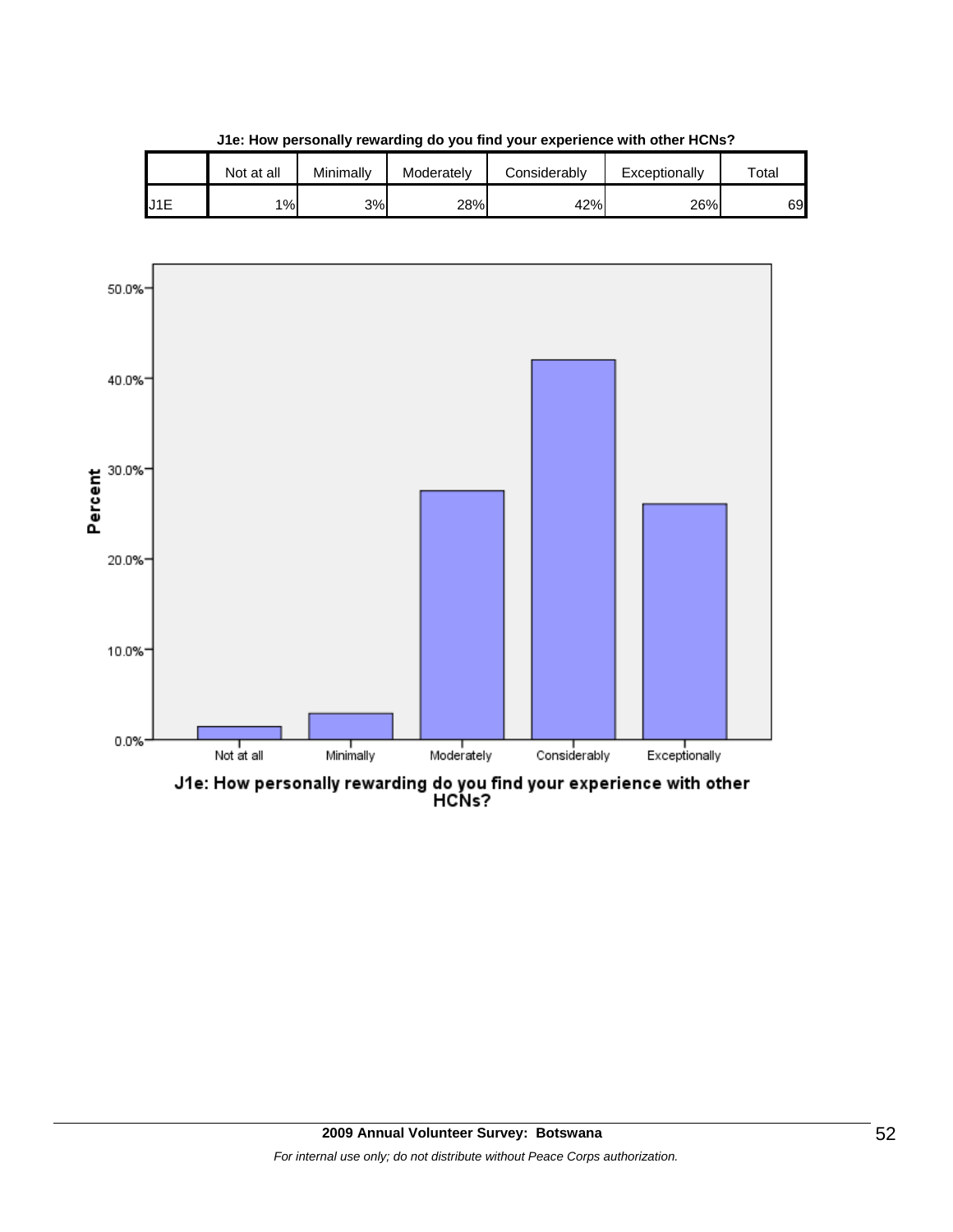

**J2a (PCVs at post 9 months+ months): Please rate how well you think you achieved Goal 1.**

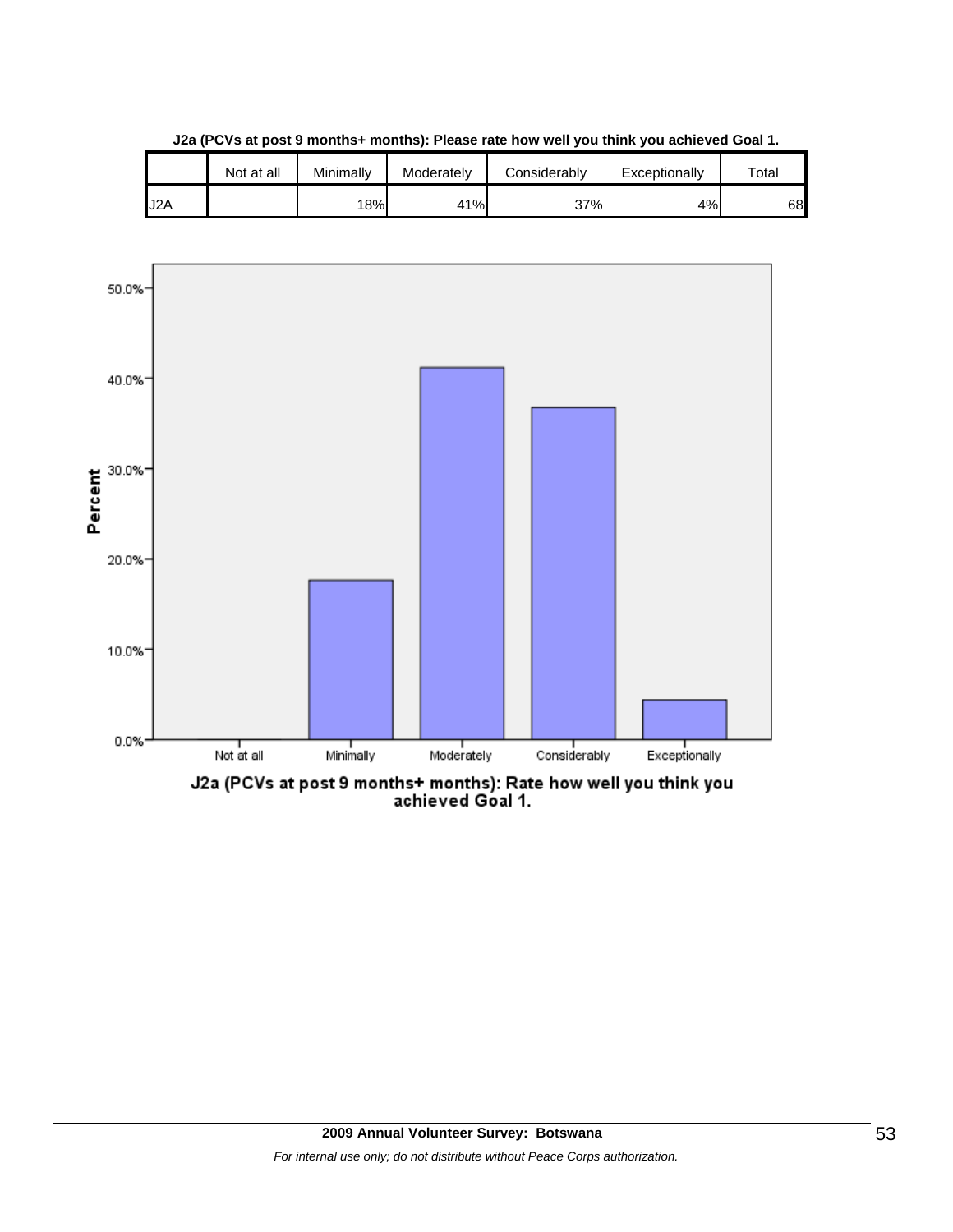|     | Not at all | Minimally | Moderately | Considerably | Exceptionally | Total |
|-----|------------|-----------|------------|--------------|---------------|-------|
|     |            |           |            |              |               |       |
| J2B |            | 4%        | 29%        | 49%          | 18%           | 68    |





J2b (PCVs at post 9 months+ months): Rate how well you think you<br>achieved Goal 2.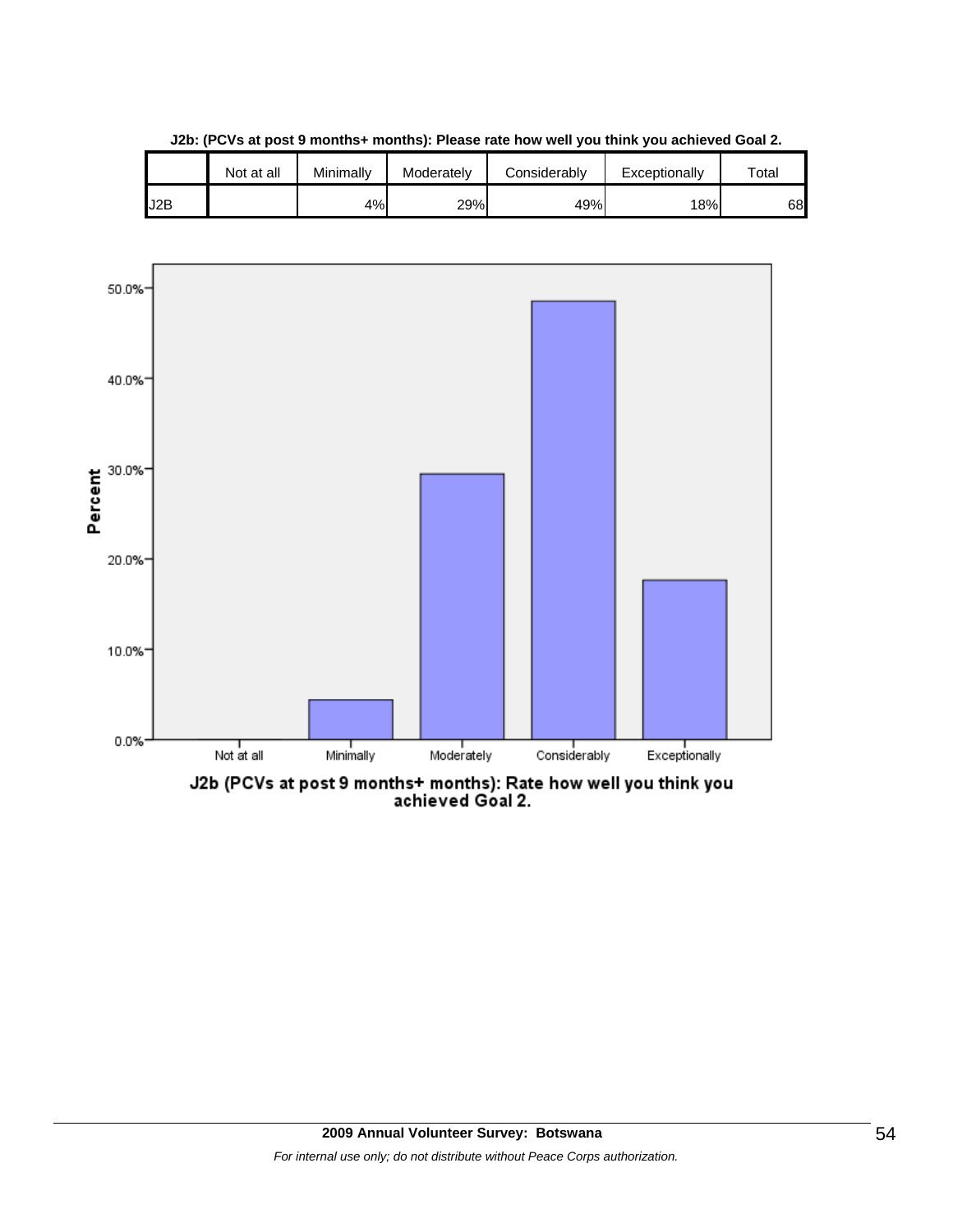

**J2c (PCVs at post 9 months+ months): Please rate how well you think you achieved Goal 3.**



J2c (PCVs at post 9 months+ months): Please rate how well you think you<br>achieved Goal 3.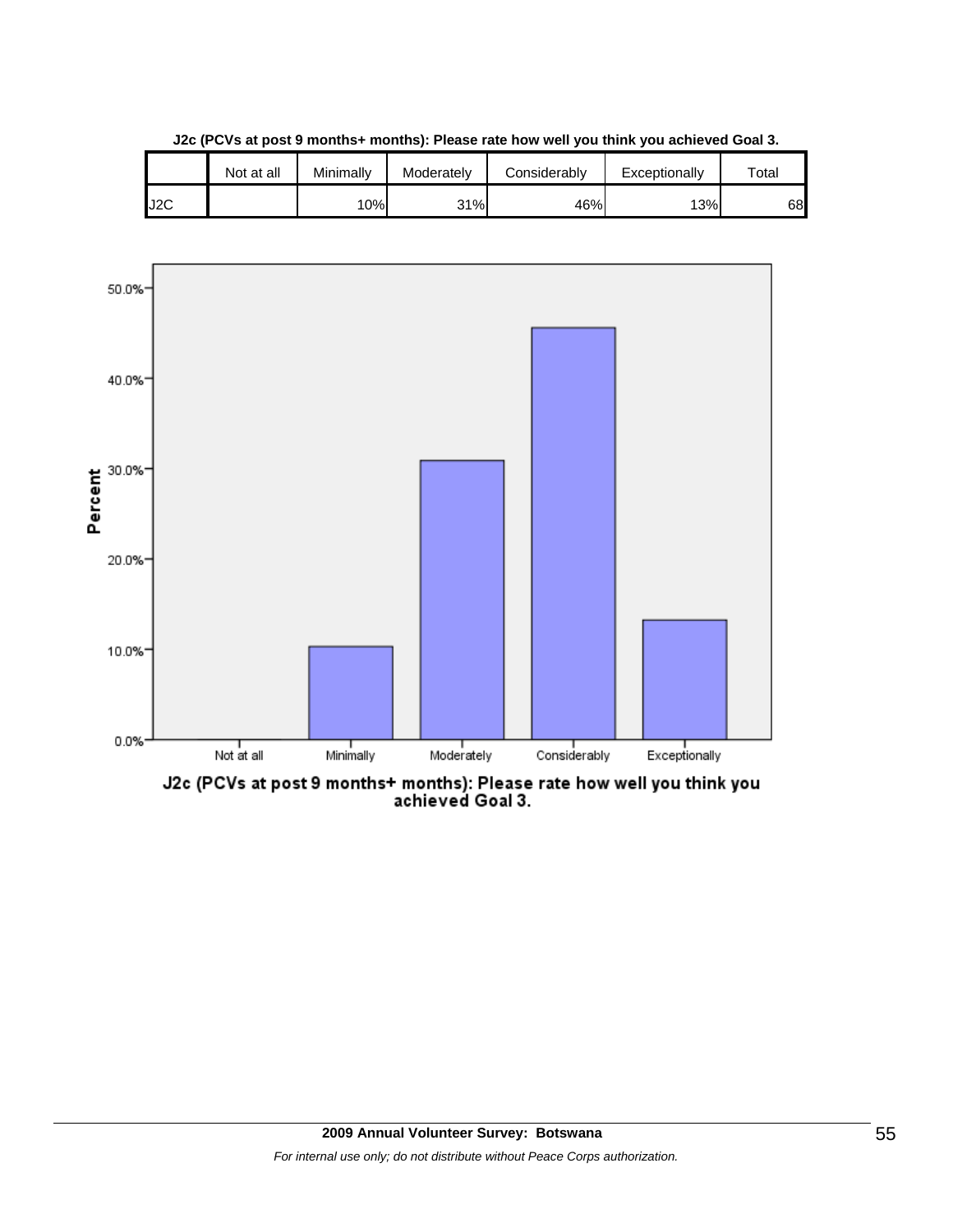|     | No | Not likely | Possibly | Probably | Definitelv | Total |
|-----|----|------------|----------|----------|------------|-------|
| IJЗ | 1% | 3%         | 9%       | 22%      | 65%        | 69    |

**J3: Today, would you make the same decision to join the Peace Corps?**

**J4: Would you recommend Peace Corps service to others you think are qualified?**

|     | No | Not likely | Possibly | Probably | Definitely | Total |
|-----|----|------------|----------|----------|------------|-------|
| IJ4 | 1% | 1%         | 20%      | 17%      | 59%        | 69    |

**J5: Do you intend to complete your Peace Corps service?**

|    | No | Not sure | Yes | Might extend | $\tau$ otal |
|----|----|----------|-----|--------------|-------------|
| J5 | 1% |          | 81% | 18%          | 68          |

**J6: Would your host country benefit most if the Peace Corps program was---?**

|               |              |         | Refocused/redesig |                  |          |       |
|---------------|--------------|---------|-------------------|------------------|----------|-------|
|               | Discontinued | Reduced | ned               | Maintained as is | Expanded | Total |
| $\mathsf{U}6$ | 6%           | 3%      | 68%               | 12%              | 12%      | 69    |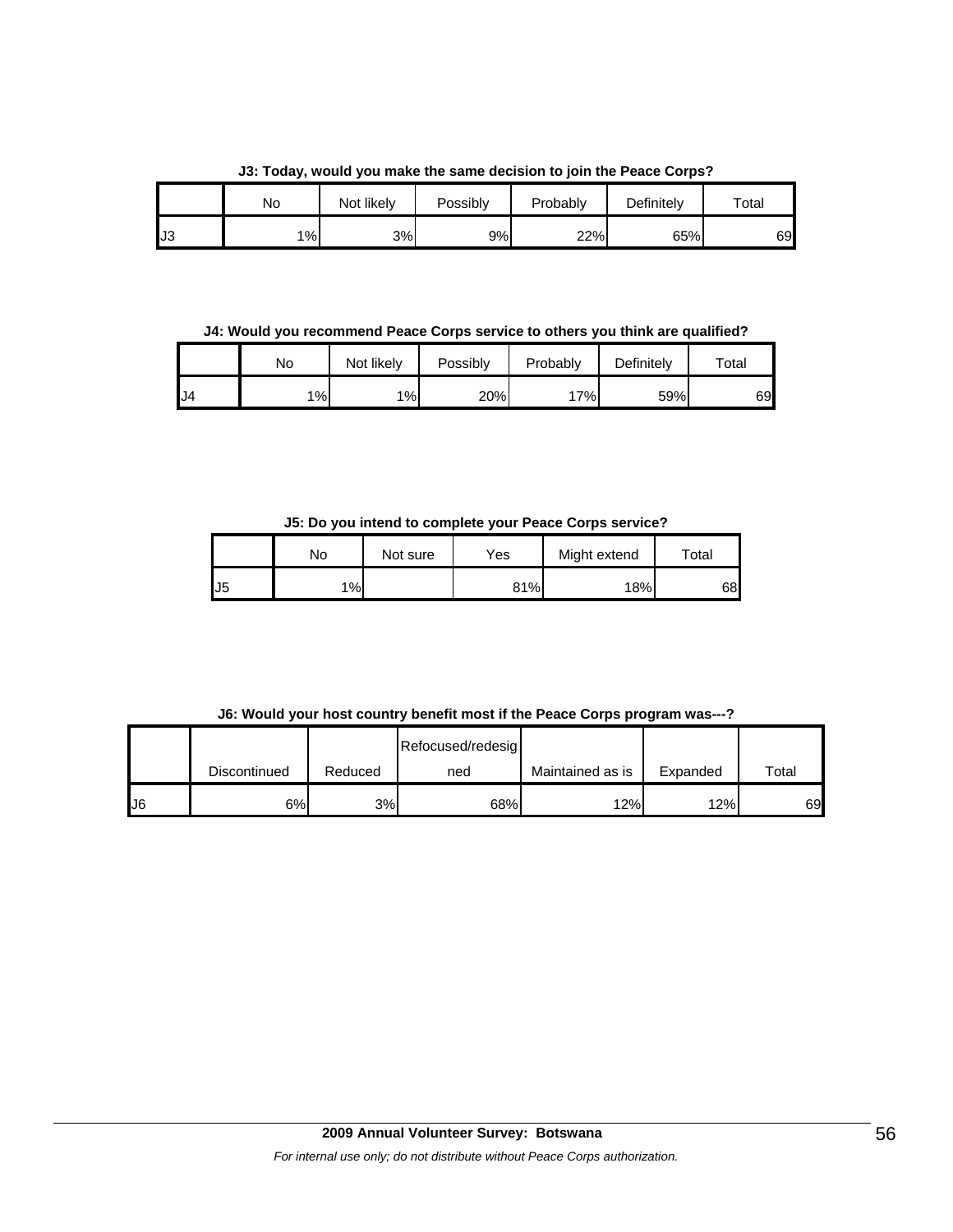# **K. Activities After Peace Corps Service**

*This section reports on Volunteers' plans for after they have completed their Peace Corps Service.* 

| Government    |                      |                    |   |  |  |  |
|---------------|----------------------|--------------------|---|--|--|--|
| In the $U.S.$ | In your host country | In another country |   |  |  |  |
| 67%           | 0%l                  | 33%                | 6 |  |  |  |

|  | K1a: What are your plans after your Peace Corps service? Work in government. |  |
|--|------------------------------------------------------------------------------|--|
|  |                                                                              |  |

\* Percent of cases was used. Percentages will be greater than 100 since Volunteers were asked to select all that applied.

#### **K1b: What are your plans after your Peace Corps service? Work in the private sector.**

| <b>Private Sector</b> |                      |                    |   |  |  |  |
|-----------------------|----------------------|--------------------|---|--|--|--|
| In the U.S.           | In your host country | In another country |   |  |  |  |
| 44%                   | 22%                  | 33%                | 9 |  |  |  |

\* Percent of cases was used. Percentages will be greater than 100 since Volunteers were asked to select all that applied.

#### **K1c: What are your plans after your Peace Corps service? Work for an NGO.**

| <b>NGO</b>  |                      |                    |    |  |  |  |
|-------------|----------------------|--------------------|----|--|--|--|
| In the U.S. | In your host country | In another country |    |  |  |  |
| 62%         | 31%                  | 31%                | 13 |  |  |  |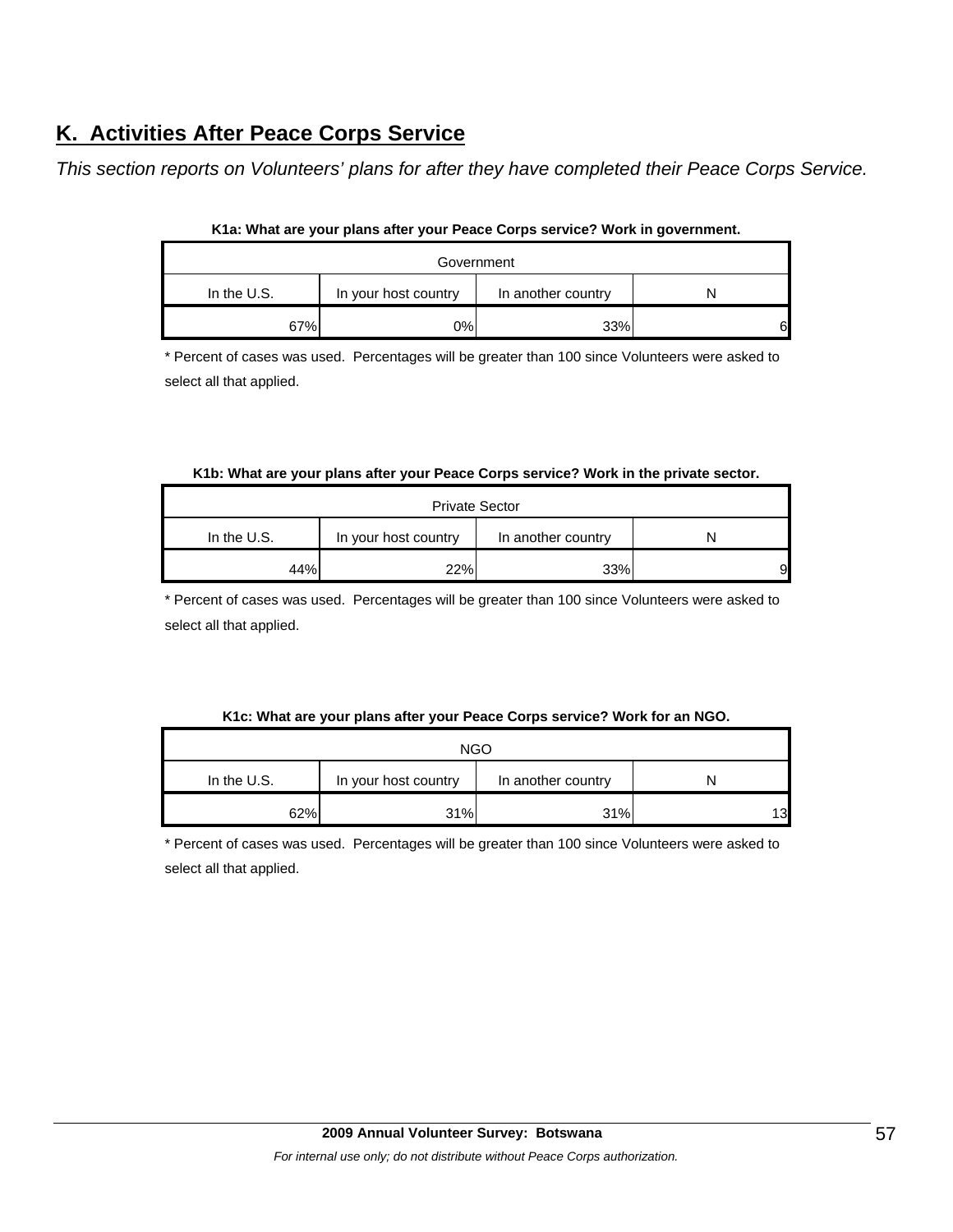| $\frac{1}{2}$ . The contract the position of the contract of the contract $\frac{1}{2}$ . The contract of the components of |                      |                    |  |  |  |  |
|-----------------------------------------------------------------------------------------------------------------------------|----------------------|--------------------|--|--|--|--|
| Peace Corps Response                                                                                                        |                      |                    |  |  |  |  |
| In the $U.S.$                                                                                                               | In your host country | In another country |  |  |  |  |
| 2%1                                                                                                                         | 0%                   | 100%               |  |  |  |  |

#### **K1d: What are your plans after your Peace Corps service? Work for PC Response.**

\* Percent of cases was used. Percentages will be greater than 100 since Volunteers were asked to select all that applied.

# **K1e: What are your plans after your Peace Corps service? Continue to participate in volunteer activities.**

| <b>Volunteer Activities</b>                                 |     |     |     |  |
|-------------------------------------------------------------|-----|-----|-----|--|
| In the $U.S.$<br>In your host country<br>In another country |     |     |     |  |
| 53%                                                         | 27% | 27% | 15I |  |

\* Percent of cases was used. Percentages will be greater than 100 since Volunteers were asked to select all that applied.

# **K1f: What are your plans after your Peace Corps service? Graduate school/academic credentialing.**

| Graduate School                                           |     |    |   |  |
|-----------------------------------------------------------|-----|----|---|--|
| In the U.S.<br>In your host country<br>In another country |     |    |   |  |
| 100%                                                      | 0%I | 0% | 8 |  |

\* Percent of cases was used. Percentages will be greater than 100 since Volunteers were asked to select all that applied.

#### **K1g: What are your plans after your Peace Corps service? Travel.**

| Travel                                                    |    |     |    |  |
|-----------------------------------------------------------|----|-----|----|--|
| In the U.S.<br>In your host country<br>In another country |    |     |    |  |
| 57%                                                       | 7% | 64% | 14 |  |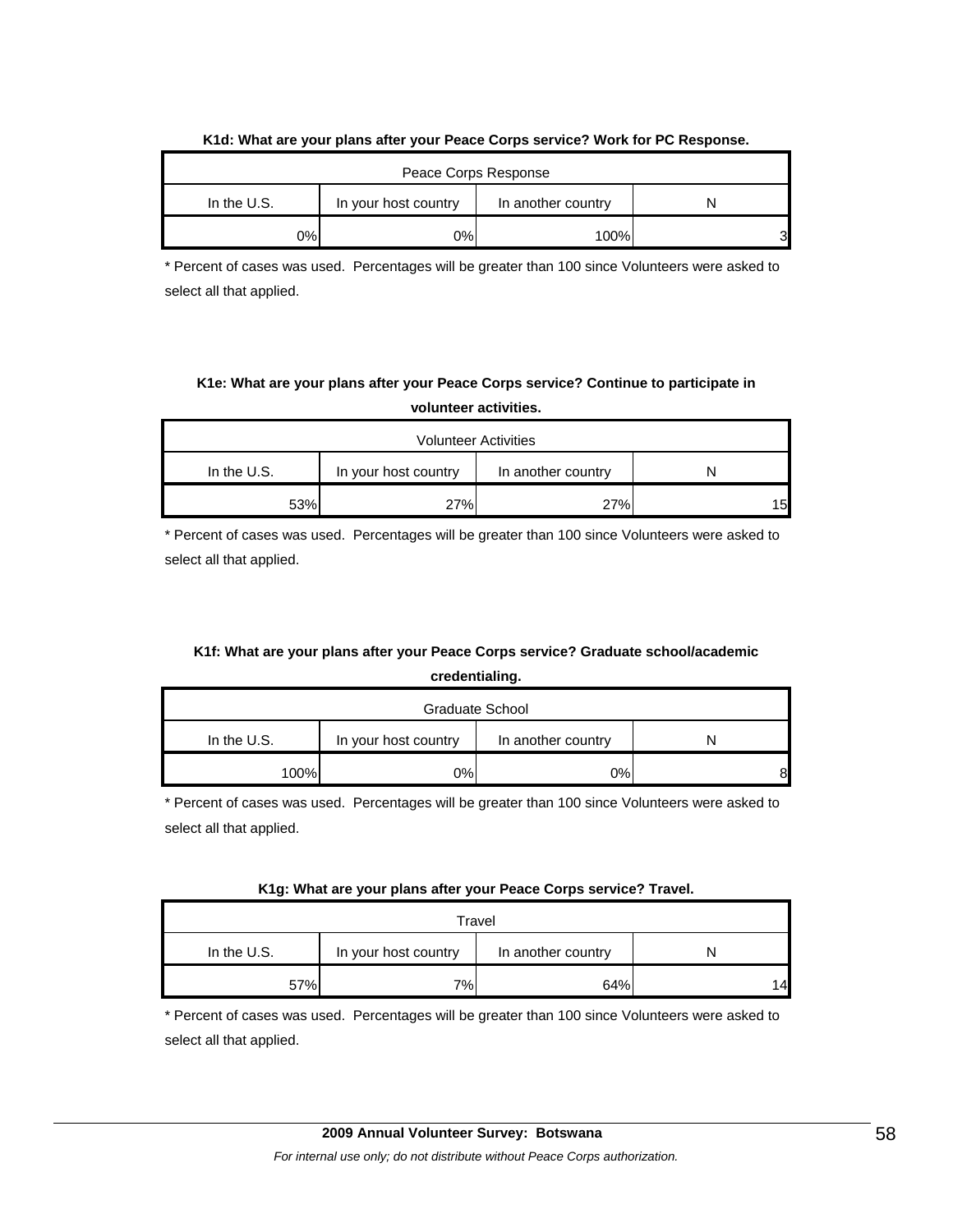#### **K1h: What are your plans after your Peace Corps service? Other.**

| Other       |                         |                    |  |  |
|-------------|-------------------------|--------------------|--|--|
| In the U.S. | In your host<br>country | In another country |  |  |
| 40%         | 60%                     | 20%                |  |  |

\* Percent of cases was used. Percentages will be greater than 100 since

Volunteers were asked to select all that applied.

# **K2:How prepared do you feel to share your Peace Corps experience and knowledge of your host**

|  |  |  | country with others in the United States when you return? |
|--|--|--|-----------------------------------------------------------|
|--|--|--|-----------------------------------------------------------|

|                                  | Not at all | Minimally | Moderately | Considerably | Total |
|----------------------------------|------------|-----------|------------|--------------|-------|
| How prepared do you feel to      | 3%         | 3%        | 21%        | 72%          |       |
| share your Peace Corps           |            |           |            |              |       |
| experience and knowledge of      |            |           |            |              |       |
| your host country with others in |            |           |            |              | 29    |
| the United States when you       |            |           |            |              |       |
| return?                          |            |           |            |              |       |

## **K3: How well do you feel Peace Corps has prepared you for life in the U. S. after you return?**

|                                 | Not at all | Minimally | Moderately | Considerably | Exceptionally | Total |
|---------------------------------|------------|-----------|------------|--------------|---------------|-------|
| How well do you feel Peace      | 0%l        | 14%       | 41%        | 31%          | 14%           |       |
| Corps has prepared you for life |            |           |            |              |               |       |
| in the U. S. after your return? |            |           |            |              |               | 29    |

#### **K6: Have your life/career goals changed because of your Peace**

**Corps service?**

|                             | No  | Yes | Total |
|-----------------------------|-----|-----|-------|
| Have your life/career goals | 58% | 42% |       |
| changed because of your     |     |     |       |
| Peace Corps service?        |     |     | 261   |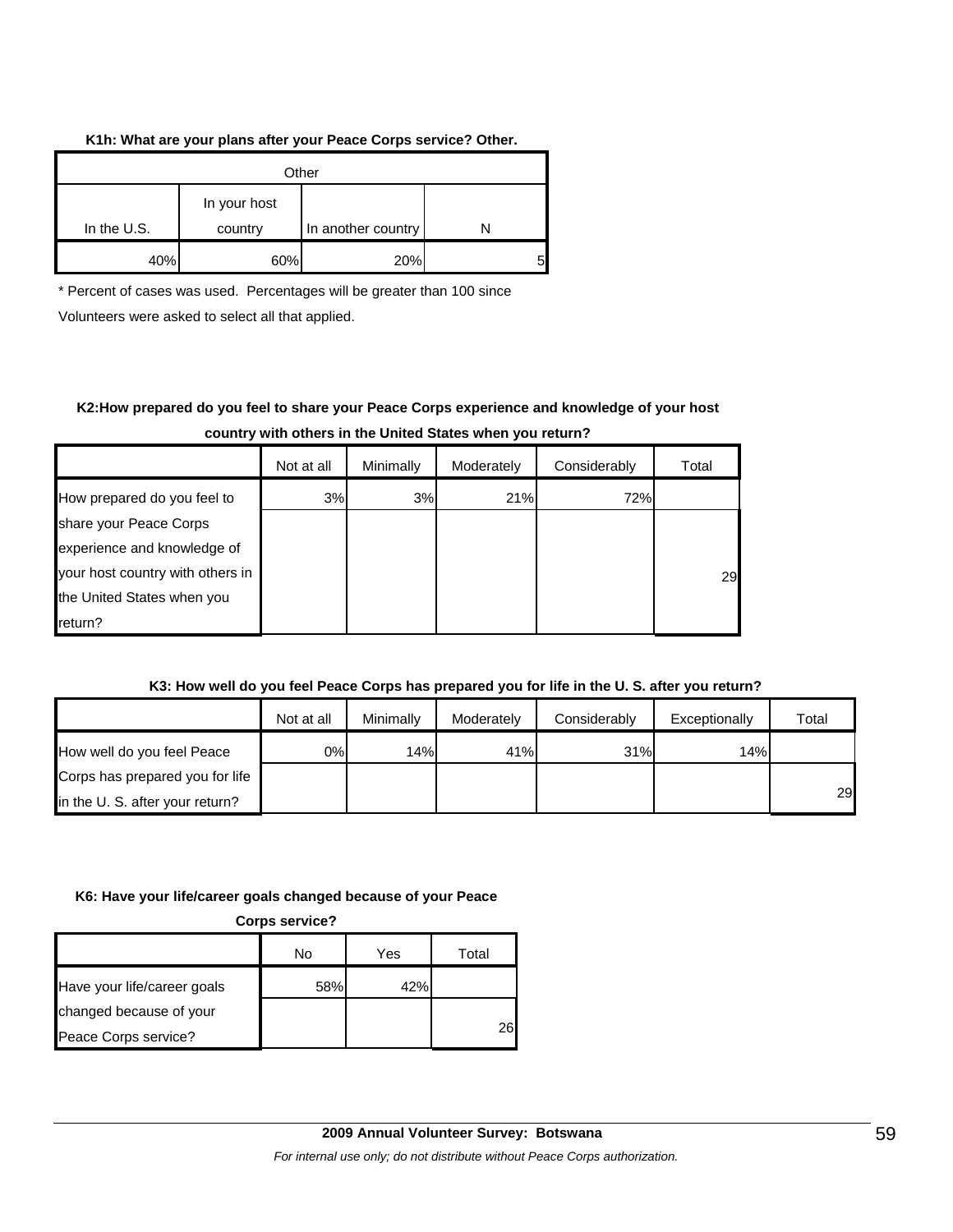|                                                  | Not informed | Somewhat<br>informed | Well informed | N  |
|--------------------------------------------------|--------------|----------------------|---------------|----|
| Peace Corps Response                             | 3%           | 48%                  | 48%           | 29 |
| Peace Corps' Fellows/USA<br>program              | 14%          | 48%                  | 38%           | 29 |
| Noncompetitive eligibility                       | 7%           | 38%                  | 55%           | 29 |
| <b>RPCV Career Center in</b><br>Washington, D.C. | 14%          | 59%                  | 28%           | 29 |
| <b>Returned Volunteer Services</b>               | 3%           | 72%                  | 24%           | 29 |

## **K7: How well informed are you about the following opportunities for returned Volunteers:**

### **K8: How did you first learn about the Fellows/USA program?**

| Learn about Fellows/USA | PC Website                                    | 46% |    |
|-------------------------|-----------------------------------------------|-----|----|
| program                 | At COS Conference                             | 33% |    |
|                         | From staff in the host country's<br>PC office | 25% |    |
|                         | From a recruiter                              | 21% |    |
|                         | At PST                                        | 12% |    |
|                         | At IST                                        | 12% |    |
|                         | Word of mouth                                 | 8%  |    |
|                         | Mid-service mailing from PC                   | 4%  |    |
|                         | Hotline                                       | 0%  |    |
|                         | University website                            | 0%  |    |
|                         | At post's information resource<br>center      | 0%  |    |
|                         | Other                                         | 0%  |    |
|                         | N                                             |     | 24 |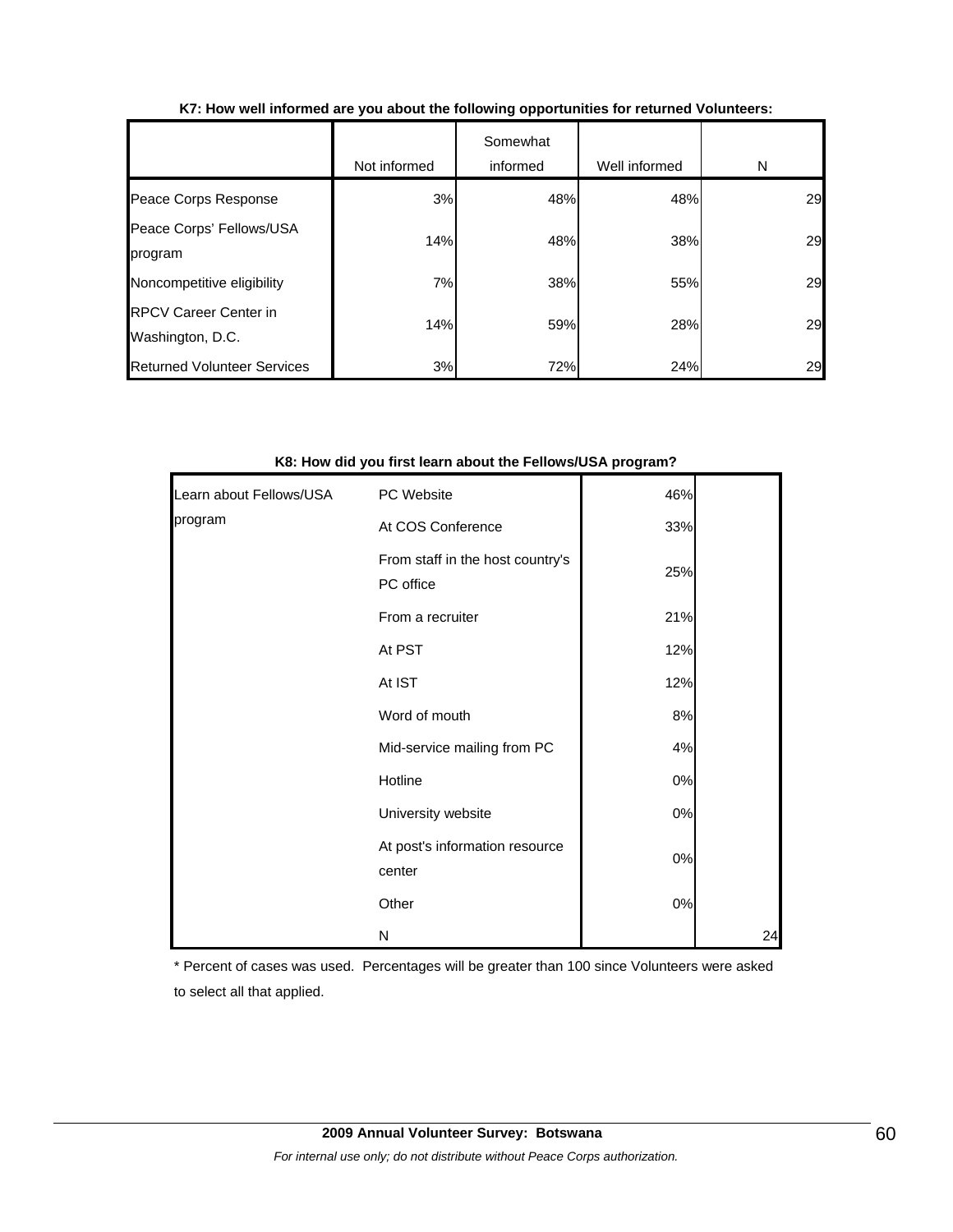| K9 Resources | RPCV Handbook                                                          | 43% |    |
|--------------|------------------------------------------------------------------------|-----|----|
|              | Access to free job bulletins                                           | 43% |    |
|              | <b>Career Resource Manual</b>                                          | 39% |    |
|              | Applying to federal government with RPCV<br>noncompetitive eligibility | 32% |    |
|              | Electronic newsletter with job postings and career<br>advice           | 32% |    |
|              | List of RPCVs willing to talk to me about their<br>careers             | 25% |    |
|              | RPCV career conferences                                                | 25% |    |
|              | Connection with RPCVs through a mentoring<br>program                   | 25% |    |
|              | RPCV job search webinars                                               | 21% |    |
|              | Guide to speaking about my PC service to others<br>(third goal)        | 18% |    |
|              | <b>NOT SURE</b>                                                        | 18% |    |
|              | Self-assessment software (SIGI 3)                                      | 7%  |    |
|              | Other                                                                  | 7%  |    |
|              | ${\sf N}$                                                              |     | 28 |

### **K9: Which of the following resources do you think will be helpful as you exit Peace Corps service?**